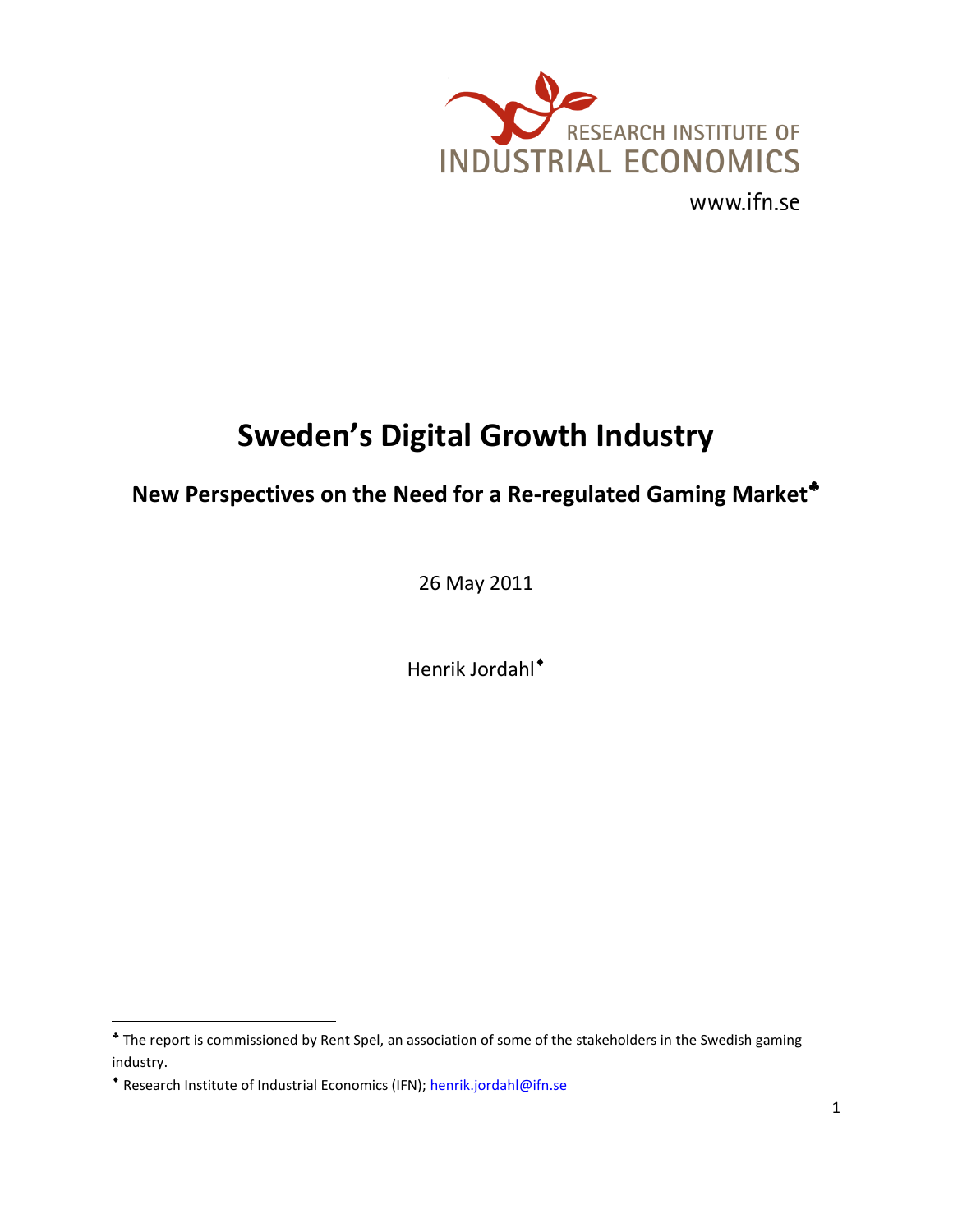# **Contents**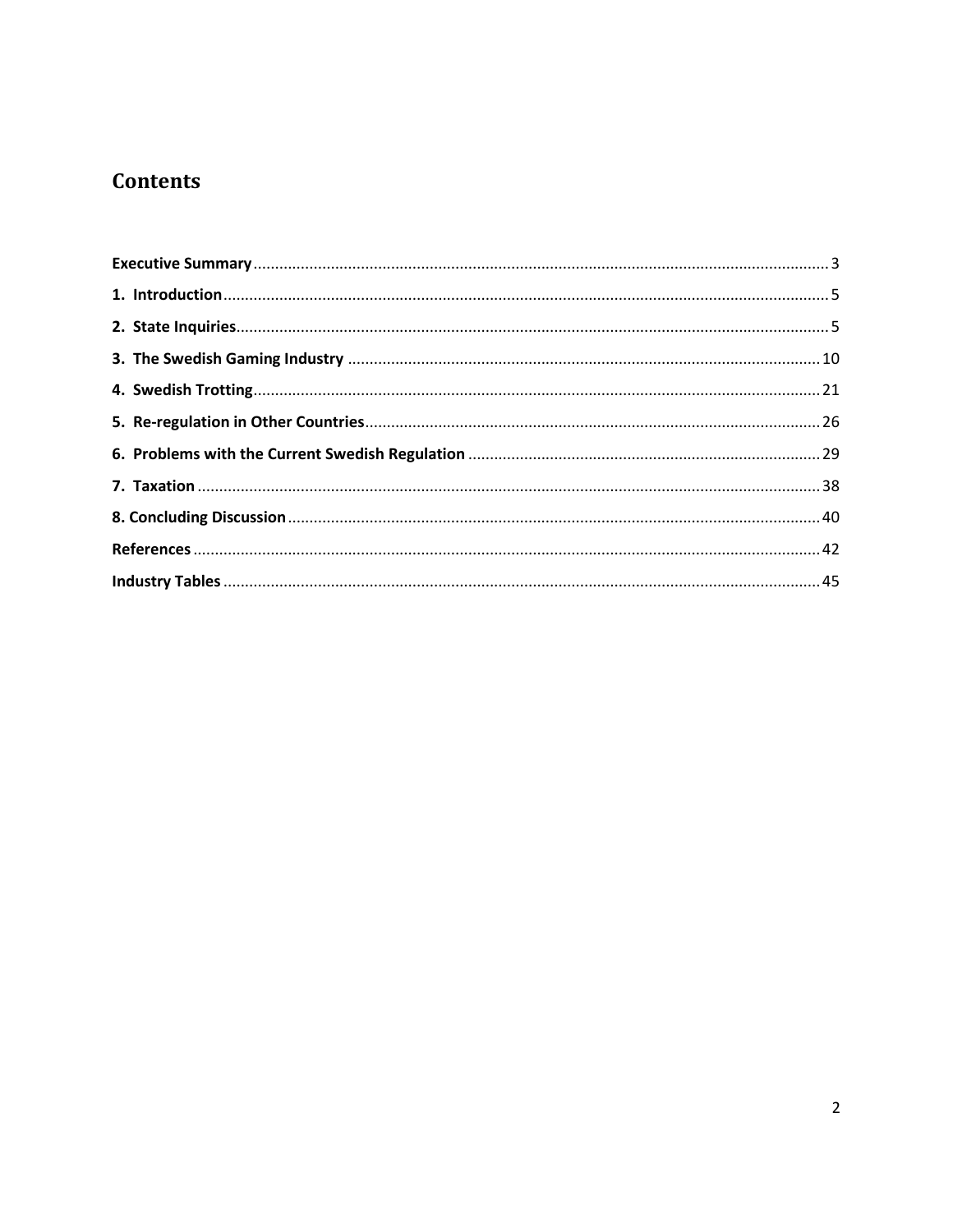### <span id="page-2-0"></span>**Executive Summary**

The Swedish gaming market needs a new regulatory framework. But although this has been acknowledged in the last three government inquiries on the matter, progress on updating regulations has been limited at best.

The online share of Sweden's gaming market stands at 26 percent, the highest in the EU and far above the EU average of 8 percent. On the production side, the Swedish online gaming companies are exceptionally successful, especially in relation to the country's population. Unibet and Betsson are among the largest private gaming companies in Europe, and offer a wide selection of games. Boss Media, Ongame and Entraction have developed poker software which has been and is still being used by the world's leading poker networks. Many of the world's most successful online operators use Net Entertainment's gaming system for casinos.

The digital gaming industry is growing rapidly, pulling its ancillary industries along with it. Although the digital gaming industry has only been around for about 15 years, several of the companies have been designated as so-called gazelle companies; most lately Betsson and Net Entertainment for their strong and sustained growth figures.

If we add up the commercial, governmental, and non-profit actors, the gaming industry has 4,500 employees, 1,900 of whom are in commercial companies and 3,400 in Sweden. This means that the gaming industry employs as many as Saab Automobile, but with the difference that gaming companies consistently show good profitability. The industry consists, to a large extent, of skilled jobs requiring higher education in business or information and communications technology. Its core activities include reliable e-commerce solutions, interactive online services, and product development on the Internet.

Several nearby countries have recently re-regulated their gaming markers. Sweden should be able to learn from developments in the UK, Italy and France, as well as in Denmark where the government awaits the EU Commission's approval for a reregulation that will expose the state monopoly to competition.

Major problems with the present Swedish regulation include a lack of evidence-based evaluations of policy effectiveness, erosion of the gaming monopoly, that the legal uncertainty of the ban on promotion creates distortions and drives advertising money to the UK, and that the differences between non-profit and commercial activity is often smaller than it may seem. As far as taxation is concerned, a gross profits tax on companies' gross winnings is preferable to a turnover tax on the players' stakes, both in terms of higher consumers' surplus and increased tax revenue. An increase in tax revenue has been a decisive motive for pro-competitive reregulation in several other countries.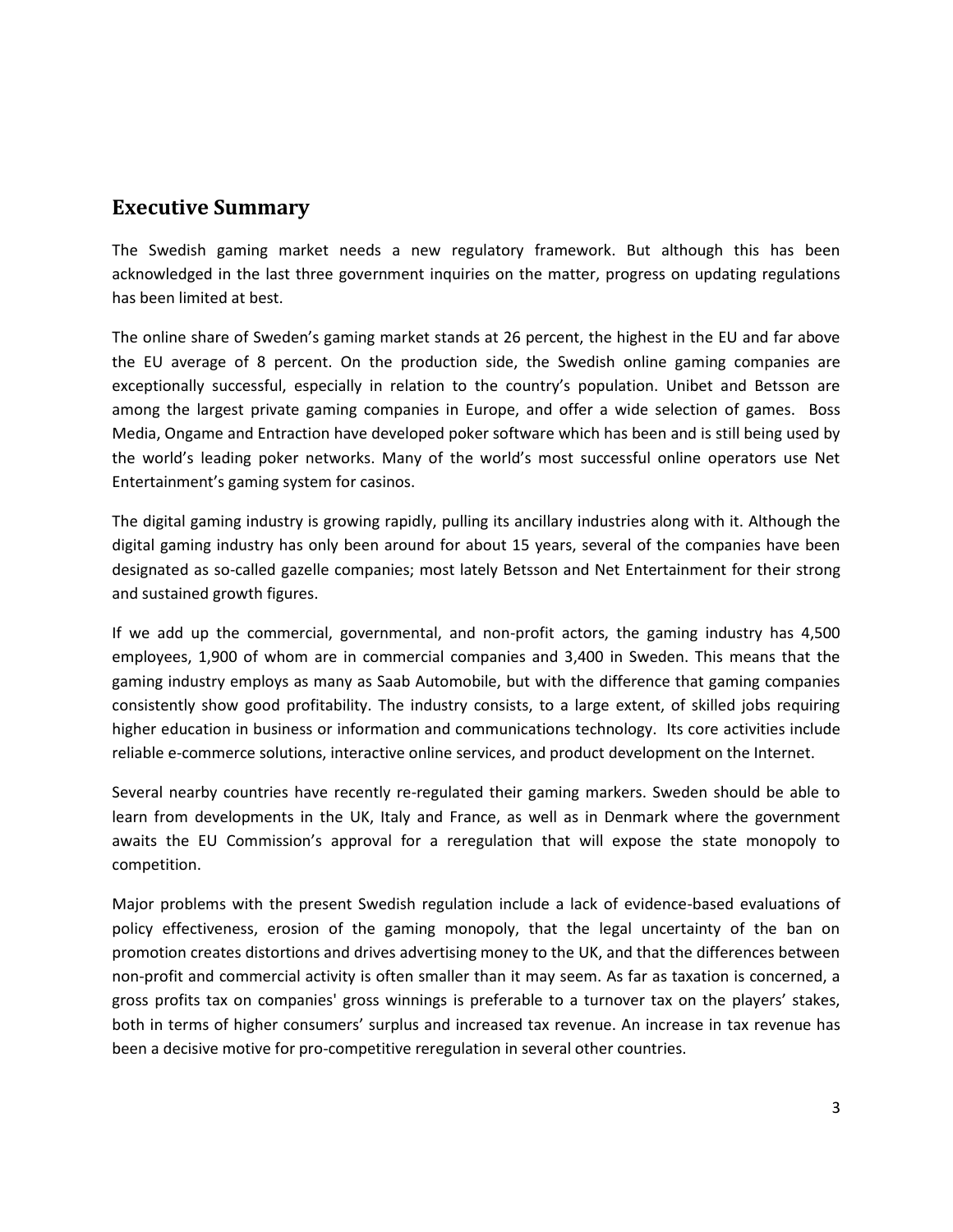Due to its special conditions, trotting is handled in a separate chapter in the report. The problematic development of trotting – the race tracks in particular – means that there is a need to test new solutions to try to reverse the trends. Nor can one escape the fact that the model with ATG [the Swedish Horse Racing Totalisator Company] as a private but state-controlled monopoly firm can be put into question.

Sweden is one of the countries that would lose the most if the gaming companies were prohibited from maintaining their international competitiveness. A forward-looking reregulation of the gaming market would instead secure jobs and tax revenue in a digital growth industry which shows great similarities with the country's cherished video games development industry.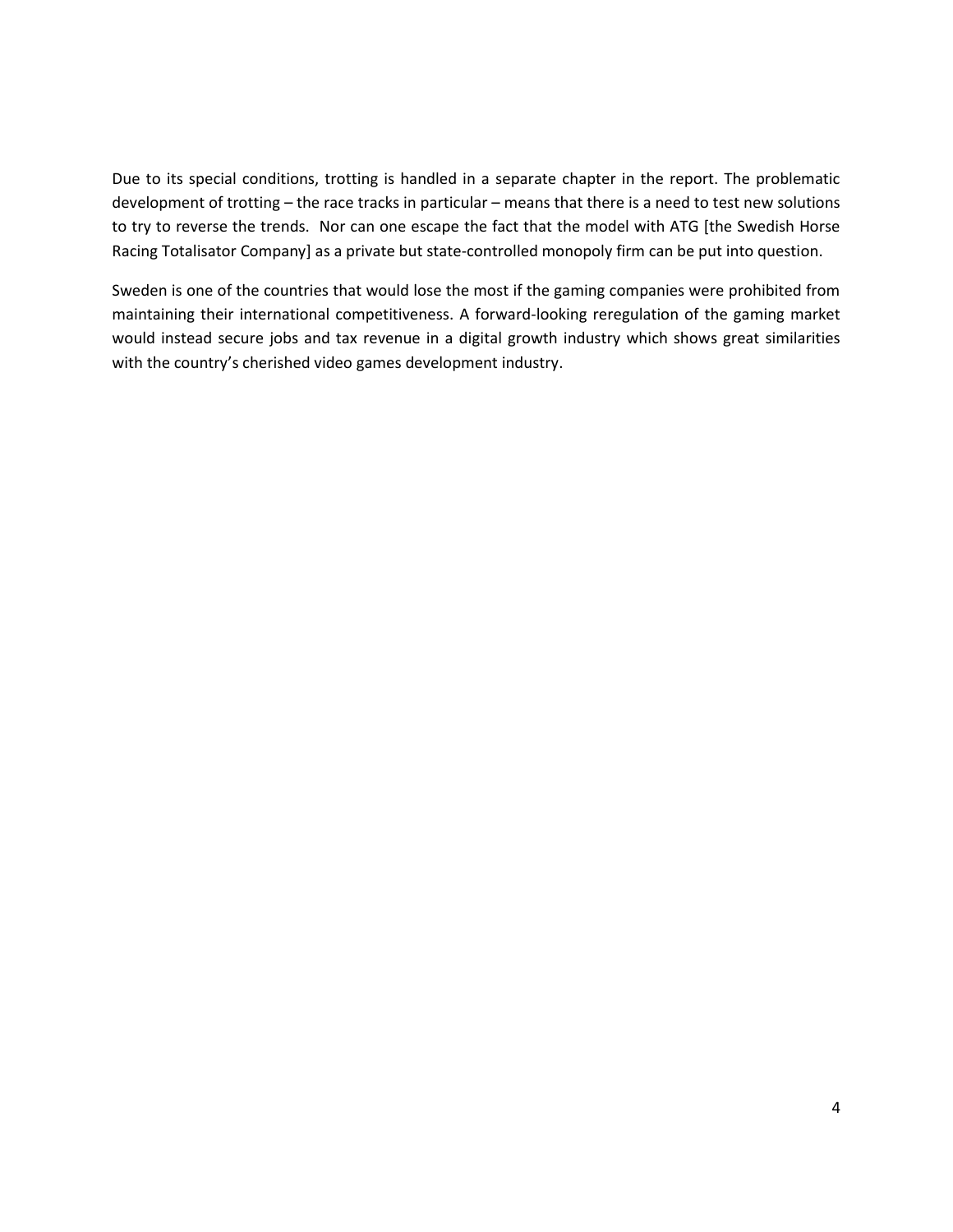# <span id="page-4-0"></span>**1. Introduction**

The Swedish gaming market needs a new regulatory framework. The growth of gaming on the Internet together with Sweden's EU membership mean that old laws and rules need to be updated and adapted to the new market conditions. But instead of dealing with the situation, the government has been lying low since 2008, when Minister of Finance Anders Borg came out and criticised the proposals in the state inquiry that he himself had been involved in setting up the previous year.

Previous Swedish inquiries have had two characteristics: First, they have been compelled in advance to argue for the status quo or at the very most to propose marginal changes in the regulatory framework. Secondly, in a relatively unbalanced way, they have been focused on the socioeconomic cost side of gaming in terms of gambling addiction and criminality. This report is an attempt to provide nuance to that picture by highlighting the significance of the gaming industry for employment and economic development. The gaming policy should take into account how it affects international competitiveness in a profitable and fast-growing digital business. The report thus discusses, in a more unbiased manner than earlier state inquiries, the need to re-regulate the gaming industry so that licensed private companies may receive permission to operate in Sweden.

The fact that EU Commissioner for Internal Market and Services Michel Barnier has initiated a so-called Green Paper on the European gaming market is a positive development given how unclear the EU legal situation has been for so long. It would, however, be unfortunate if the Swedish government were to see this as an opportunity for continued inaction while waiting for the EU Commission to take a position. With 4,500 employees, 1,900 of whom are in commercial companies and 3,400 in Sweden, the gaming industry in Sweden deserves to be taken with greater seriousness on the political arena than hitherto.

The report is written on behalf of the newly created interest organisation Rent Spel, an association of some of the stakeholders in the Swedish gaming industry. The report deals with previous state investigations, the Swedish gaming industry, Swedish trotting, re-regulation in other countries, problems with current Swedish regulations, and some questions concerning taxation.

# <span id="page-4-1"></span>**2. State Inquiries**

 $\overline{a}$ 

Since 2000, three state inquiries have dealt with regulation of the gaming market: the Lottery Law Inquiry (SOU 2000:50), the Lottery Inquiry (SOU 2006:11) and the Inquiry on Gambling (2008:124).<sup>1</sup> The overall impression of these inquiries  $-$  and especially the most recent one  $-$  is that the government has

 $1$  Moreover, several state inquiries have dealt with more specific aspects of the gaming market, inter alia the Internet Poker Inquiry (SOU 2008:36).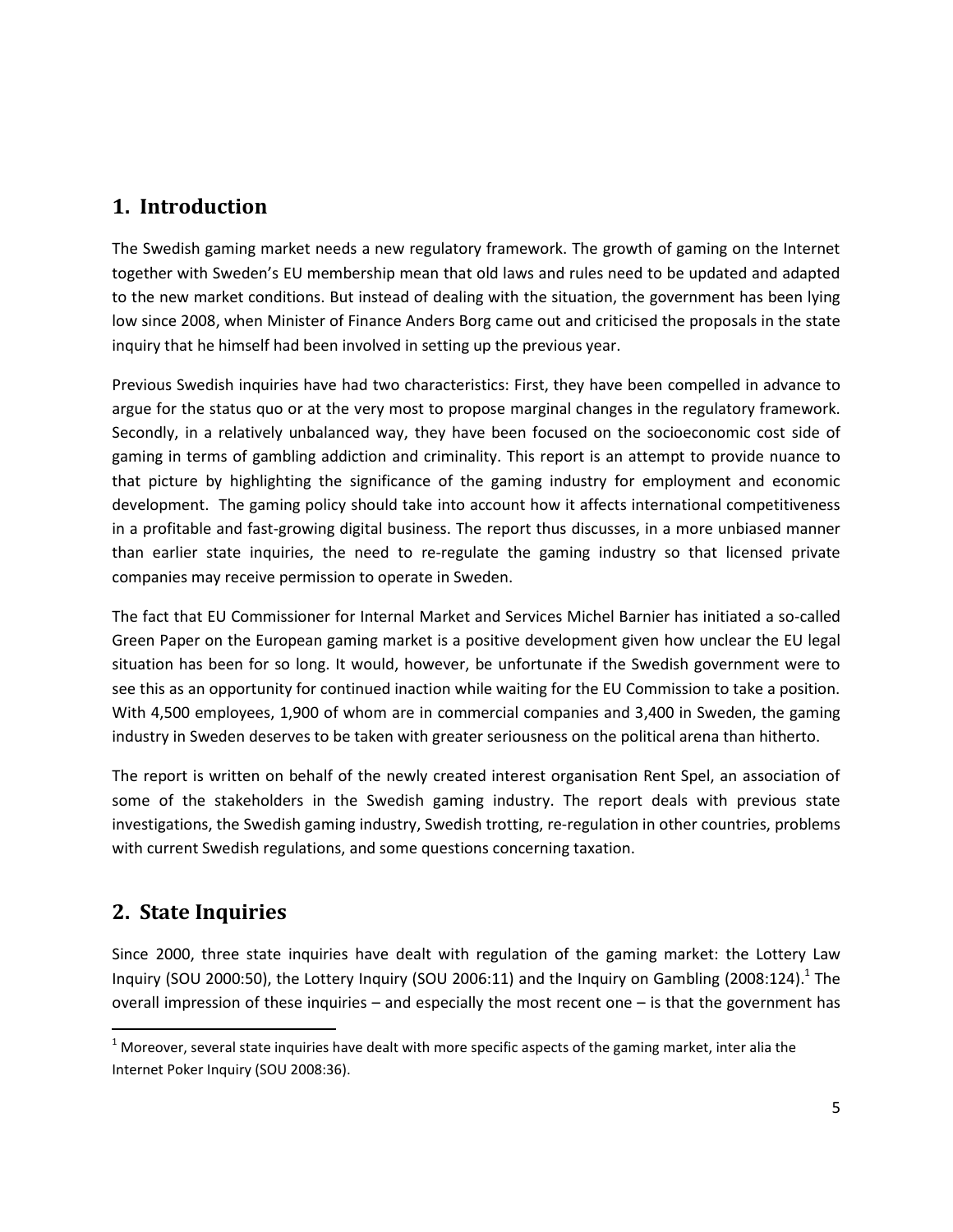limited the mandate of the inquiries so narrowly that proposals for a legally and politically acceptable re-regulation of the gaming market are still lacking. Nor have any new laws that alter the regulation of the gaming market more than marginally been enacted.

Among other things, the Lottery Law Inquiry (SOU 2000:50) came out with a proposal for legislation adapted to the new technology and also proposed a directed relaxation of the ban on promoting participation in foreign lotteries so that, by granting an exception, the government would be able to allow ATG and Svenska Spel to take bets in cooperation with gaming companies in other countries. In accordance with the investigation the Lottery Act received a new wording (Articles 21a-d) in 2002 on "lotteries which are conveyed by means of electromagnetic waves" (referring first and foremost to the Internet).<sup>2</sup> In 2003, the ban on promotion was amended (Article 38 of the Lotteries Act) so that the government or the authority designated by it could grant an exception from the ban on promotion for international cooperation if the international partner had the right to organise a lottery or betting and had the right to cooperate internationally.<sup>3</sup>

The Lottery Inquiry (SOU 2006:11) found that regulation of the Swedish gaming market was not appropriate in the long term to maintain sufficient supervision of gaming in Sweden, and thereby to safeguard social protection concerns and revenues from betting and lotteries. The Inquiry also found that the legislation's compatibility with EU law could be questioned. However, in their final report, the investigators were forced to state that the time had not been sufficient to complete the assignment pursuant to the directive. The final report therefore does not contain any comprehensive overview and proposal for adjusting the legislation in order to take the market-related and technical development as well as EU law into consideration.<sup>4</sup>

The latest inquiry, the Inquiry on Gambling (SOU 2008:124), was appointed on 20 June 2007 with General Counsel Jan Nyrén from the police authority in Stockholm county as special investigator. On the same day, *Svenska Dagbladet* published an opinion piece in which Minister of Finance Anders Borg (Moderate Party) and Minister for Elderly Care and Public Health Maria Larsson (Christian Democrats) presented the new inquiry and described the government's position.<sup>5</sup> Both ministers wrote that the inquiry should provide an overall illustration and thorough review of the regulatory system of the Swedish gaming market. The article began by describing the overriding goals for the government's gaming policy: "to prevent individuals from becoming addicted to gambling, make frauds more difficult and stop criminality in the industry." The government's starting point was described as basing gaming policy on the postulate that the state-controlled companies (Svenska Spel and ATG) should have the sole

l

 $^2$  Government Bill 2001/92:153, Lotteries over the Internet etc.

 $3$  Government Bill 2002/03:93, Certain questions in the gaming area etc.

 $^{4}$  On 24 November 2005, the government rejected the Inquiry's request to extend the assignment by 4.5 months

<sup>5</sup> *Svenska Dagbladet*, 2007-06-20, "Töm och betsel på spelbolagen" [Reins and bridle on the gaming companies], Opinion piece by Anders Borg and Maria Larsson.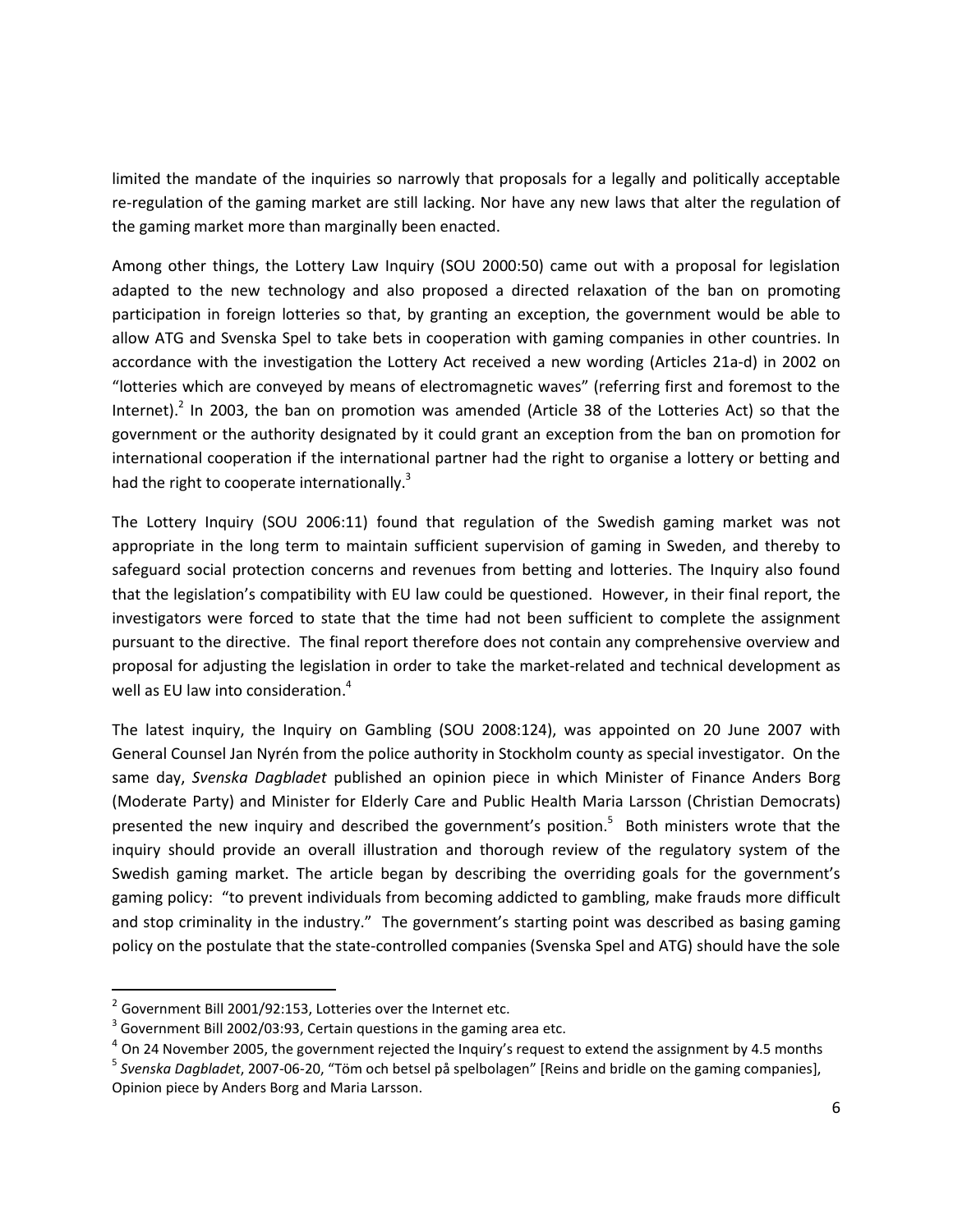right to operate games which are especially problematic from a social perspective. But that there could be grounds for allowing other operators to apply for gaming licences, either for less harmful games or owing to the fact that technological development and requirements from EU law made this appropriate. The opinion piece ended with the commitment that "on the basis of this inquiry, the government can make decisions and present a responsible policy and long-term sustainable regulatory framework for a socially acceptable gaming market."

In retrospect, it can be stated that the Inquiry on Gambling was not successful in producing a legally and politically acceptable proposal for a long-term sustainable regulatory framework for gaming. The inquiry, which was completed in December 2008, "is currently being prepared in the Government Office."<sup>6</sup> According to a council memorandum from the Ministry of Finance, the investigation has been delayed "for various reasons, shortcomings in the starting point of the inquiry, the financial crisis and elections."<sup>7</sup> According to the Inquiry on Gambling, a new gaming regulatory framework could have come into effect on 1 January 2011. That obviously did not happen.

The Inquiry on Gambling (SOU 2008:124) can be summarised in five points as follows:

- 1. The assessment that the current Swedish regulatory principles based on exclusive rights could be compatible with EU law.
- 2. Classification of games into more and less problematic games with respect to the risk that they will lead to problem gambling. The games which the investigation considered more problematic were slot machines, casino games, and interactive Internet games (poker, bingo, and scratch cards).
- 3. The finding that there exists international competition in betting over the Internet, which has led to a situation in which the protective aims of the Swedish gaming regulations can no longer be maintained.
- 4. The proposal that a future gaming regulation should either be a tightened up form of the current regulatory system or that the regulations should be amended such that companies could obtain a national licence giving them the right to offer betting (odds and pools betting but not horse betting) as local bookmakers and over the Internet.
- 5. The proposal to tighten the ban on promotion by banning intermediation of electronic monetary transactions to unauthorised gaming companies and moreover by banning intermediation of data communications to domain names and IP addresses for unauthorised gaming services.

The Inquiry on Gambling was not warmly regarded on a political level. On the same day the inquiry was submitted to Minister of Finance Anders Borg, several representatives of government parties came out

<sup>&</sup>lt;sup>6</sup> Government Offices of Sweden, "<u>[Mål för spelpolitiken](http://www.sweden.gov.se/sb/d/5820/a/48777)</u>" [Goals for gaming policy] [2011-02-17].

 $^7$  Ministry of Finance, 2010-11-28, "The legal framework for games of chance and betting in the Member States of the European Union," Council Memorandum, PM to the minister, Competitiveness Council (KKR) 10 December 2010.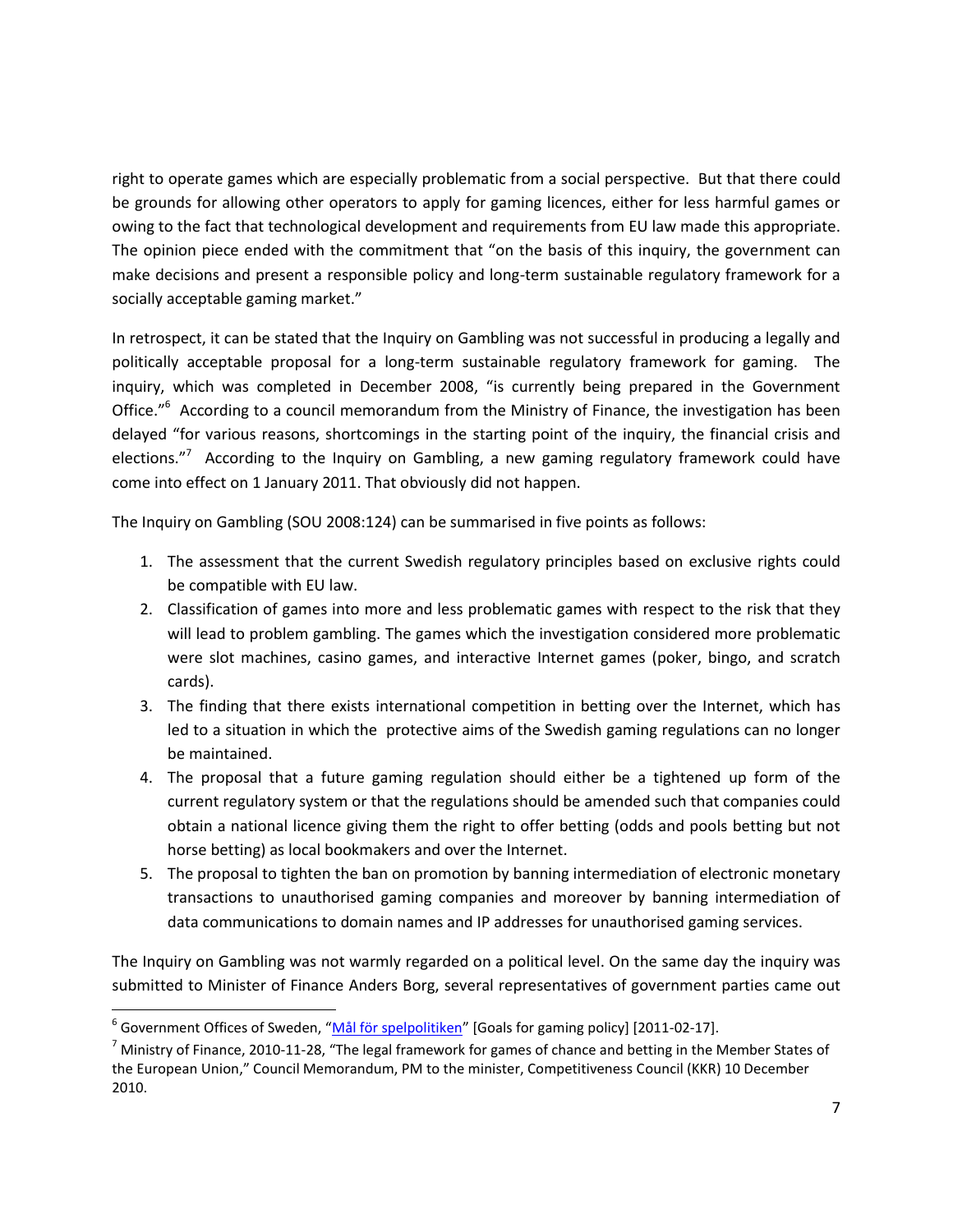and criticised the proposals, especially those concerned with Internet blocking.<sup>8</sup> The minister of finance was also quick to point out that "it is ... important that a proposal for limitations and restrictions are proportionate to the problems."<sup>9</sup> Ulf Bernitz, a professor of European integration law at Stockholm University, criticised the inquiry for not having given answers as to whether Swedish legislation was compliant with EU law and reported that he saw it as unlikely that the proposal would become a reality.<sup>10</sup>

Afterwards, virtually all referral bodies were critical of the Inquiry on Gambling and highlighted different types of problems. A few different but representative examples follow below.

In its response, the Swedish Competition Authority stated that it did not find that the inquiry had been convincing in that the protection of persons at risk for problem gambling could justify a state monopoly on games considered to be of a more problematic nature. The Swedish Competition Authority also believed that social protection consideration which would justify that ATG and the social movements would receive exclusive rights for less problematic forms of games was lacking. Because arguments for banning other companies from operating these less hazardous games were lacking, it was difficult to understand why any operator other than the state should be granted a monopoly.<sup>11</sup>

The Swedish Agency for Public Management did not see it as obvious that the general public's understanding of justice was consistent with the proposal to prevent Swedish citizens from using parts of the Internet. Nor was it obvious, according to the Agency, that such a tightening up of the ban on promotion were consistent with EU law. The Agency saw an additional shortcoming in the fact that the Inquiry on Gambling did not present any arguments as to why betting in connection with horse races should be regulated differently than other odds and pool betting.<sup>12</sup>

In a lengthy response, Svenska Spel stated that "there is a great need for reforming rules for gaming, inasmuch as the current situation in the gaming market means that the cornerstone for gaming regulations – care for social protection interests – is falling apart. A reform must ensure that legislation will be coherent, systematic, and credible.<sup>13</sup> Svenska Spel endorsed the proposal of the Inquiry on Gambling about a streamlined regulation but opposed the proposal to open certain games to new operators. If new operators were nonetheless allowed in, Svenska Spel wanted to have permission to compete with them. Svenska Spel was also of the opinion that it was impossible to differentiate game forms that were more or less risky. Svenska Spel supported proposals to block electronic communication

<sup>&</sup>lt;sup>8</sup> Dagens Nyheter, 2008-12-16, "<u>[Nätblockering kan stoppa spelförslag](http://www.dn.se/ekonomi/natblockering-kan-stoppa-spelforslag)</u>" [Internet blocking might stop gaming proposals].

 $^9$  Ministry of Finance, 2008-12-15, "Anders Borg has received the Inquiry on Gambling," press release [2011-01-23].

<sup>10</sup> *Dagens Juridik,* 2008-12-17, "[Ulf Bernitz om Spelutredningen: Svårt att tro förslaget blir verklighet](http://www.dagensjuridik.se/2008/12/ulf-bernitz-om-spelutredningen-svart-att-tro-forslaget-blir-verklighet)" [Ulf Bernitz on the Inquiry on Gambling: Hard to believe the proposal will become a reality].

 $11$  Swedish Competition Authority (2009).

 $12$  The Swedish Agency for Public Management (2009).

 $13$  Svenska Spel (2009, p. 4).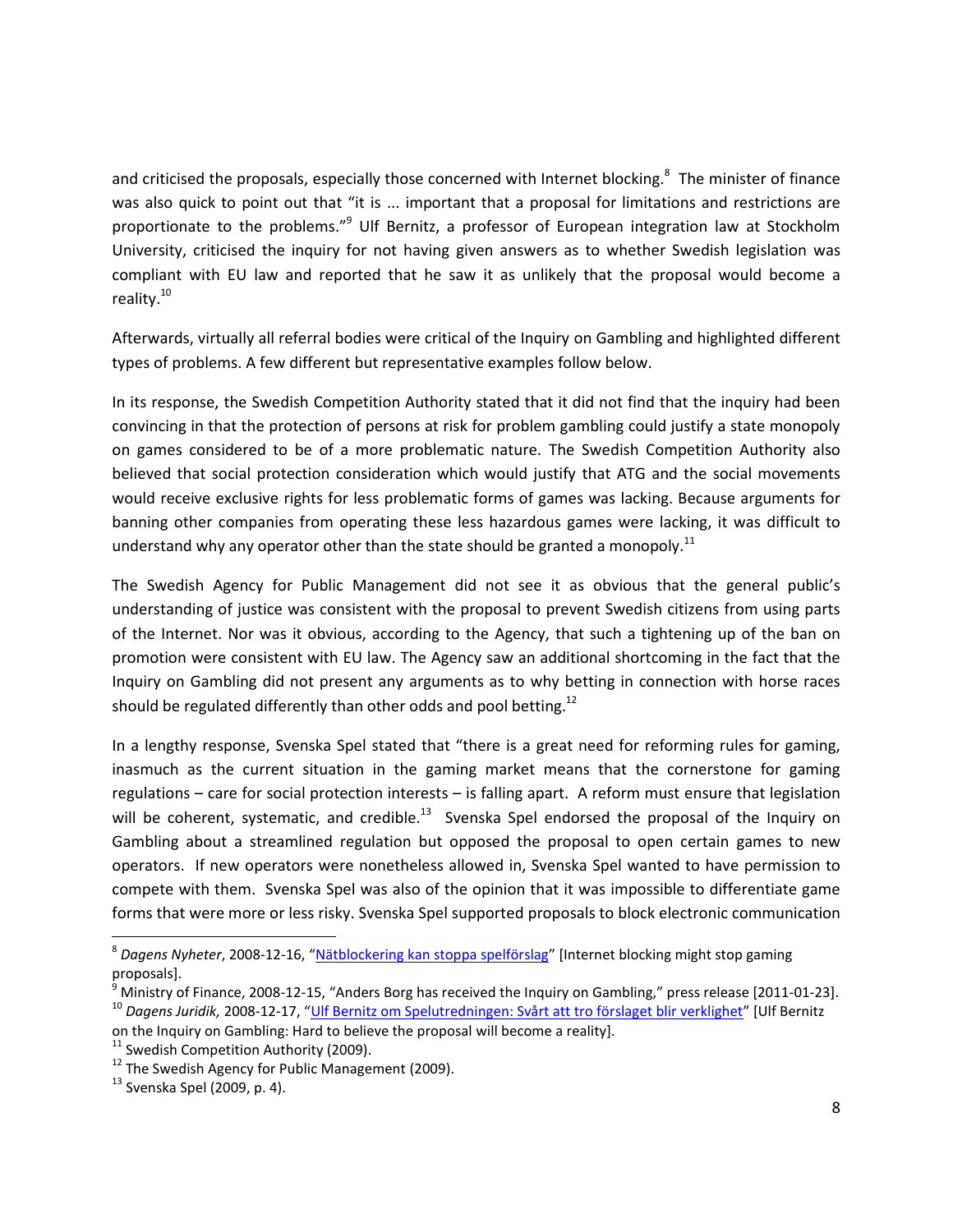to domain names and IP addresses for unauthorised gaming services and ban intermediation of payments to such gaming services. Finally, Svenska Spel believed that the possibility of stopping advertising broadcasted from television stations in other EU countries should be investigated more thoroughly.

A-lotterierna states that the gaming market functions poorly. Market operators have different conditions for running betting and lotteries. While the social movements still encounter legislation dating from the 1930's regarding payment and marketing, Svenska Spel and ATG have been given improved conditions through new concessions. The private foreign gaming companies have even better conditions for competition. A-lotterierna advocated equal conditions for different operators to run betting in new media and reacted especially negatively to Svenska Spel's attempt to drive the social movements out of the gaming market. A-lotterierna wanted to have a licensing system that was attractive enough so that private companies would conform to the national regulations instead of continuing to operate from other EU countries. $^{14}$ 

The Swedish Post and Telecom Agency (PTS) concentrated on the proposal to force ISPs to block communication to certain IP addresses and domain names. PTS wrote that the effect of blocking could be questioned, that the operation could result in costs for market operators, that the EU legal requirements had not been fully investigated, and that blocking entailed restrictions on freedom of speech of the individual and that uncertainty prevailed as to whether such restrictions were proportional to the aim of the regulation.<sup>15</sup>

There can be said to be two reasons behind the failure of the inquiry:

- 1. The short time the inquiry had at its disposal. One and a half years were supposedly not adequate to go through the large complex of problems that regulation of the gaming market constitutes. Not the least given the fact that the previous Lottery Inquiry did not manage to complete its mission during the same time frame, the time allotted appears too short.
- 2. The strict control of the inquiry by a number of narrow directives. The directives included, inter alia, that the proposals should be consistent with EU law, that they should not lead to increased gambling and that they should have the same basis as the current gaming regulations. The last directive was interpreted such that the proposals should build upon a prohibition law with the main rule being that authorisation can only be given to state or state-controlled companies and to non-profit organisations. The inquiry also made the interpretation that a new regulation should aim at countering crime as well as social and economic damage, safeguard consumer protection interests and steer the surplus from betting to the public and the public's benefit.<sup>16</sup>

 $14$  A-lotterierna (2009).

<sup>&</sup>lt;sup>15</sup> The Swedish Post and Telecom Agency (2009).

<sup>16</sup> SOU 2008: 124, pp. 20-21, 571–590.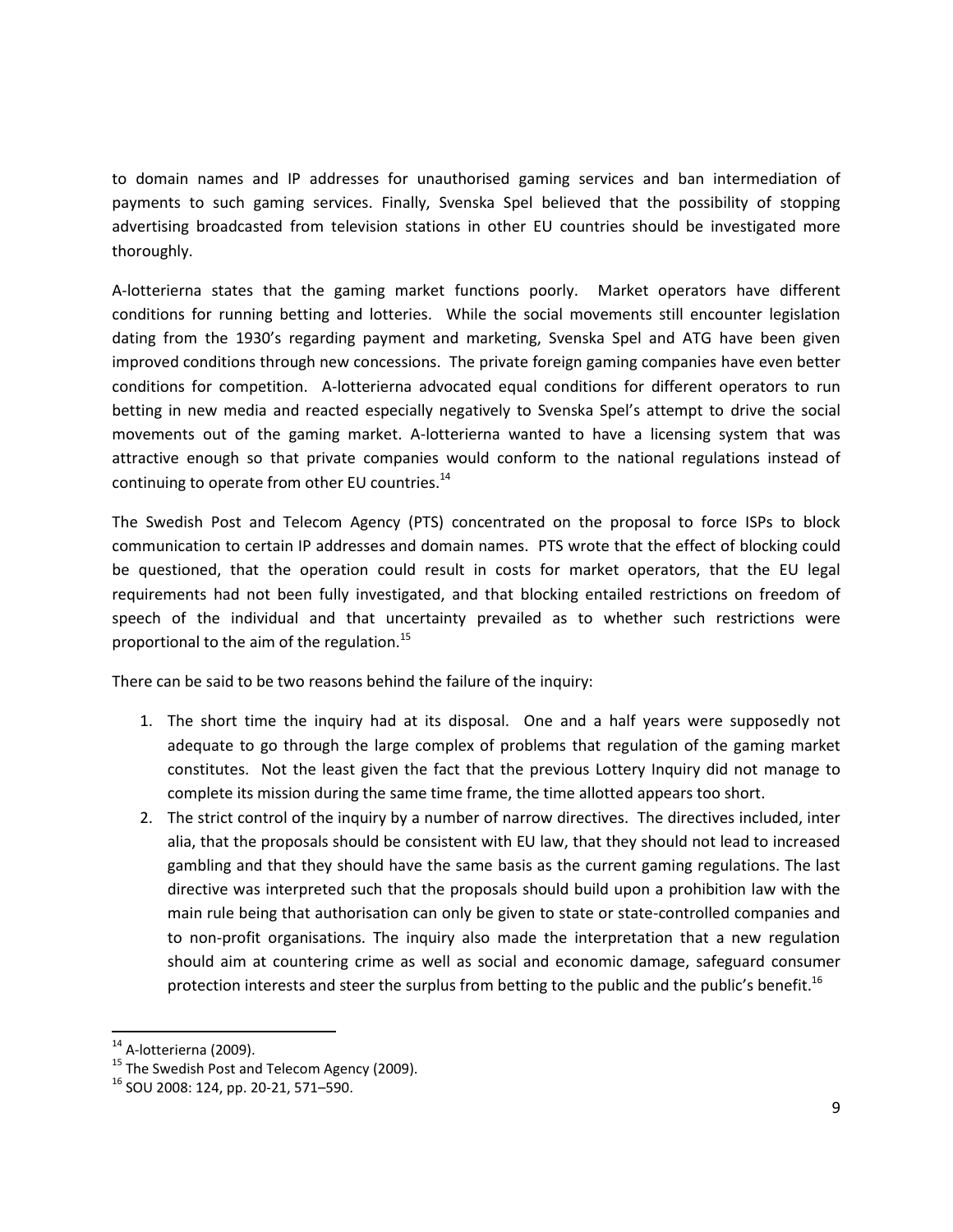Accordingly the Swedish gaming market finds itself in a situation in which it ought not to be. All market operators agree that re-regulation is needed, but nothing is happening from the government's side. Considering the fact that the challenges to the current regulation in the form of the development of EU law and technology were already clearly described in the Lottery Law Inquiry (SOU 2000:50) eleven years ago, it is no longer acceptable for the government to remain passive on the issue.

### <span id="page-9-0"></span>**3. The Swedish Gaming Industry**

Sweden is the EU country with the highest share of gaming consumption online – 26 percent compared with an EU average of 8 percent. The average Swede puts 2.5 percent of his disposable income into gaming and lotteries, calculated in turnover before paid-out winnings. If one instead counts the cost after paid-out winnings, the share amounts to slightly more than one percent.<sup>17</sup>

The global market for online gambling for real money is estimated to amount to 21 billion dollars.<sup>18</sup> Europe is the single largest market, with 43 percent of the world market. Despite this, the European market is expected to double in five years, according to a 2008 forecast.<sup>19</sup> From the consumption side, Sweden is Europe's fourth largest online gaming market after Great Britain, Germany and France.<sup>20</sup>

A comparison is more difficult on the production side of the market, but there is no doubt that Swedish online gaming companies are exceptionally successful, especially in relation to the country's population. The Swedish gaming industry consists of governmental, private for-profit and private non-profit operators. According to the Gaming Board the net earnings for gaming companies regulated in Sweden amounted to 16.8 billion SEK in 2009, an increase from 16.0 billion SEK in 2008. According to estimates by Svenska Spel, the net gaming revenues to foreign registered online gaming companies from the Swedish gaming market amounted to around 1.8 billion SEK in both 2008 and 2009. Consequently, the total Swedish gaming market amounted to around 18.6 billion SEK in 2009, an increase from 17.8 billion in 2008. As of 2009, Svenska Spel is the market leader with 53 percent, ATG accounts for 20 percent, the social movements for 16 percent, foreign online companies for 10 percent, and restaurant casinos for 1 percent. Since 2008, Svenska Spel has lost two percentage points and the social movements have gained the same.<sup>21</sup>

As far as online gaming is concerned, Svenska Spel estimates that the total Swedish net gaming market amounted to around 4.2 billion SEK in 2009, a 4.2 percent increase from 2008. Svenska Spel's market

l

 $17$  Lotteriinspektionen [Gaming Board for Sweden] (2010a, p. 4).

<sup>&</sup>lt;sup>18</sup> KPMG International (2010, p. 1).

<sup>&</sup>lt;sup>19</sup> European Gaming & Betting Association, "[Market reality](http://www.egba.eu/pdf/EGBA_FS_MarketReality.pdf)" [2011-01-23].

<sup>&</sup>lt;sup>20</sup> H2 Gambling Capital. The ranking is based on figures from 2008 (after which the Italian online market has been re-regulated and has grown dramatically).

 $21$  Svenska Spel, Annual Report 2009 pp. 15-16.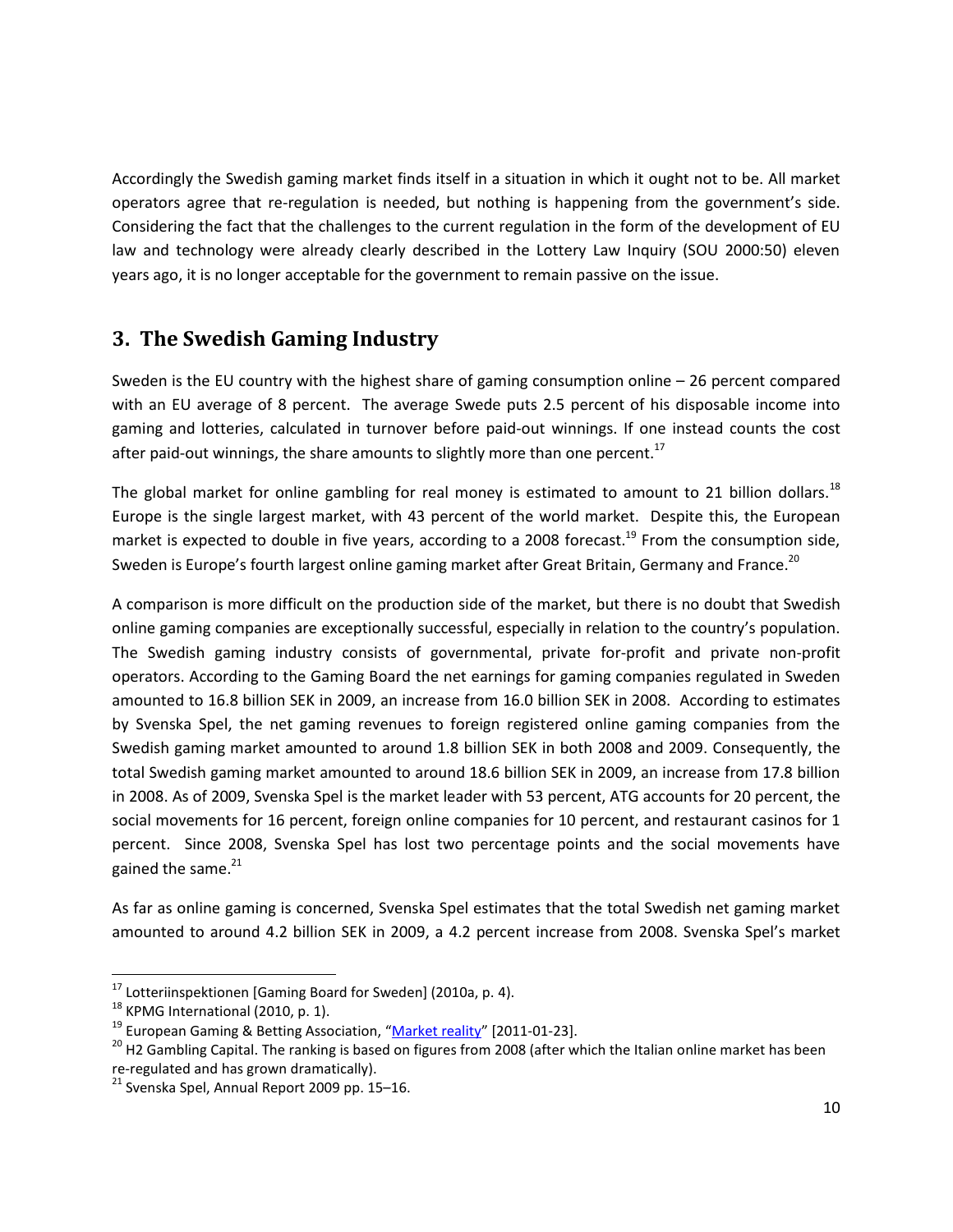share on the Internet in Sweden amounted to 29 percent, a reduction from 31 percent in 2008. ATG's market share on the Internet is almost as large. Since 2005, the market share of foreign companies on the Internet has dropped from 60 to 45 percent in Sweden. The explanation is that Svenska Spel and ATG have invested increasingly in Internet gaming. Svenska Spel's market share on the Internet, however, has dropped since 2007, while ATG's market share has increased at ever faster pace.<sup>22</sup>

The Swedish gaming industry includes both companies in the so-called B2C segment with consumers as customers and companies in the B2B segment of corporate customers. Unibet and Betsson are among Europe's largest private online gaming operators and offer a wide variety of game types. Boss Media, Ongame and Entraction have developed poker software that has been and is being used by leading poker networks in the world. Several of the world's most successful online game operators use Net Entertainment's gaming systems for casinos.

#### **The Commercial Operators**

Gambling is a profitable, fast-growing, knowledge-intensive, global, and now also a relatively large industry. Slightly more than a dozen private companies that did not exist as recently as 1995 have grown into an established industry with approximately 1,900 employees, 1,200 of whom work in Sweden.<sup>23</sup> Job growth in the private gaming companies is still high: from 2007 to 2009, the number of employees in the commercial gaming companies grew by 35 percent overall and by 27 percent in Sweden. Today, Unibet and Betsson together employ over 300 people in Malta.

A concrete sign of the success of Swedish gaming companies is that several of them have been designated as "Gazelle companies" in *Dagens Industri's* annual survey of Sweden's fastest growing companies.

Gazelle companies belong to an exclusive club; annually less than 0.5 percent of Swedish limited companies are designated as Gazelles. Net Entertainment, which was designated as a Gazelle company in 2006, 2007 and 2010, stands out in particular. But also Ongame (2005 and 2006), Boss Media (2007) and Betsson (2010) have received this distinction for high and sustained growth.<sup>24</sup>

<sup>&</sup>lt;sup>22</sup> Svenska Spel, Annual Report 2009 pp. 15, 17.

<sup>&</sup>lt;sup>23</sup> See Table A1 for data and calculations.

<sup>&</sup>lt;sup>24</sup> The following criteria must all be met for *Dagens Industri* to designate a company as a Gazelle, based on the firm's four most recent annual reports: (i) an annual turnover exceeding 10 million SEK, (ii) at least ten employees, (iii) published at least four annual reports, (iv) at least doubled its turnover in the last three years, (v) increased its turnover in each of the past three years, (vi) overall operating result which is positive, (vii) has essentially grown organically, (viii) sound finances. See [www.di.se](http://www.di.se/) "Mer information om gasellerna" [More information about the gazelles] [2011-01-23].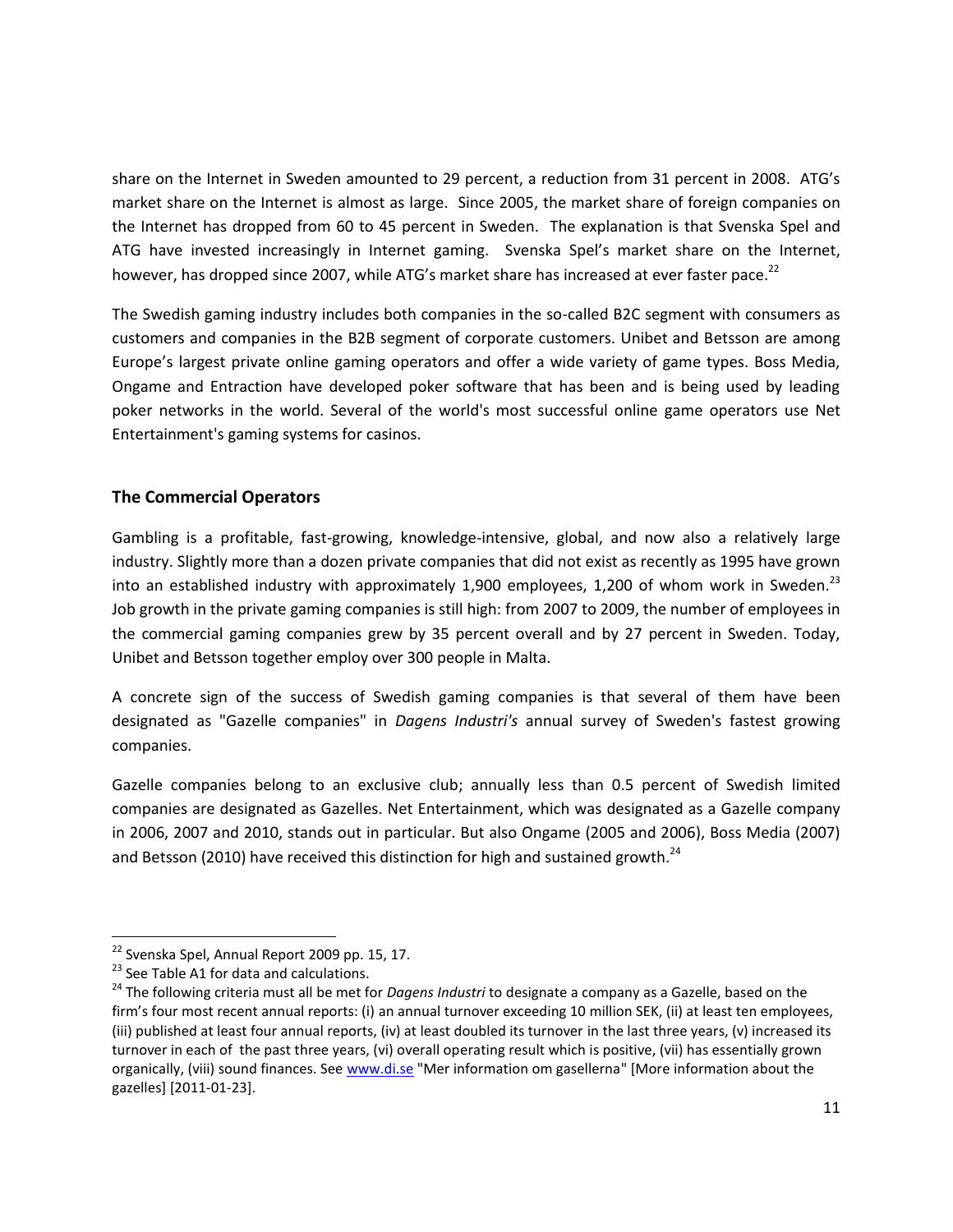Since 2005, several dramatic acquisitions of Swedish online gaming companies have taken place. Ongame, the online poker company, was founded by two students from Uppsala in 1999 and was sold in 2005 to Austrian Betandwin for 4.5 billion SEK. Boss Media, a Växjö company, was founded in 1999 and was sold in 2008 to GEMed in the Italian Lottomatica group for 1.4 billion SEK. Expekt was founded by two students from Linköping in 1999 and was sold in 2009 to Mangas Capital Gaming in Monaco's casino group for 1.3 billion SEK. In 2007, when British Ladbrokes bought Sponsio, which was responsible for Ladbrokes's Nordic gaming business, the three Swedish owners got to share half a billion SEK. The three founders of Betsson got to share 220 million SEK in 2005, when they finalised the sale of their gaming site to Cherry. Altogether, these acquisitions add up to 8 billion SEK and the acquired companies all have their business still in Sweden.<sup>25</sup> Aside from Niklas Zennström's almost legendary sale of Skype to Ebay for 2.6 billion dollars in 2005, it is difficult to find any Swedish entrepreneurs who have made more money in a shorter period of time.<sup>26</sup> In Sweden there is now a number of relatively young people with entrepreneurial spirit, considerable private wealth and depth of knowledge of the gaming industry.

Today, nine gaming companies are listed in Sweden: Unibet, Betsson, Net Entertainment, Cherryföretagen, Entraction, Betting Promotion, Redbet, 360 Holding and Stingbet. Together they have a market value of 11.3 billion SEK, which makes them as large as Axfood, Hakon Invest or Höganäs.<sup>27</sup> A large portion of the Swedish gaming industry, though, is comprised of unlisted companies: bwin Games (formerly Ongame) is owned from Austria and Boss Media from Italy. Bonnier Gaming is owned, as the name suggests, by the Bonnier companies. Among other unlisted Swedish companies are, inter alia, Nyx Interactive and Midas Player. Altogether the unlisted private companies employ about 700 people in Sweden. Furthermore there are a couple of companies with online gaming as part of their business: MTG (Bet24) and Keynote Media Group as well as foreign gaming companies with operations in Sweden (including Betfair, Ladbrokes and Pokerstars). There are also indications that a large number of small Swedish companies engage in hidden gaming activity.<sup>28</sup> The motive for concealing gaming activity is probably a combination of the fact that they cannot receive authorisation for their activity and to evade taxation. The employment figures presented in this report are thus systematically underestimated.

<sup>&</sup>lt;sup>25</sup> In addition to these acquisitions, it can be mentioned that Anders Ström, who founded Unibet in 1997, sold off Unibet shares for around one billion SEK.

 $^{26}$  The IT boom in the late 1990's and the beginning of the first decade of the 2000's of course made a number of entrepreneurs rich, but at that time it was mainly a case of people who managed to sell shares before the bubble burst and company values returned to normal.

 $^{27}$  This and similar calculations are based on share prices as of 2011-01-13.

<sup>&</sup>lt;sup>28</sup> The Swedish Tax Agency is now investigating 100 online poker sites registered abroad but whose activity is suspected to be operated from and is tax liable in Sweden. See *Dagens Nyheter*, 2011-01-07, ["Pokerbolag måste](http://www.dn.se/ekonomi/pokerbolag-maste-visa-korten)  [visa korten"](http://www.dn.se/ekonomi/pokerbolag-maste-visa-korten) [Poker companies must show their cards].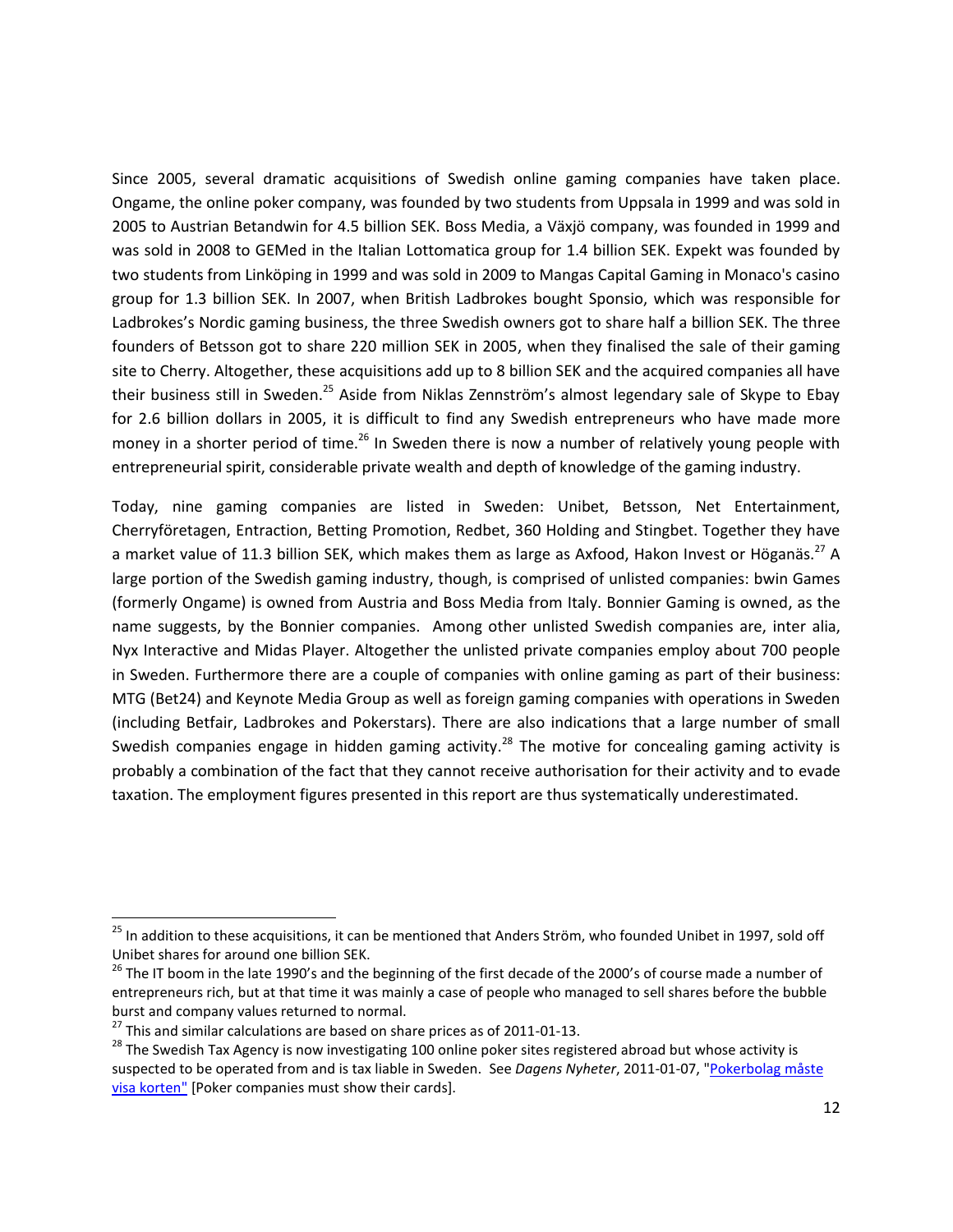If we add up the market values and the purchase prices (as noted, the acquired companies are continuing their operations in Sweden), we get a rough estimated industry value of 19 billion SEK.<sup>29</sup> According to such an estimate the commercial Swedish gaming industry is as big as Lundbergföretagen or Trelleborg and clearly larger than the "construction giant" Peab. A financial summary of the commercial operators in the gaming industry can be found in Table A1.

#### **The State-owned, State-controlled and Non-profit Operators**

The gaming industry is of course even larger if we add the state-owned and state-controlled enterprises Svenska Spel and ATG and the nationwide lottery organised by the Swedish Postcode Association (Postkodlotteriet), A-lotterierna (Kombilotteriet), Folkspel (Bingolotto), IOGT-NTO (Miljonlotteriet), and Ideella spel (Månadslotten). Furthermore in the Åland Islands there is also the Åland Slot Machine Association (Paf) with 413 employees, nearly one billion SEK in net revenues and strong links to the Swedish gaming market.

Svenska Spel and ATG dominate the regulated gaming market in Sweden with 85 percent of sales.<sup>30</sup> Since 2007, the Postcode Lottery has grown rapidly at the other lotteries' expense. It is also notable that Svenska Spel's online poker is decreasing in turnover.<sup>31</sup> Svenska Spel is estimated to have had 30 percent of the Swedish online poker market, a share which at the end of 2010 is estimated to have dropped to about 20 percent.<sup>32</sup> It is possible that the number of poker players at Svenska Spel does not reach the critical mass needed to keep the games running. Instead, Svenska Spel's poker may have landed in a vicious circle in which lack of players makes the company's online poker less attractive, leading to even fewer players and so on.

The government and non-profit operators' net revenue amounts to a total of 14.8 billion SEK. Altogether, they have 2,500 employees, 2,200 of whom are in Sweden. $^{33}$  Job growth has been half as rapid as in the commercial part of the industry and amounted to 9 percent from 2007 to 2009. Svenska Spel, with 1,700 employees, has by far the largest work force – nearly four times as many as Unibet and

<sup>&</sup>lt;sup>29</sup> The estimate excludes the unlisted companies for which an acquisition value is missing. The two largest of these: Bonnier Gaming and Nyx Interactive together have 48 employees. In Sweden there is also Jadestone with 58 employees, owned by Paf from the Åland Islands but which has been included here among the non-profit operators.

<sup>&</sup>lt;sup>30</sup> The regulated market in Sweden also includes restaurant casinos and bingo, as well as local and regional lotteries.

 $31$  Lotteriinspektionen [Gaming Board for Sweden], ["Statistik tredje kvartalet 2010"](http://www.lotteriinspektionen.se/sv/Press/Nyheter/Statistik-tredje-kvartalet-2010/) [Third quarter 2010 statistics] [2011-01-24].

 $32$  H2 Gambling Capital (2011).

 $33$  Included in the larger figure is all of PaF, with 413 employees. The smaller figure includes Paf's Swedish subsidiary Jadestone with 58 employees.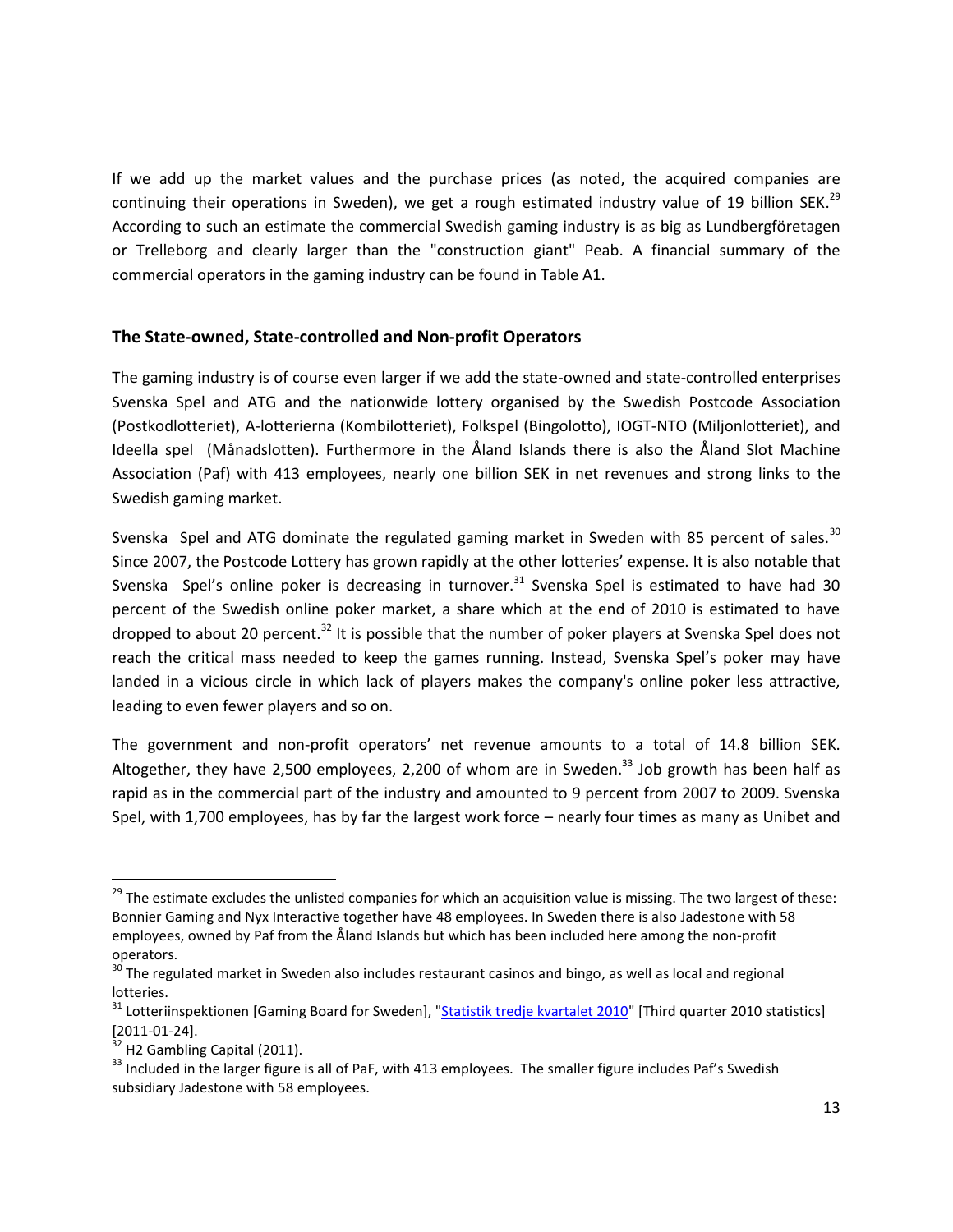more than seven times as many as ATG. A financial summary of the governmental and non-profit operators in the gaming industry can be found in Table A2.

If we add up the commercial, governmental and non-governmental actors, we find a gaming industry with 4,500 employees, 3,400 of whom are in Sweden, and a total net revenue of 19 billion SEK. $^{34}$  This means that in 2009 the gaming industry employed as many people as Saab Automobile, but with the difference that the game companies consistently show good profitability.<sup>35</sup> According to several of the largest companies in the industry, including Svenska Spel, the gaming industry has continued to grow and today has 23 percent more employees than in 2009 (if the data from these companies are representative).

#### **The Ownership Structure**

l

The big private gaming companies currently have a fairly widely held ownership. In several cases, the entrepreneurs who founded companies were bought out completely. Some who have been involved from the start, however, still have shares of about ten percent remaining: Anders Ström in Unibet, Per Hildebrand in Entraction and Per Hamberg at Betsson, Net Entertainment and Cherryföretagen (with slightly more than 20 percent of the votes in these three companies). Lars Kling owns about 10 percent (and slightly more than 20 percent of the votes) in Cherryföretagen. Among the companies' major shareholders are also Swedish and foreign funds and banks as well as some private Swedish investors. In particular Swedbank Robur funds have chosen to invest in online gaming and hold 9 percent in Unibet, 7 percent in Entraction and 6 percent in Betsson. Handelsbanken funds have 6 percent in Entraction and 2 percent in Betsson and Net Entertainment. The "other shareholders" category has 42 percent of the share capital in Unibet and over 50 percent in Entraction, Betsson and Net Entertainment (but only about 25 percent of the votes in the last two companies).

In October 2010, *Svenska Dagbladet* noticed the fact that the Swedish state, through the National Pension Fund owned shares in several online gaming companies. This while at the same time Minister of Finance Anders Borg came out and criticised that "a number of companies that market and sell their games in Sweden without the support of Swedish law".<sup>36</sup> All AP funds own shares in some of Unibet, Betsson, Net Entertainment, Ladbrokes and Modern Times (which owns Bet24) companies. In total, the state's holdings of online gambling companies amounts to 972 million SEK according to *Svenska Dagbladet's* investigation. The Second AP Fund is distinguished by 71 million SEK invested in Unibet and

<sup>&</sup>lt;sup>34</sup> The figures are conservative because they exclude retail (the agents of Svenska Spel and ATG), many foreign companies with operations in Sweden, many Swedish companies with gaming operations that are not reported separately, and small businesses which run hidden gambling.

<sup>&</sup>lt;sup>35</sup> According to [www.saabsverige.com](http://www.saabsverige.com/) ("About Saab"), Saab Automobile had 3,355 employees as of 31 December 2009 [2011-01-09].

<sup>&</sup>lt;sup>36</sup> Svenska Dagbladet, 2010-10-12, <u>"Högt spel med statens pengar"</u> [High game with the state's money].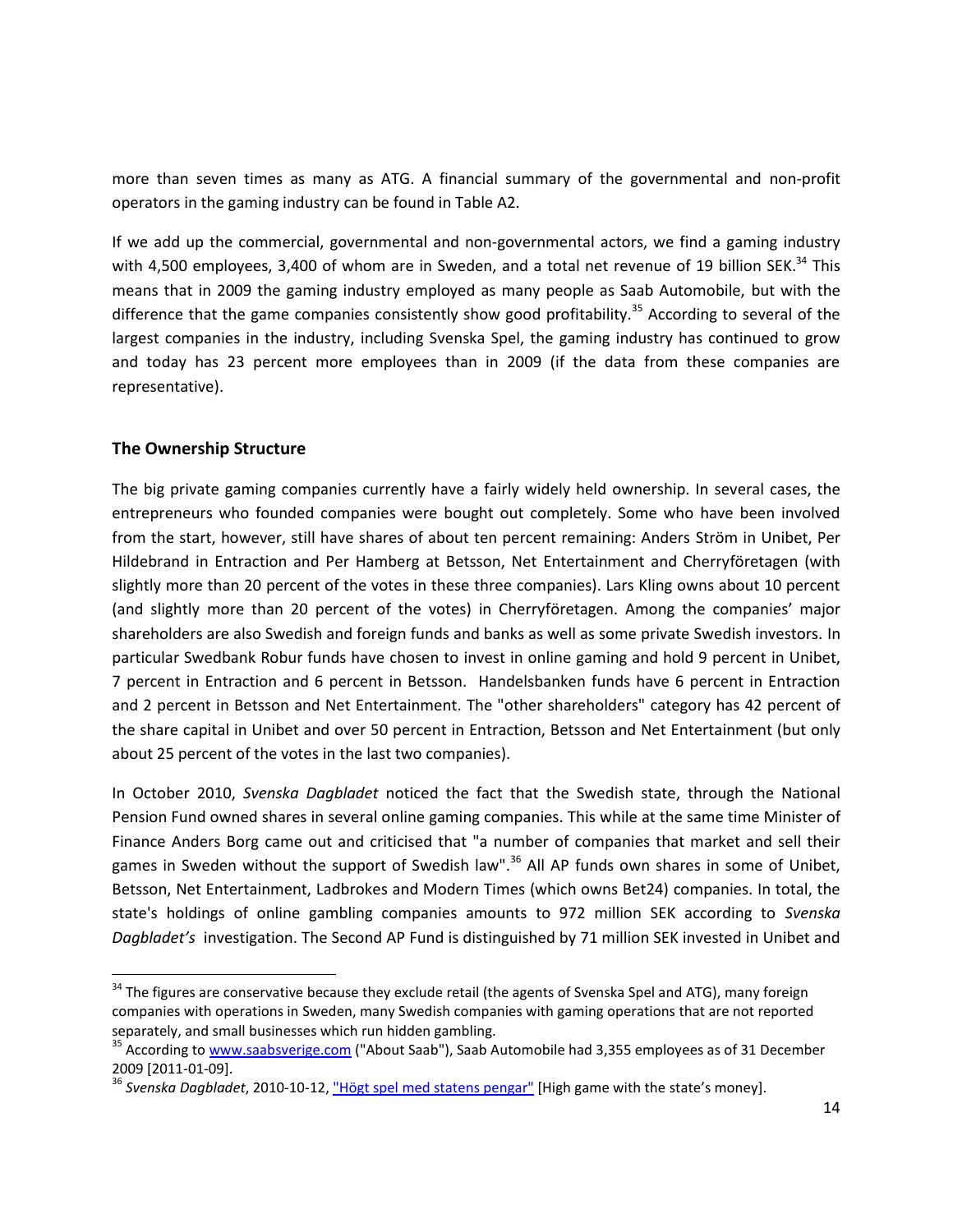17 million SEK in Ladbrokes. The Third AP Fund has Unibet and Betsson shares worth 36 million SEK and 3 million SEK. This means that nearly all Swedes' pensions to some extent depend on how the gaming companies' market value develops.

The AP funds believe that gaming holdings need not be subjected to any ethical scrutiny because they have not violated Swedish law or any international convention, which are the criteria that the National Pension Funds Ethical Council has established for the shareholdings.<sup>37</sup> However, the situation is not quite that simple. In the first place, under current legislation, the companies in question are continuously tested in various legal bodies, mainly with respect to the status of EU law. Secondly, both the government and the parliament's finance committee believe that the AP funds, through the Ethical Council, should develop a clearer set of values for their activities, in line with previous proposals from the Committee on the AP Funds' Ethical and Environmental Responsibility (SOU 2008:107). In particular, the government has questioned the AP funds' narrow interpretation of the state's set of values as the international conventions Sweden has signed. Among other things, since conventions are most often the result of political compromises, such an interpretation is not entirely accurate, according to the government.<sup>38</sup>

#### **Spill-Over Effects**

An underlying explanation for the gaming industry's strong position in Sweden with international successes like Unibet, Betsson, Ongame, Boss Media and Net Entertainment is likely to be that the country is so well connected to the Internet. Virtually the entire population has access to the Internet and one-third have broadband connections. With 73 percent who use the Internet every day or almost every day and only 7 percent who never use the Internet, Sweden is in both cases ranked as the highest of all EU countries. The so-called ICT sector (information and communication technology) is of great importance for the Swedish economy, and even – according to an EU report – one of the main sources for a smart and sustainable growth in the European economy.<sup>39</sup> Sweden is ranked number one in Europe in terms of share of employment in the ICT sector and in third place with regard to the sector's share of GDP.<sup>40</sup> That Swedes quickly and gladly embrace new technologies is a common conception.<sup>41</sup>

The size and dynamism of the gaming industry means that it has significant spill-over effects to firms in other Swedish industries. This is of course not unique to the gaming industry; for example, it is becoming far more common for companies across the entire economy to outsource services to

l

<sup>&</sup>lt;sup>37</sup> Svenska Dagbladet, 2010-10-13<u>"AP-fonder försvarar innehav"</u> [AP Funds defend holdings].

<sup>38</sup> Finansutskottets betänkande [The Committee on Finance's report] 2010/11:FiU6 (p. 17, 26).

 $39$  European Commission (2010 p. 1).

<sup>40</sup> European Commission (2010 p. 189).

 $41$  See, for example KTH Royal Institute of Technology (2010, p.12) for an interview with Peter Bertilsson, CEO for bwin Games.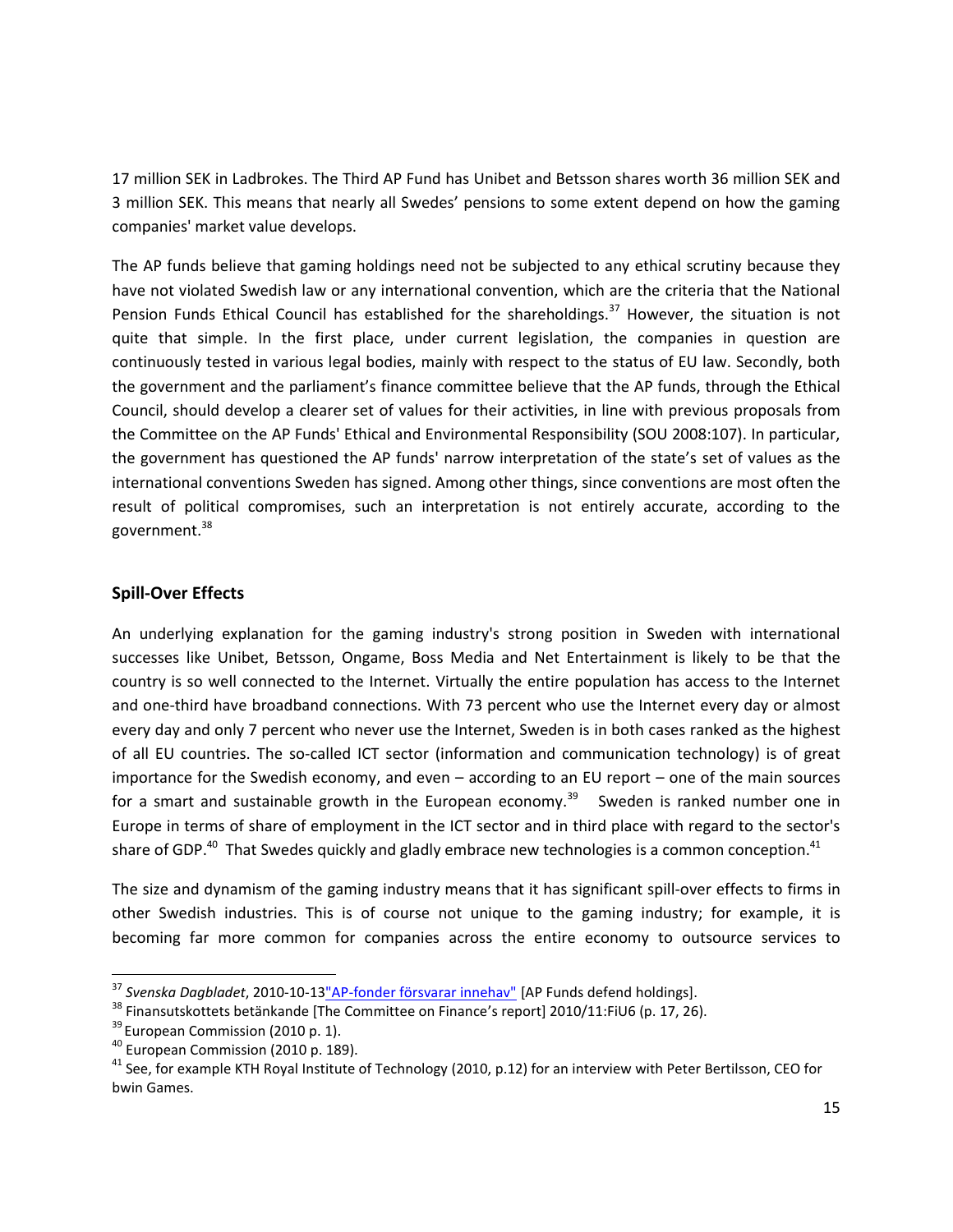subcontractors instead of producing them with their own staff. According to information from some big gaming companies, about every fourth job in these companies creates a job in the consultancy or staffing industry. If this information is representative, the gaming industry in the first stage creates slightly more than 1.000 jobs in consulting and staffing companies. Besides that, jobs created in connection with inter alia gaming companies' advertising should be added.

Especially characteristic of the gaming industry is, however, its digital nature. The commercial companies are investing almost exclusively in betting over the Internet and the governmental and nonprofit operators are following the same direction.<sup>42</sup> This makes the gaming industry interesting in light of the EU Commission's growth strategy Europe 2020 which, inter alia, includes the so-called flagship initiatives Digital Agenda for Europe and the Innovation Union.<sup>43</sup> In Sweden, Minister for Information Technology and Regional Affairs Anna-Karin Hatt is responsible for the national digital agenda, which will give Sweden a leading role in the work towards the goal of the digital agenda for Europe. <sup>44</sup> More specifically, Sweden's digital agenda includes, inter alia, the goal that "Sweden also in the future can be the most competitive digital economy so that new jobs and new services and products can grow right here."<sup>45</sup> Because of the EU's Growth Strategy Europe 2020, the European Union's Council (Council of Ministers) recently emphasised that the flagship initiatives Digital Agenda for Europe and the Innovation Union should be seen as integrated strategies for achieving the growth strategy's objectives and that an integrated European innovation strategy presupposes the creation of a fully functional digital internal market, in order to benefit European businesses and consumers. The latter applies especially to small and medium-sized enterprises and innovative start-up companies.<sup>46</sup>

The EU's strategies for digital services and innovations can help the gaming industry and the gaming industry can contribute to achieving the EU objectives. The gaming industry is clearly technology- and knowledge intensive. A large majority of workers in the commercial part of the gaming industry in Sweden are involved in technological development in a broad sense (including web technology, web

 $42$  Cherryföretagen is the only commercial operator in Table 1 that does not have the major portion of its sales online. But even the Cherry companies are investing in the online market through their trademarks Playcherry.com, NorgesAutomaten.com, SverigeAutomaten.com and DanmarksAutomaten.com and mention the possibility of letting online operations grow through new acquisitions in their annual report (2009, p. 16).

 $^{43}$  Europe 2020 is the EU's new ten-year growth strategy and consists of five main objectives (employment, innovation and investments, greenhouse gas emissions, training, poverty) and seven flagship initiatives (inter alia the Digital Agenda for Europe and the Innovation Union). The Europe 2020 Strategy was adopted at the meeting of the Council of Europe on 17 June 2010 and replaces the Lisbon Strategy.

<sup>&</sup>lt;sup>44</sup> Government Offices of Sweden, 2011-01-14, ["Digital agenda"](http://www.regeringen.se/sb/d/2373/a/154590) [2011-01-27].

<sup>&</sup>lt;sup>45</sup> Speech by Minister for Information Technology and Regional Affairs Anna-Karin Hatt during the Parliamentary debate on expenditure area 22, Communications, 2010-12-21, "Sweden will be the most competitive digital economy".

<sup>&</sup>lt;sup>46</sup> Council of the European Union, "Council conclusions on 'Cross fertilization between Europé 2020 flagship [initiatives Digital Agenda for Europé and Innovation Union'",](http://www.consilium.europa.eu/uedocs/cms_data/docs/pressdata/en/trans/118206.pdf) 3052th Transport, Telecommunications and Energy Council meeting, Brussels, 2010-12-02 - 2010-12-03 [2011-01-26].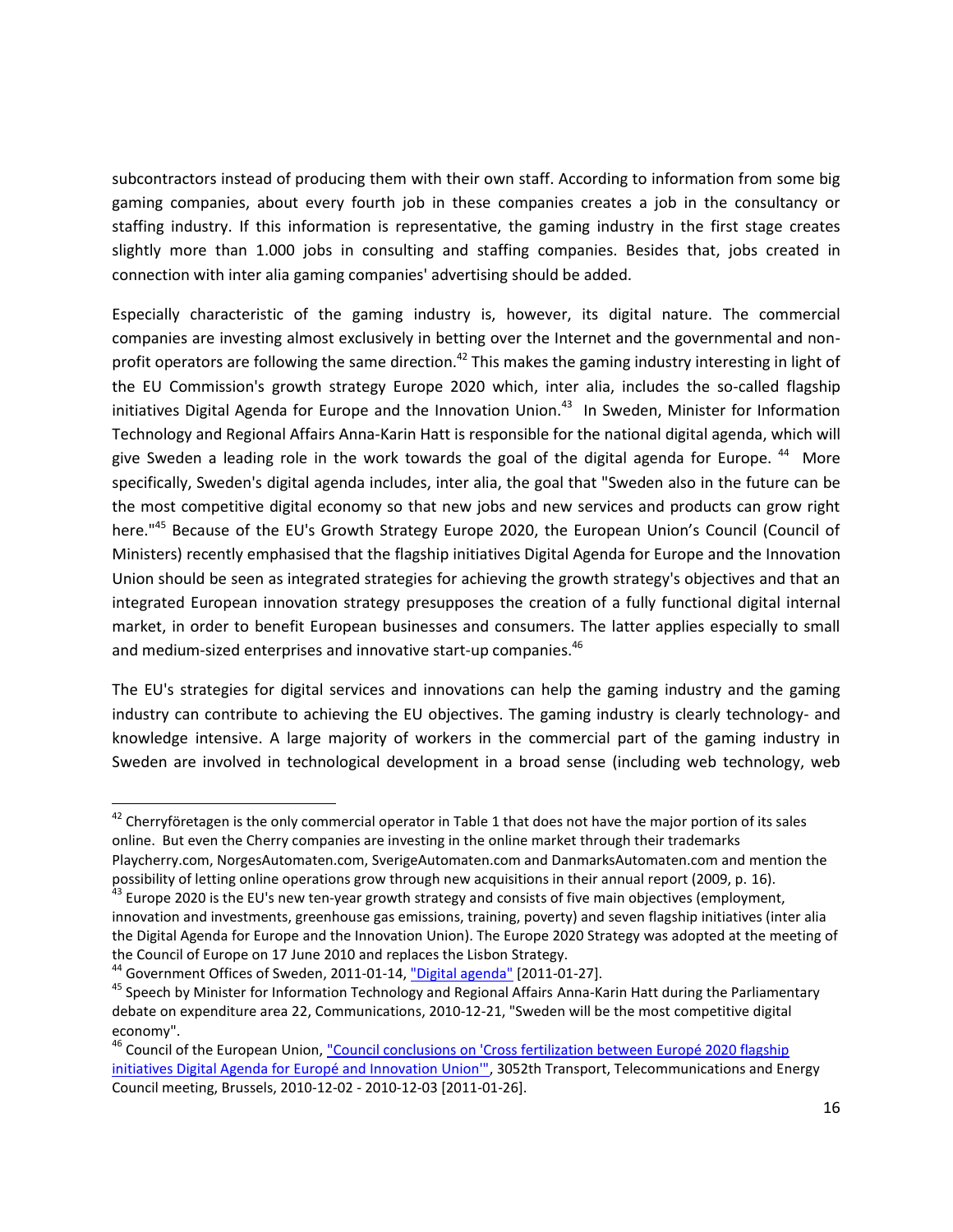design, web architecture, web services, and web and mobile applications). Product development has been very fast and run by the private operators. The times when *Stryktipset* [pool betting on football] dominated the supply of the state's de facto monopoly Tipstjänst is fairly difficult to imagine for those who currently use mobile phones to do live betting with several different foreign operators. Gaming companies have many "early adopters," who are happy to try out and embrace new technological services, among their customers.

Compared with the United States, the European market for e-commerce is highly fragmented. EU consumers do not shop as much on the Internet as American consumers. Payment security and trust are important explanations of why EU consumers are choosing to shop or not to shop on the Internet. Many European consumers are also experiencing problems with e-commerce across the EU's borders.<sup>47</sup> The different national regulations for gaming mean that fragmentation is even greater on the European gaming market than on other e-commerce. The major Swedish gaming companies' export shares are significantly higher than 50 percent of net revenues. For some companies the export share is around 90 percent.

If the gaming industry has previously served as a gateway to other e-commerce, it is today rather the complexity of the gaming companies' payment systems which can have positive spillover effects on other companies. Peter Bertilsson, CEO of bwin Games, has described that the gaming companies maintain the same high security as banks while at the same time they have many thousands more transactions per time unit than the stock market – and stay open around the clock around the whole world. The high complexity means that bwin Games is experiencing difficulties in finding technicians with the right skills.<sup>48</sup> Where payments are concerned, it may be worth noting that the Swedish companies DIBS and Paynova have established themselves as complete providers of payment solutions on the Internet. Online gambling is one of the three market areas on which Paynova focuses.

Outside their own industry gaming companies probably have the greatest impact as advertisers. Gaming companies are already making large advertising investments, amounting to a total of 1.4 billion SEK in 2009, an increase of slightly more than 250 million since 2008, according to a survey by SIFO Research International Sweden. It is the foreign gaming companies that account for most of the increase. Altogether, foreign gaming companies account for 52 percent of advertising investments. Next Svenska Spel follows with 23 percent, ATG and Folkspel, each with 8 percent and the Swedish Postcode Lottery with 6 percent.<sup>49</sup> According to Svenska Spel, there are about 50 gaming companies that do marketing in the Swedish media without being authorised to conduct gaming operations from Sweden.<sup>50</sup>

<sup>&</sup>lt;sup>47</sup> European Commission (2010).

<sup>&</sup>lt;sup>48</sup> KTH Royal Institute of Technology (2010, p. 12).

<sup>&</sup>lt;sup>49</sup> Svenska Spel, Annual report 2009, p. 90. Figures do not include advertising on the Internet.

<sup>&</sup>lt;sup>50</sup> Svenska Spel, Annual report 2009, p. 15.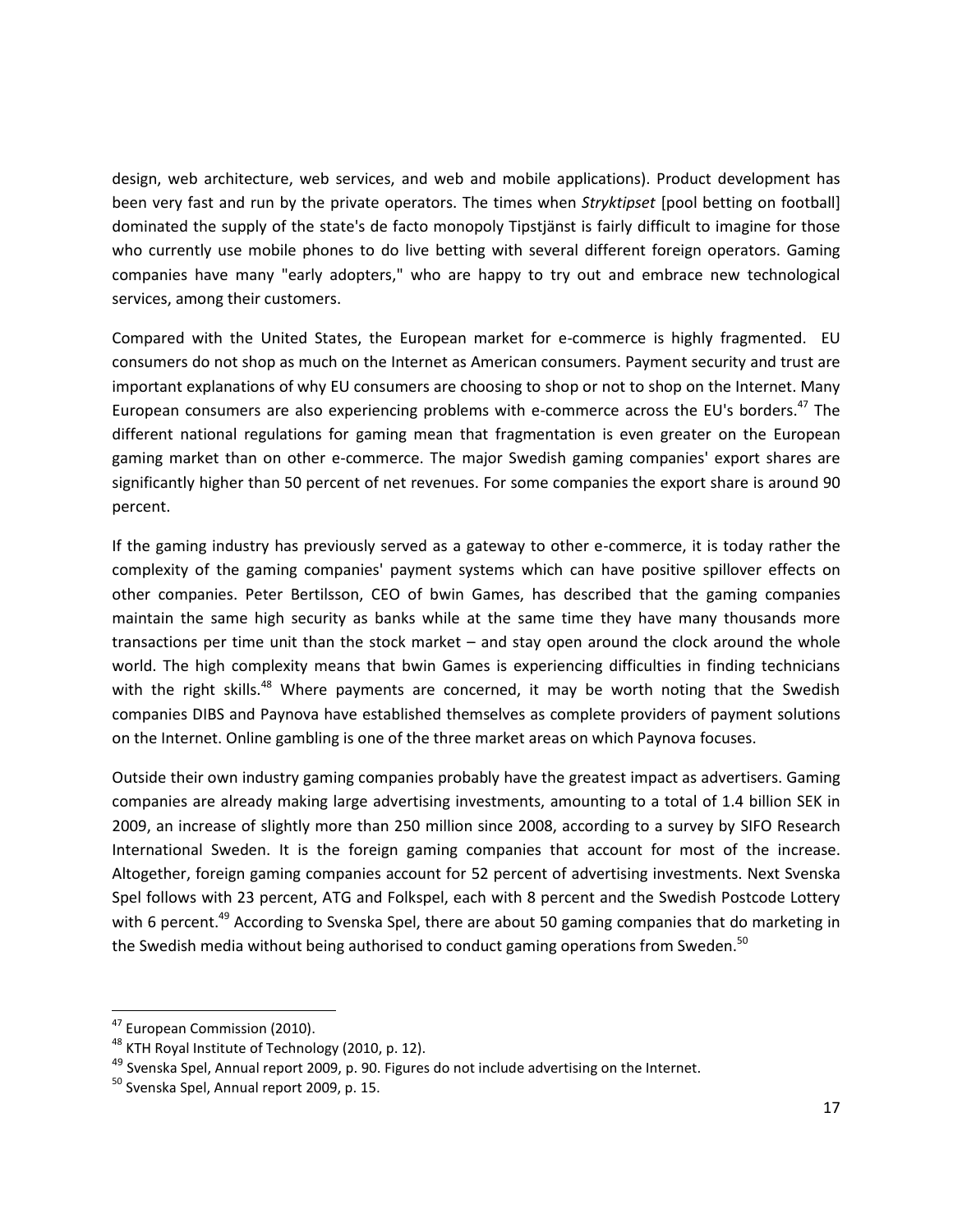Despite the large advertising figures, it is reasonable to assume that the gaming companies' advertising has been held back by the so-called promotion ban, according to which it is forbidden to market games that lack a license in Sweden. However the promotion ban has a large gap in that it only applies to media that have their broadcasting and publishing licence in Sweden. Thus, for example, TV 3 and Kanal 5 have been able to broadcast gaming advertising directed at their viewers in Sweden. This has distorted the television market and led to large advertising revenues landing in Great Britain rather than Sweden. Especially given the fact that the newspaper industry as a whole is struggling with declining editions and declining profitability, increased advertising revenue from the gaming companies would be a welcome contribution from their perspective. The promotion ban is discussed further in Section 5.

#### **The Swedish Gaming Miracle**

In conclusion, to provide additional perspective on the Swedish gaming industry, it can be compared to the related video game industry (computer and video games), whose growth has received very positive attention from journalists and politicians. "The Swedish gaming miracle" has become a household word and the video game industry is trotted out as an export success in the same class as its predecessor "the Swedish music miracle". According to a report from its own trade association, the Swedish video game industry is made up of 101 firms (most small) with a total of 1,102 employees and a total turnover of 967 million SEK.<sup>51</sup>

With 254 employees, DICE is the largest of the country's game development companies. Over the years, the company's Battlefield series has sold over 25 million copies worldwide.<sup>52</sup> Under the company's former name Digital Illusions, DICE became the object of the industries by far largest acquisition in 2006 when it was taken over by the American Electronic Arts for 600 million SEK.<sup>53</sup> A consolidated comparison between the commercial gaming industry and the video game industry follows in Table 1.

<sup>51</sup> Dataspelsbranschen [The Swedish Games Industry] (2010).

<sup>52</sup> Dataspelsbranschen [The Swedish Games Industry], ["Spelundret väntar inte"](http://www.dataspelsbranschen.se/blogg/2010/3/31/spelundret-vaentar-inte.aspx) [The gaming miracle doesn't wait] [2011-01-15].

<sup>&</sup>lt;sup>53</sup> G5 Info, ["Electronic Arts \(EA\) uppköp av Digital Illusions CE \(DICE\)"](http://www.g5info.se/EA-Dice.htm) [Electronic Arts' (EA) buyout of Digital Illusions CE (DICE)] [2011-01-15]. The exact price is difficult to estimate because the purchase was protracted (2004–2006) when minority owners did not want to sell at the offering price.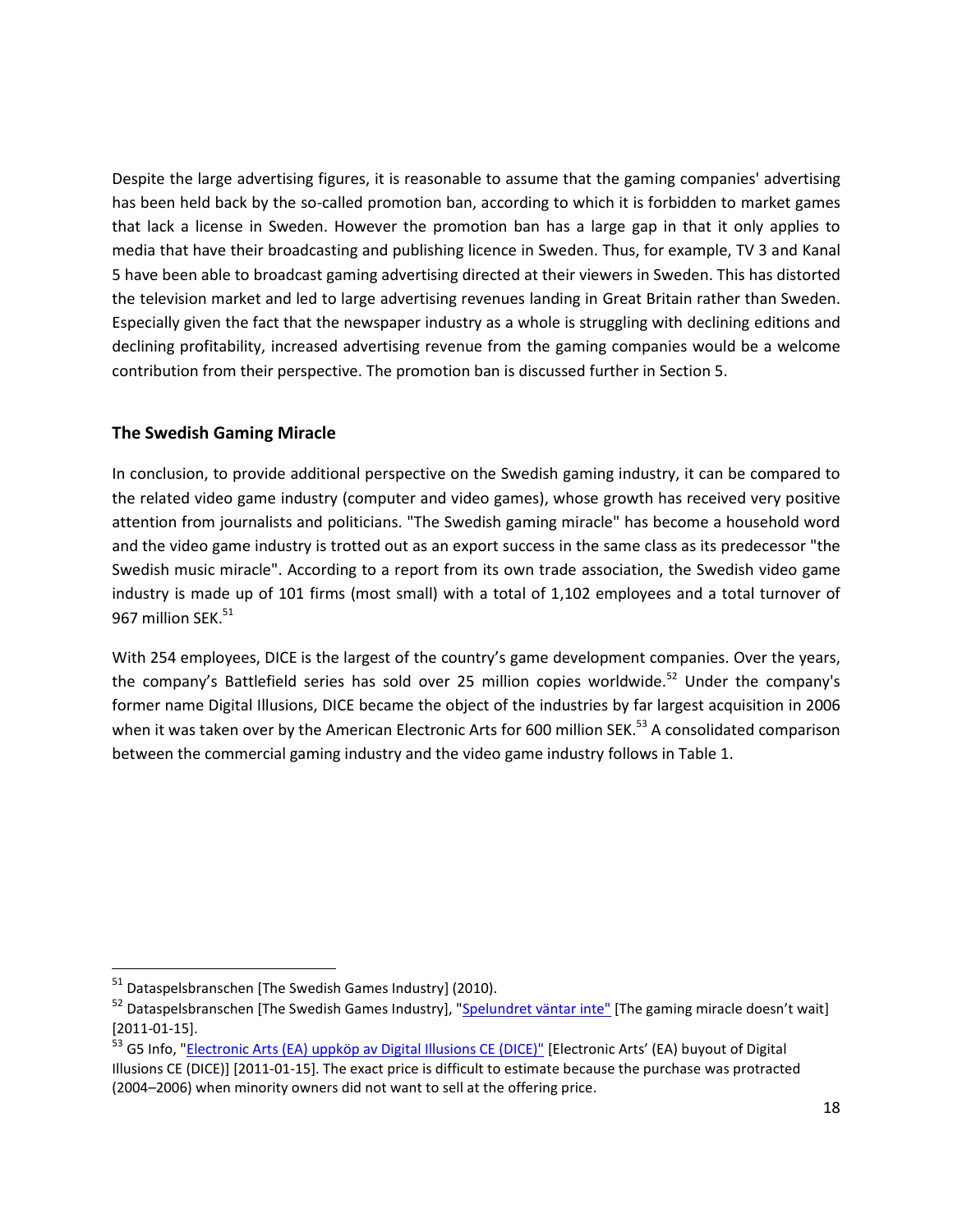| Table 1. Industry comparison, commercial companies |
|----------------------------------------------------|
|                                                    |

|                               | Gambling                  | <b>Video Games</b>       |  |
|-------------------------------|---------------------------|--------------------------|--|
|                               |                           |                          |  |
| Number of employees           | 1,936 (+16%)              | 1,102 (-19%)             |  |
| <b>Number</b><br>of employees | $in \, 1,159 \, (+16\,%)$ | $1,102$ (-19%)           |  |
| Sweden                        |                           |                          |  |
| Net revenue/turnover          | 4.6 billion SEK           | 967 million SEK          |  |
| Market<br>value,<br>companies | listed 11.3 billion SEK   | 322 million SFK          |  |
| Largest company acquisition   | Ongame                    | <b>Digital Illusions</b> |  |
|                               | 4.5 billion SFK           | 600 million SEK          |  |

Notes: The number of employees and turnover refer to 2009. Change in the number of employees in 2008–2009 appears in parentheses. Net revenue refers to games of chance and turnover refers to computer games. Market value is as of 2011-01-13 and for the video game industry includes the listed companies G5 Entertainment, Starbreeze, Star Vault, Community Entertainment, Junebud and Global Gaming Factory.

The industry comparison is clearly to the advantage of gambling. Yet it does not follow from Table 1 that the growth in gambling has been relatively steady, while video game companies have shown to be very cyclical. The financial crisis and recession hit video game companies hard in 2009. Seven of the ten largest game developers cut staff and Grin, with about 300 employees, was forced into bankruptcy.<sup>54</sup> Overall, employment in the sector fell by 19 percent. That same year, the number of employees in the gambling industry grew by 15 percent and gaming operator Expekt was bought out for 1.3 billion SEK. The video game industry also lived through a crisis period of 2002–2003, when several of the larger companies cut staff and one of them, Mindark, went bankrupt.<sup>55</sup> During these years, Unibet tripled its turnover and went from 45 to 75 employees. While Boss Media lost 23 percent of its revenues from 2001 to 2003, their work force increased from 86 to 106 people during the same period. Betsson received a bookmaker licence in London in 2002 and had its breakthrough as an online gaming operator in 2003.

The Social Democrats are the party that has most clearly highlighted video games as a future industry in which to invest. The party's former Minister of Culture, Leif Pagrotsky, pointed out that video games

<sup>54</sup> *Dagens Nyheter*, 2009-09-11, ["Spelundret kom av sig"](http://www.dn.se/ekonomi/spelundret-kom-av-sig) [The video games miracle broke down].

<sup>&</sup>lt;sup>55</sup> Sandqvist (2010, p. 113).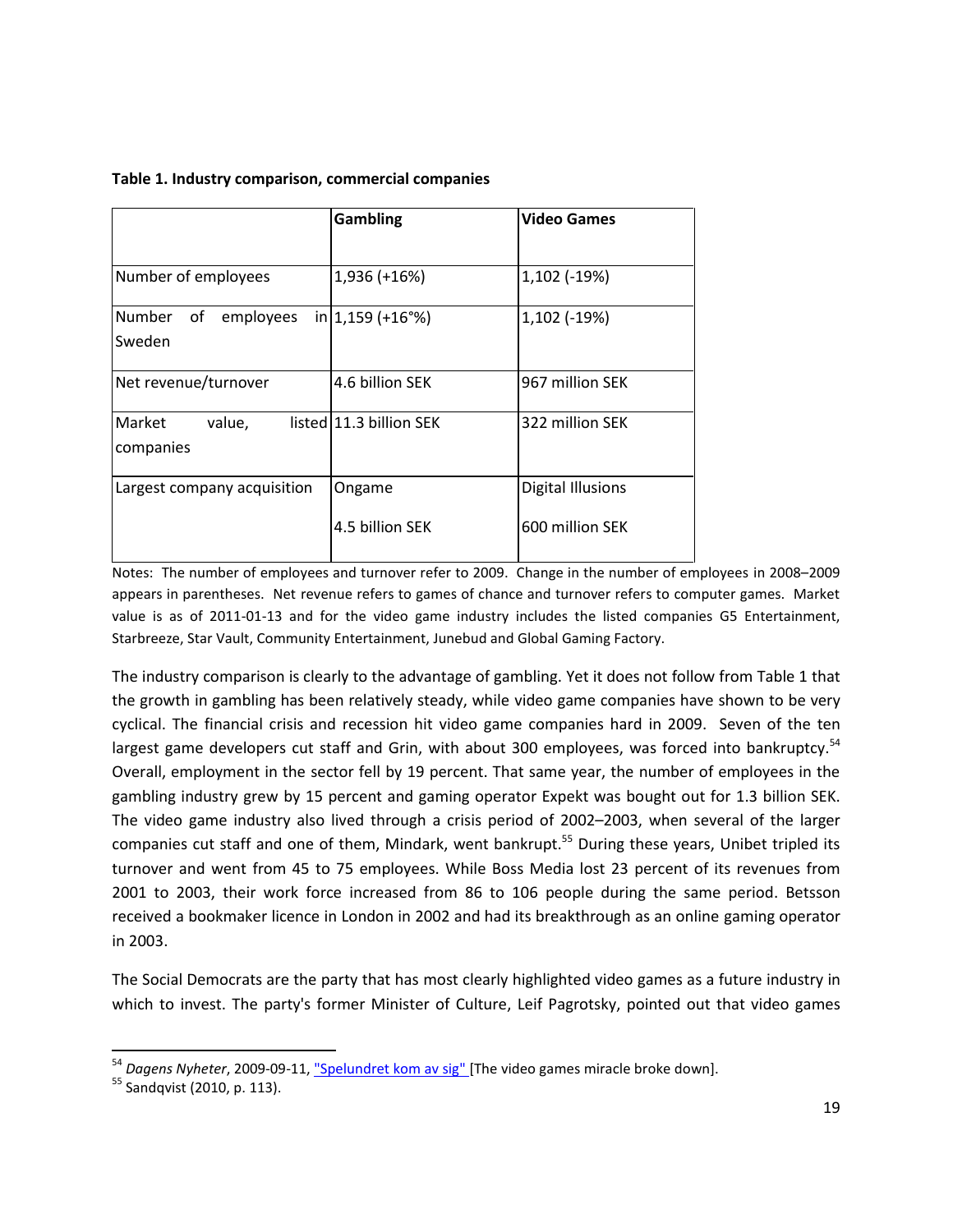"are an indispensable part of our culture and form a significant part of the economy." Pagrotsky was also involved in the Nordic Council of Ministers' 45 million SEK program to support game development.<sup>56</sup>

However, it is Social Democratic MP Luciano Astudillo who has been most enthusiastic about the video games industry. It is worth highlighting a quote from the Social Democrats' report "Investing in the video games industry", written by Astudillo:

Video games create growth. The industry offers competitive export products with high added values, which presuppose high skills, qualified related industries, cultural profiling and rapid technological development – which other parts of society benefit from. 57

On his blog as well, Astudillo stresses that new video games are about "big money and many jobs."<sup>58</sup>

The Social Democrats have six suggestions for a new video games policy which is presented in Astudillo's report:<sup>59</sup>

- 1. Appoint a working group on video games
- 2. Take the video games industry seriously

l

- 3. Review the supply and dimensioning of training spots for video game development
- 4. New professorship in video game development
- 5. Draw up a future program for creative industries
- 6. Recognise the role of video games in culture through for example translation support

The Social Democrats have also proposed that the state should institute a game export prize for the video games industry. The idea is that such a prize should provide the same kind of support and attention as the previously instituted music export prize, designed to promote the export of Swedish music. 60

That Swedish video game developers produce world-leading games that create new jobs, generate export earnings and drive the development of Swedish technology is undoubtedly something that strengthens the national economy at large. However, this is something that video game developers

<sup>&</sup>lt;sup>56</sup> Svenska Dagbladet, 2005-11-01, <u>"Pagrotsky satsar miljoner på spel"</u> [Pagrotsky is investing millions in games]. <sup>57</sup> Astudillo (2008, p. 7).

<sup>&</sup>lt;sup>58</sup> ["Massiva Massive en pusselbit i det Kreativa Sverige",](http://luciano-astudillo.blogspot.com/2009/09/massiva-massive-en-pusselbit-i-det.html) [Massive Massive a piece of the puzzle in creative Sweden] 2009-09-15 [2011-01-16].

<sup>&</sup>lt;sup>59</sup> Socialdemokraterna, ["Sex punkter för en ny dataspelspolitik"](http://www.socialdemokraterna.se/Var-politik/featureartiklar/Arkiv/Sex-punkter-for-en-ny-dataspelspolitik/) [Six points for a new computer game policy] 2011-01-16].

<sup>&</sup>lt;sup>60</sup> Dataspelsbranschen [Swedish Games Industry], "<u>Socialdemokraterna vill införa spelexportpris"</u> [The Social Democrats want to introduce a gaming export prize] [2011-01-16].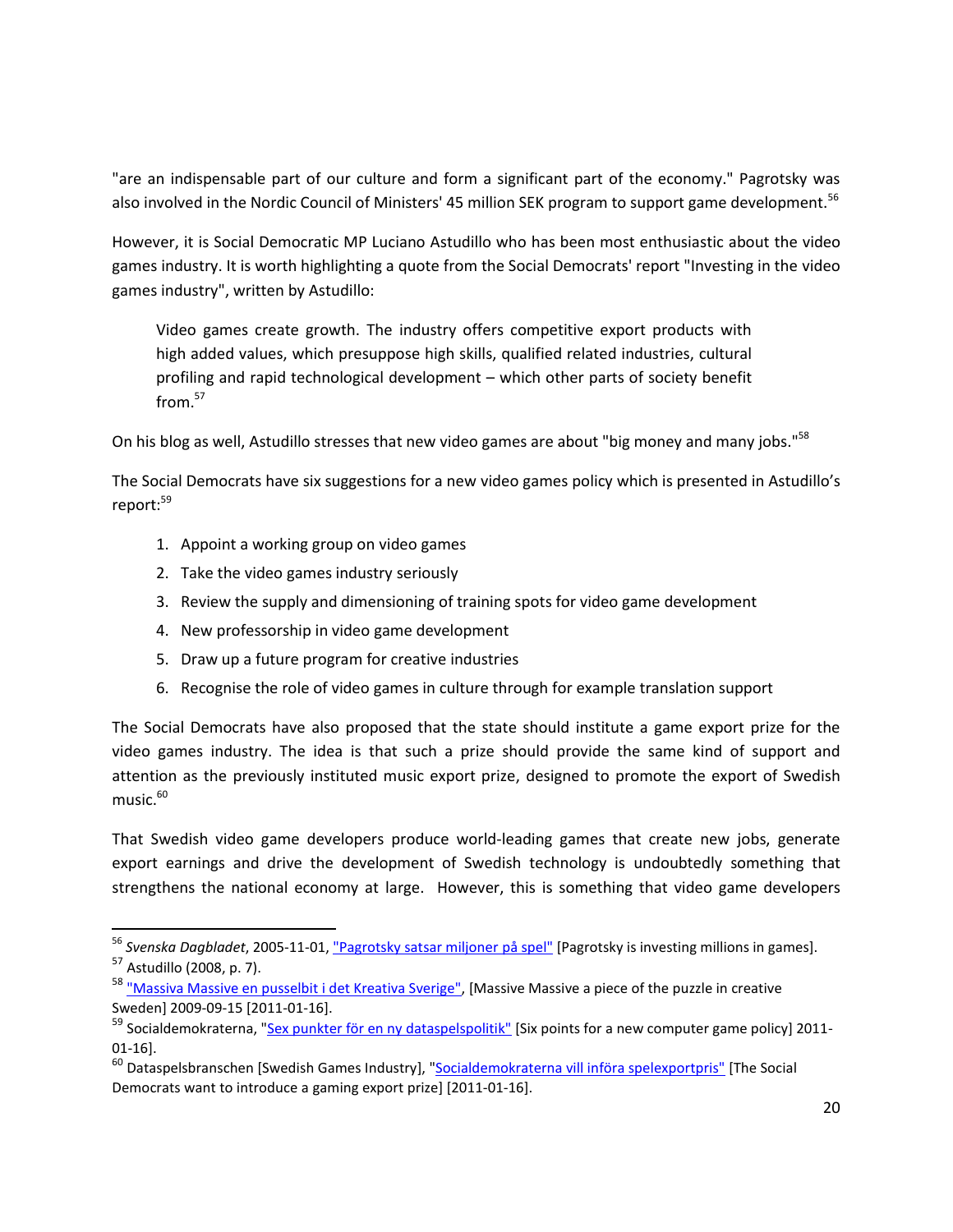have in common with the larger business of gambling. Instead of one-sidedly emphasising and supporting the video games industry, politicians should treat the two industries in a more equal manner. The fact is that video games and gambling games exhibit many similarities and have several common requirements. This is underlined by the fact that B2B companies Boss Media, Net Entertainment and Jadestone are indeed involved in game development – and are running projects that fit equally well into the video game industry. If one looks at the two nearby sectors as a whole, one can really talk about a Swedish gaming miracle.

### <span id="page-20-0"></span>**4. Swedish Trotting**

Swedish trotting is very popular and is deeply rooted across the country. Horse racing in almost all countries, however, has two things in common that make it deserve to be treated in a separate section. The first is that horse racing was long one of the few permissible options for betting. Secondly, the horse racing industry has therefore been dependent on income from betting.

Aktiebolaget Trav och Galopp (ATG) [The Swedish Horse Racing Totalisator Company] has a legal monopoly on operating betting on horse races in Sweden. Unlike Svenska Spel, ATG is owned not by the state but by the Swedish Trotting Association (90 percent) and the Swedish Jockey Club (10 percent). Despite this, the government controls ATG by naming half of the board members (including the chairman) and by granting licences for gaming operations.<sup>61</sup> It is ATG's responsibility to distribute game surpluses to the horse racing industry.

ATG's monopoly can be questioned in several ways. In responses to the Inquiry on Gambling (SOU 2008:124), the proposal to preserve ATG's monopoly on horse betting was heavily criticised. For example, the Swedish Competition Authority wrote that there were no social protection policy considerations that justified giving ATG exclusive rights to betting on horses because such betting was not considered a dangerous form of gambling in terms of risk of problem gambling.<sup>62</sup>

One can also wonder why the state has chosen a unique model for simultaneously taxing and supporting trotting and horse racing, while at the same time all other sports make do with market earnings, normal contributions from state and local authorities, plus the help of unpaid labour. In 2010, support for Swedish sports that was previously paid as a share of the profits from Svenska Spel, was replaced by a normal state appropriation. The government's motive for this was to create a stable and predictable funding form. The reasons for treating trotting and horse racing in a special way need to be clarified and discussed. It is especially unclear why political support for trotting and horse racing should vary depending on how much money people spend on horse betting. This arrangement causes support to

 $61$  Authorisation is granted on the basis of Articles 4 and 45 in the Lotteries Act (1994:1000).

<sup>&</sup>lt;sup>62</sup> Swedish Competition Authority (2009).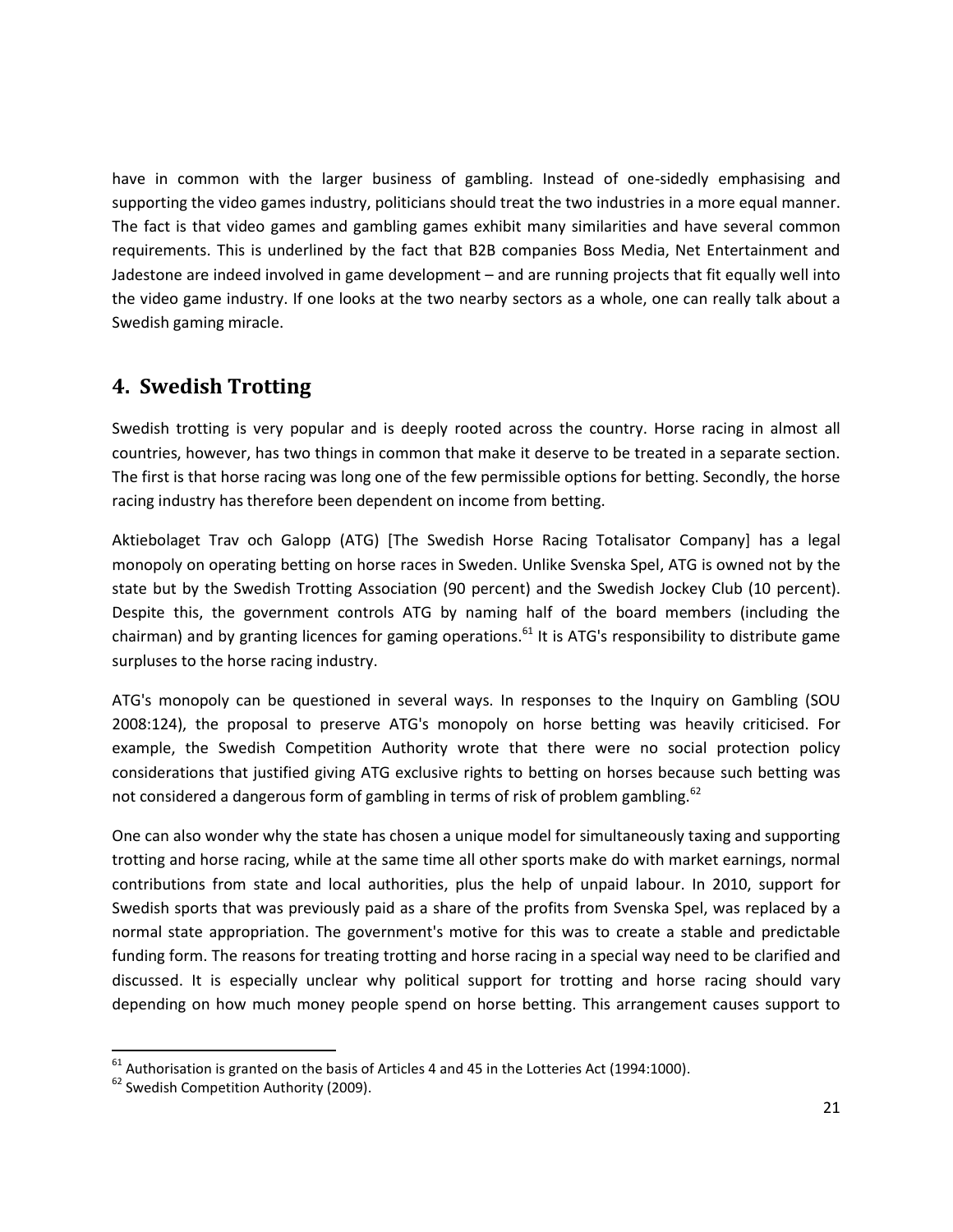fluctuate more than other government aids and is driven by a number of factors that are unrelated to actual horse racing. Such a variation of support is hard to justify on the basis of a genuine concern for the horse racing industry and also leads to the disadvantage that future economic opportunities will be difficult to predict for those actively involved, which inter alia makes their investment calculations more difficult. Politically motivated support should also make a larger differentiation between the smaller race tracks with relatively weak profitability and the larger race tracks such as Solvalla, Åby and Jägersro, with very different economic circumstances.

Another question is how well ATG's international business fits in with the political argument for the company's gambling monopoly. ATG organises pool betting on horse races in the other Nordic countries and in France, and sells games abroad in Swedish races (including games export through local or shared pools to Denmark, Norway, Finland, Germany, Austria, Netherlands, Estonia, South Africa, USA, Australia, Malta, Poland, France, Italy and Canada); 12 percent of ATG's betting comes from the international market. $^{63}$  This at the same time as the government wants to prevent companies in other EU countries from operating and marketing horse race betting in Sweden. ATG's authorisation is valid provided that its cooperating organisation in the other country receives comparable authorisation in Sweden.<sup>64</sup> But it is difficult to see how such international business partnerships coincide with the demands of EU law that national gaming regulations must be non-discriminatory, justified by overriding reasons of public interest and be necessary and proportionate.<sup>65</sup> The fact is the government, as recently as December 2010, rejected the ATG's application to participate in betting in international pools in horse racing.<sup>66</sup>

Given the history of the sister monopoly Svenska Spel, it is notable that such a large proportion of ATG's betting comes from the international markets and that the company insists that "ATG is currently focused on working to increase the international participation and to ... increase the betting pools".<sup>67</sup> In 2006, Svenska Spel's then CEO Jesper Kärrbrink announced that the company had teamed up with a few firms in the Baltic countries to "export knowledge, games and responsible gaming to other countries".<sup>68</sup> This Baltic adventure led the EU Commission to question the Swedish state's action. To protect its

<sup>&</sup>lt;sup>63</sup> ATG, ["International wagering on Swedish horseracing"](http://www02.atg.se/cm/english/aboutatg/partnerrelations/wageringonswedishracing) [2011-01-21]; and ATG's Annual Report 2009.

<sup>64</sup> Regeringsbeslut [government decision], 2009-12-17, Fi2009/7006, "Ansökan från AB Trav och Galopp om tillstånd att anordna vadhållning i samband med hästtävlingar enligt 45 § lotterilagen (1994:1000)" [Application from AB Trav och Galopp for authorisation to conduct betting in connection with horse racing pursuant to Article 45 of the Lotteries Act (1994:1000)].

<sup>65</sup> cf. SOU 2008:124, p. 240.

<sup>&</sup>lt;sup>66</sup> Regeringsbeslut [government decision], 2010-12-16, Fi2010/4552, "Ansökan från AB Trav och Galopp om tillstånd att anordna vadhållning i samband med hästtävlingar enligt 45 § lotterilagen (1994:1000)" [Application from AB Trav och Galopp for authorisation to conduct betting in connection with horse racing pursuant to Article 45 of the Lotteries Act (1994:1000)].

 $67$  ATG, ["International wagering on Swedish horseracing",](http://www02.atg.se/cm/english/aboutatg/partnerrelations/wageringonswedishracing) [2011-01-21].

<sup>&</sup>lt;sup>68</sup> [Realtid.se,](http://realtid.se/) 2006-07-21[, "Svenska Spel går in i Baltikum"](http://www.realtid.se/ArticlePages/200607/20/20060720161826_Administrators458/20060720161826_Administrators458.dbp.asp) [Svenska Spel goes into the Baltics].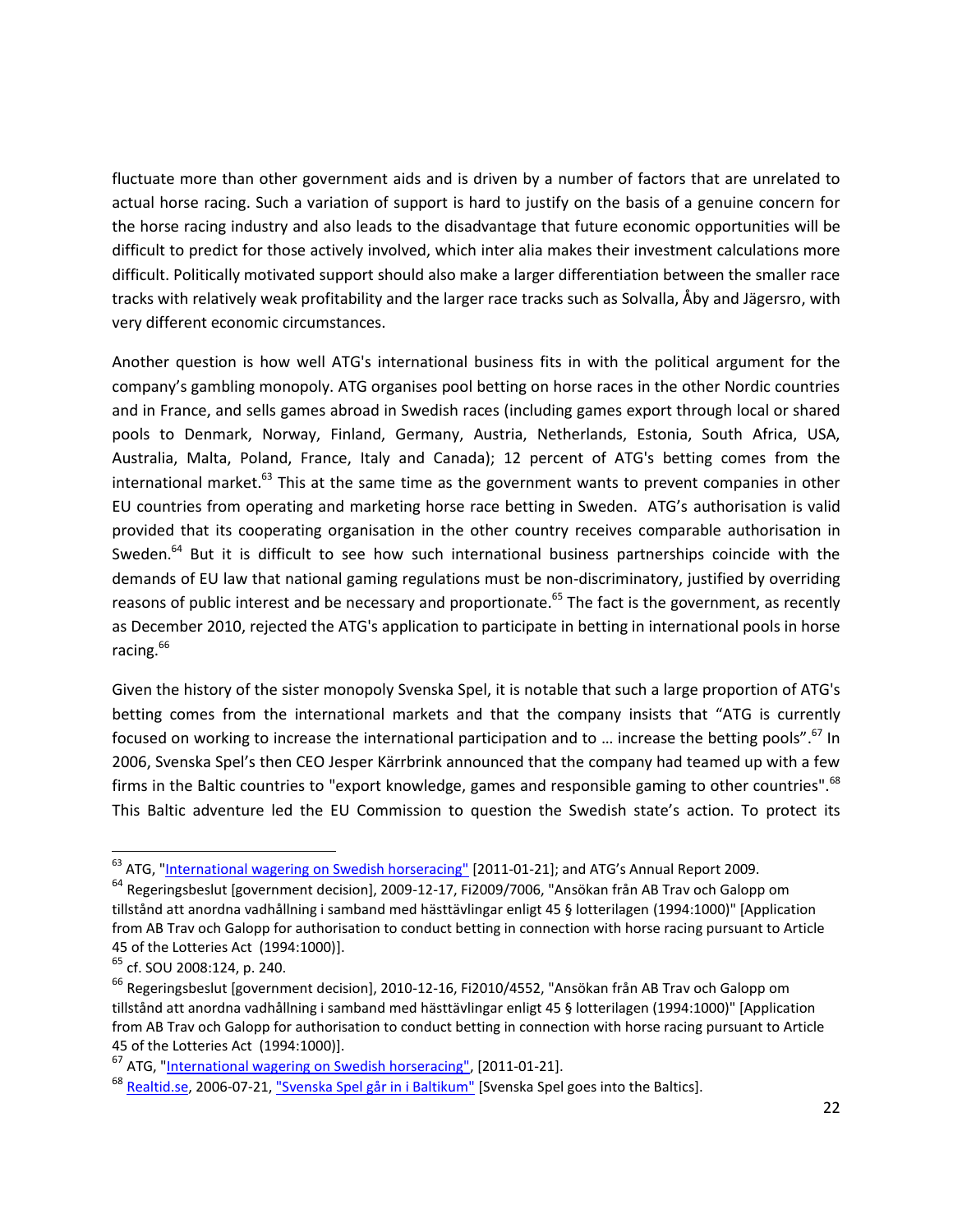monopoly in Sweden when at the same time Svenska Spel went out to compete in other countries stood out as too inconsistent. It all ended with the government's rejecting Svenska Spel's request to operate in the Baltic countries along with other new initiatives that were not in line with the government's assignment. It then came out that Svenska Spel had entered into new projects without waiting for government approval.<sup>69</sup> In the midst of all this, Svenska Spel got a new chairman and then also a new CEO when Margareta Winberg and Meta Persdotter replaced Anders Gustafzon and Jesper Kärrbrink. Subsequently Svenska Spel has taken a more cautious role quite in line with an opinion piece in which Ministers Anders Borg and Maria Larsson intended to clarify the governance of Svenska Spel and ATG and to put beyond all doubt that both monopoly companies are run so as to counteract the negative effects of gambling and not by commercial considerations.<sup>70</sup> But, unlike Svenska Spel, ATG has not held back from commercial ventures abroad. Instead, ATG is focusing fully on selling betting on Swedish trotting in a large number of other countries.

It must be noted that the Inquiry on Gambling (SOU 2008:124) in general did not discuss these disadvantages of ATG's gaming monopoly. The explanation seems to be that the government's directives stated as a starting point that "the role of the social movements as the games organisers on the market shall remain unchanged as far as possible".<sup>71</sup> In addition to this instruction, the Inquiry on Gambling did not present any more profound and consistent arguments for maintaining ATG's monopoly. Nor did the Inquiry on Gambling offer any clear explanation for its choice to exclude bets on horse races from the proposal to allow competition in betting in the form of odds and pool betting in one of the regulatory options presented. ATG's special treatment seems to boil down to the fact that gaming revenues are a prerequisite for horse racing to continue to develop. The crux, which the investigation directives also mention, is that, according to the EU court's practice, this may not be the main aim of gaming regulation.<sup>72</sup>

Given the problems described and the special circumstances of horse racing, it is important that the development of horse racing in Sweden is being taken into account in an inquiry like this one. Betting on horses has a long history and was for a long time one of the few legal and organised betting activities in the country. From the time when horse betting became legal again in 1923, until the start of ATG and the introduction of V65 1974 and V75 1993, betting on trotting has been an economic success for both the State Treasury and the trotting industry. In recent years, however, trotting tracks and practitioners of the sport have sensed an increasingly harsh economic climate. Above all, trotting tracks has experienced a setback with declining visitor figures. New games have emerged and are competing for

<sup>&</sup>lt;sup>69</sup> Sveriges Radio, Ekot, 2007-12-07, 20:49, ["Svenska Spel investerar utan klartecken"](http://sverigesradio.se/sida/artikel.aspx?programid=83&artikel=1764219) [Svenska Spel invests without go-ahead].

<sup>&</sup>lt;sup>70</sup> Svenska Dagbladet, 2007-06-20, <u>"Töm och betsel på spelbolagen"</u> [Reins and bridle on the gaming companies].

<sup>71</sup> SOU 2008: 124, annex 1, p. 583.

<sup>72</sup> SOU 2008:124, annex 1, p. 582.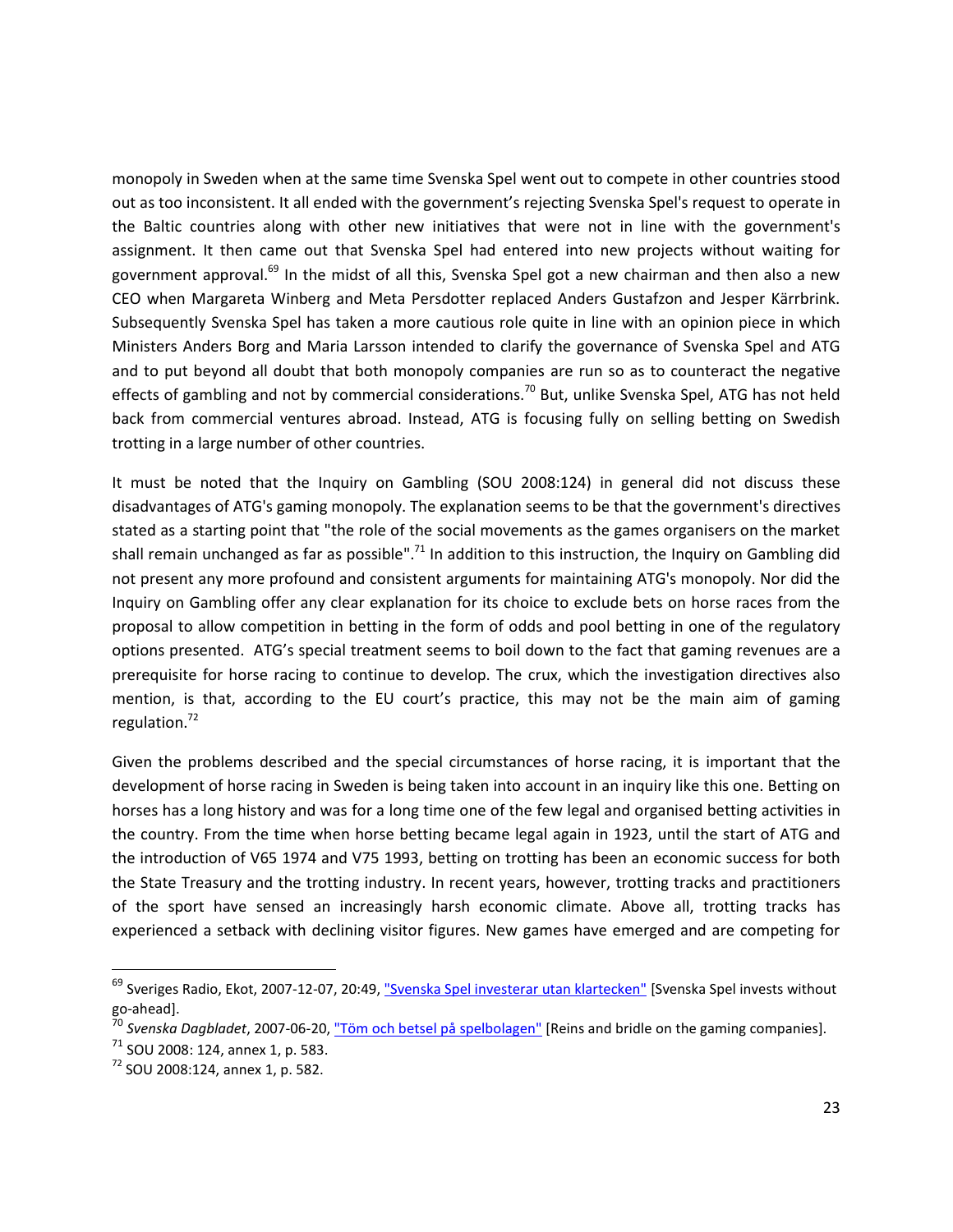players' interest. Furthermore the Internet has made it more difficult to maintain ATG's betting monopoly and it is now possible to place bets on trotting online with other gaming companies. For example, Unibet offers daily bets on Swedish trotting in cooperation with the trotting site travnet.se.

The Swedish trotting industry has not emerged stronger from the new situation. The 2006 inquiry *Trotting of the Future* lists a number of problems and deficiencies in trotting, among others (p. 18–19):

- Competition is intensifying both in the gaming market and in markets for experiences. Horse betting is stagnating in the Swedish market. The number of spectators at the race tracks has declined by over 20 percent since 1999.
- The funds transferred from gaming to the sport and to active participants have basically remained unchanged since 2000.
- ATG's revenues, i.e. total net earnings, are significant, but not enough for trotting because of the state taking an ever greater share of the surplus. Furthermore the tax is also a turnover tax – the higher the game turnover, the higher the revenue to the state. Nor is such a tax neutral in relation to competitors in the gaming market (public and private).
- Horse owners' costs have increased significantly in the 2000s while prizes remain at an unchanged level.
- The 30 most winning teams have increased their share of the (unchanged) prize funds from 29 percent in 1995 to 40 percent in 2005.
- The number of horses in professional so-called A-training has increased by five percent while the number of horses in so-called B-training declined by 11 percent during the period 1995– 2005.
- Breeding and rearing have greater and greater problems with profitability. The number of registered horses has fallen by almost 20 percent since 2000.
- The race tracks cannot afford to maintain the tracks, with large and serious deficiencies as a result.
- Policy instruments to promote the economic incentives and thereby develop trotting in the synergy between sport and gaming are lacking, which is related to the fact that the state is showing an active interest in gambling revenues, but otherwise has a passive attitude to the sport.

The survey does not present a bright picture of the trotting industry and its future prospects. Since 2006, some improvements have been made in line with sales growth in ATG's games, but structural problems remain.<sup>73</sup> Race track attendance has continued to decline since 2005 by another 16 percent.

<sup>&</sup>lt;sup>73</sup> In December 2010, ATG and ST reported that there would be more resource allocations to harness racing in 2011: 31 million SEK in prize money, 11 million to premium runs and 15 million to breeders.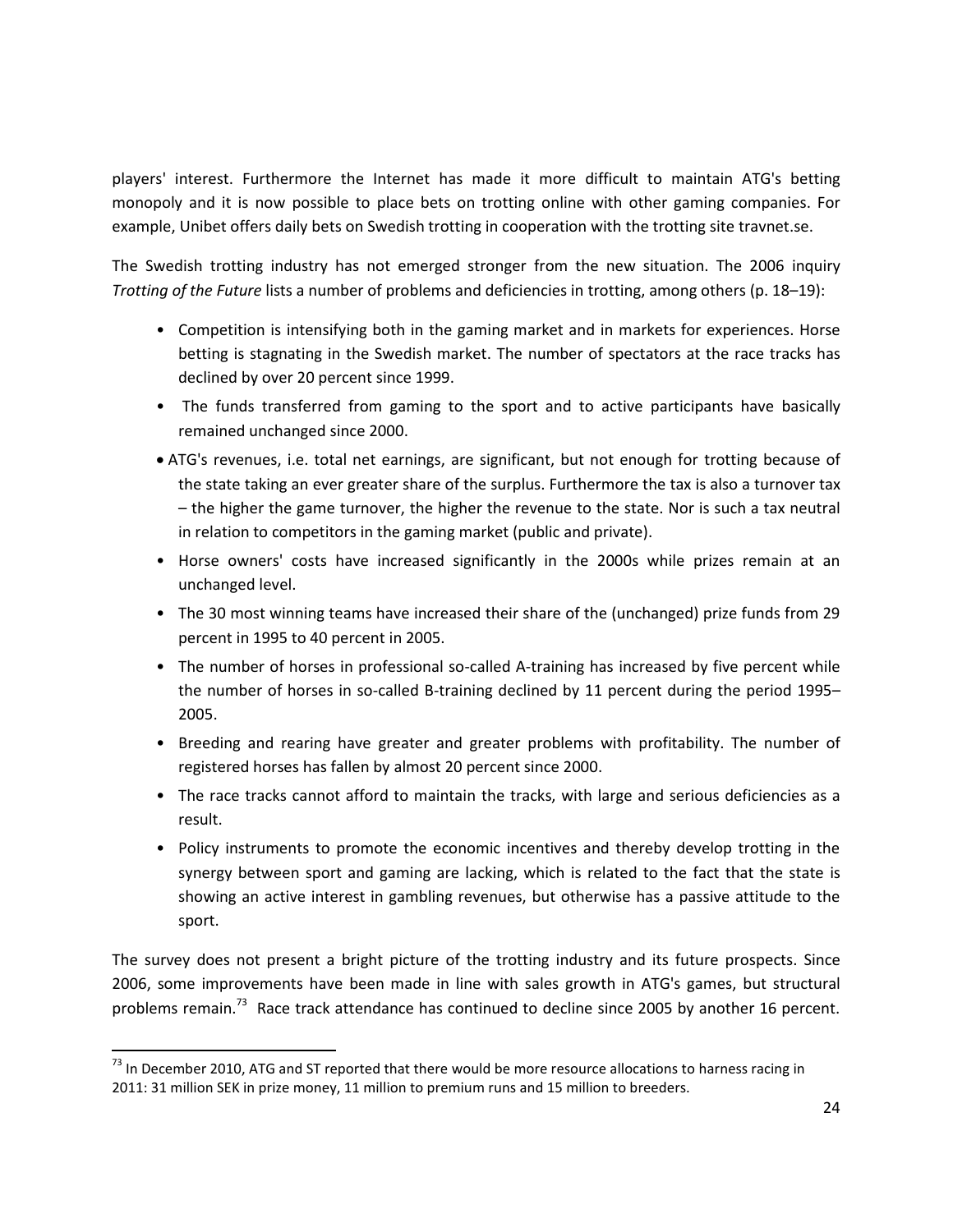The decline in attendance does not seem to be levelling off, and in 2010, the average number of spectators declined by 5.3 percent. This is also reflected in the fact that on-track betting turnover has been declining, while betting on the Internet continues to grow and 2009 amounted to just under 25 percent of total turnover.<sup>74</sup> In line with the increasing costs of horse ownership, it has become much more common to hold shares in a racehorse. Since 2005, the number of B-coaches has also gone down by 15 percent while the number of horses in B-training has declined by 24 percent.<sup>75</sup> Trotting seems to be less and less a non-commercial hobby for broad groups of people.

Trotting is hobbled today by a number of government restrictions that prevent the development of marketing and game types, and is also weighed down by the State taking one-third of the gross win revenue. It is symptomatic that ATG itself is assuming the costs of producing television broadcasts of trotting in its own company, Channel 75, and that race tracks thereby receives no more money because their race is broadcast on television. Other sports, such as football, have drawn substantial economic benefits from competition between international television companies and bookmakers. The race tracks alone cannot capitalise on the success of their own races without getting their money through ATG, which does not encourage new initiatives and business models.

The trotting industry risks ending up in a passive position of dependence vis-à-vis the state. Business development and modern financing solutions have become the exception. New ideas in, for example, advertising, sponsorship and the sale of broadcasting rights are currently very limited. One important explanation is likely to be that the trotting industry  $-$  and especially individual race tracks  $-$  has such weak bargaining power vis-à-vis the state which decides on the gaming monopoly. There is a significant risk that the trotting industry will have significant adjustment problems the day when the current regulatory and funding model is changed. New thinking is needed and an option that has been tried in the U.S., where harness racing has experienced even greater problems, is to combine harness racing and casinos into so-called racinos.

Ultimately, one cannot dismiss the fact that the model of ATG as a private but state-controlled, monopoly firm is a questionable one. The reason why horse racing should be treated in such a special way is unclear and the consequences for the development of horse racing are not necessarily positive.

<sup>&</sup>lt;sup>74</sup> Lotteriinspektionen [Gaming Board for Sweden], "Preliminär spelstatistik för 2009" [Preliminary betting statistics for 2009] [2011-01-23].

<sup>&</sup>lt;sup>75</sup> "Fakta om svensk travsport" [Facts about Swedish trotting], [www.travsport.se \[](http://www.travsport.se/)2011-01-09].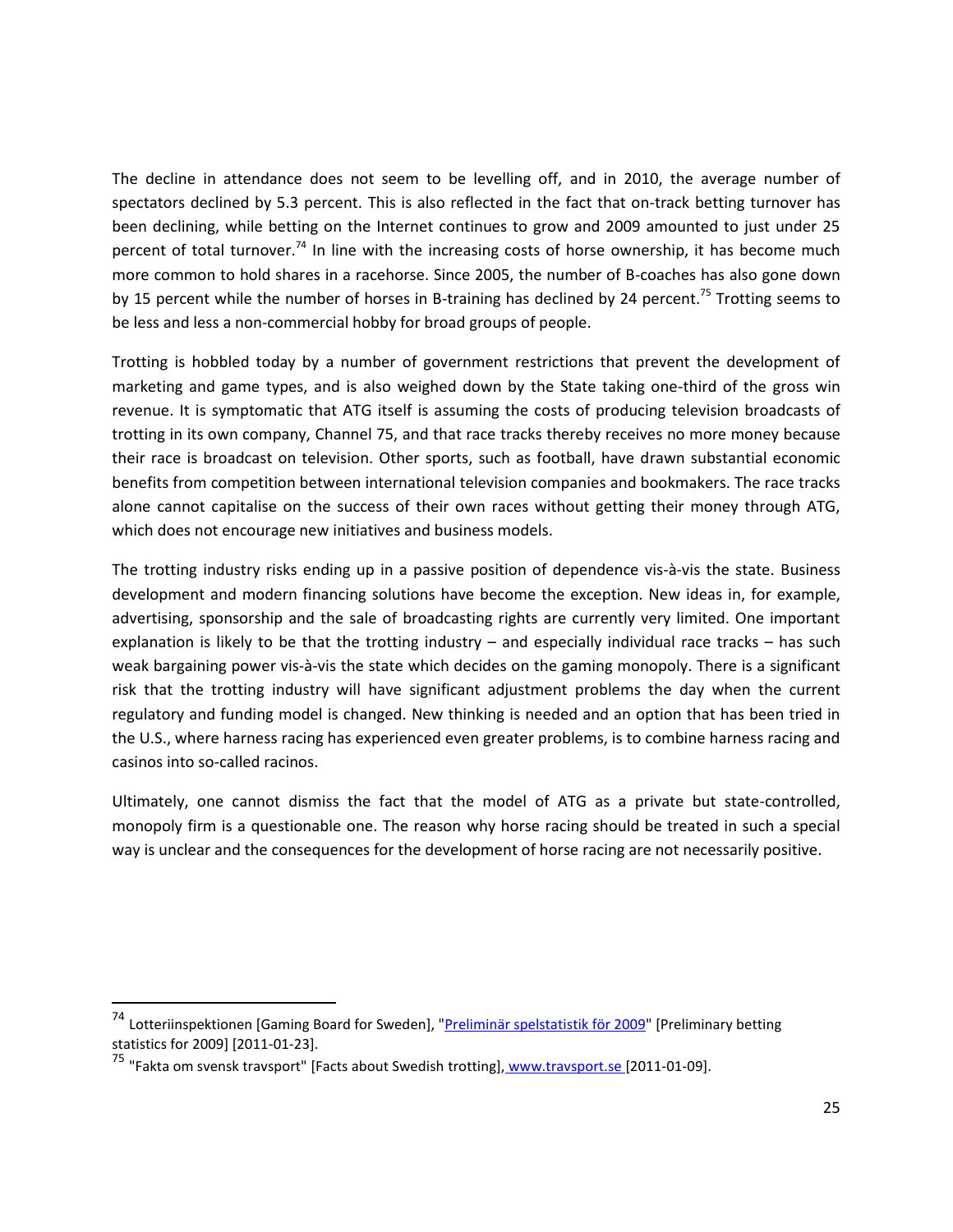# <span id="page-25-0"></span>**5. Re-regulation in Other Countries**

Unlike the situation in Sweden, several other countries have recently re-regulated or are planning to reregulate their domestic gambling market. Developments in a few especially interesting countries are briefly described below.

### **Great Britain**

Great Britain has long had a large and well developed gaming market with a long history of private bookmakers. In 2007, new gaming legislation was introduced, The Gambling Act 2005, under which the new authority, the Gambling Commission in Birmingham, has been given extensive powers to issue rules and conditions for gaming. The new law gave Great Britain a modern and cohesive framework legislation in the gaming area, which also covers online gaming. In order to obtain a license, a number of requirements must be met, including amongst other things cash management and information.<sup>76</sup> There is no requirement that operators should be domiciled in Great Britain; companies from within the EU and in other "white listed" countries are also allowed.

In sports betting and similar games, the tax amounts to 15 percent of gross gambling revenue, that is, stakes minus winnings. In recent years, Paddy Power, William Hill and Ladbrokes moved their online operations to countries with lower taxes. The state has a monopoly on nationwide lotteries but has contracted out the operation of the large National Lottery to the private Camelot Group company. From the price of a lottery ticket, 50 percent goes to prizes, 28 percent to a fund for non-profit purposes, 12 percent to taxes, 5 percent to the retailers that sell lottery tickets, and 5 percent to the Camelot Group.

In Great Britain there is currently a privatisation and market opening of The Horserace Totalisator Board (The Tote), which has over 500 betting shops and a monopoly on totalisator bets on horse races (gallop is the dominant race and game form). Private bookmakers have long competed with The Tote by offering horse betting at fixed odds. The British government has brought in ten bids for The Tote, including bids from Sportech, Gala Coral and Betfred. In the spring the company Lazard Ltd., which is responsible for the sale, is expected to submit a list of a few main candidates for the purchase.<sup>77</sup>

#### **Italy**

 $\overline{\phantom{a}}$ 

In recent years, Italy has carried out major re-regulation and opened its domestic gambling market to competition. In 2004, slot machines were legalised and in 2006 the state auctioned off the rights to offer odds betting through agents to 112 Italian and four foreign companies. In 2006 the law for Internet

<sup>76</sup> SOU 2008:124, p. 481.

<sup>77</sup> [EGRmagazine.com,](http://egrmagazine.com/) 2011-01-05[, "Tote sale draws closer".](http://www.egrmagazine.com/news/864917/news-in-brief-tote-sale-draws-closer-gamblingcom-sale-jaxx-selects-net-entertainment.thtml)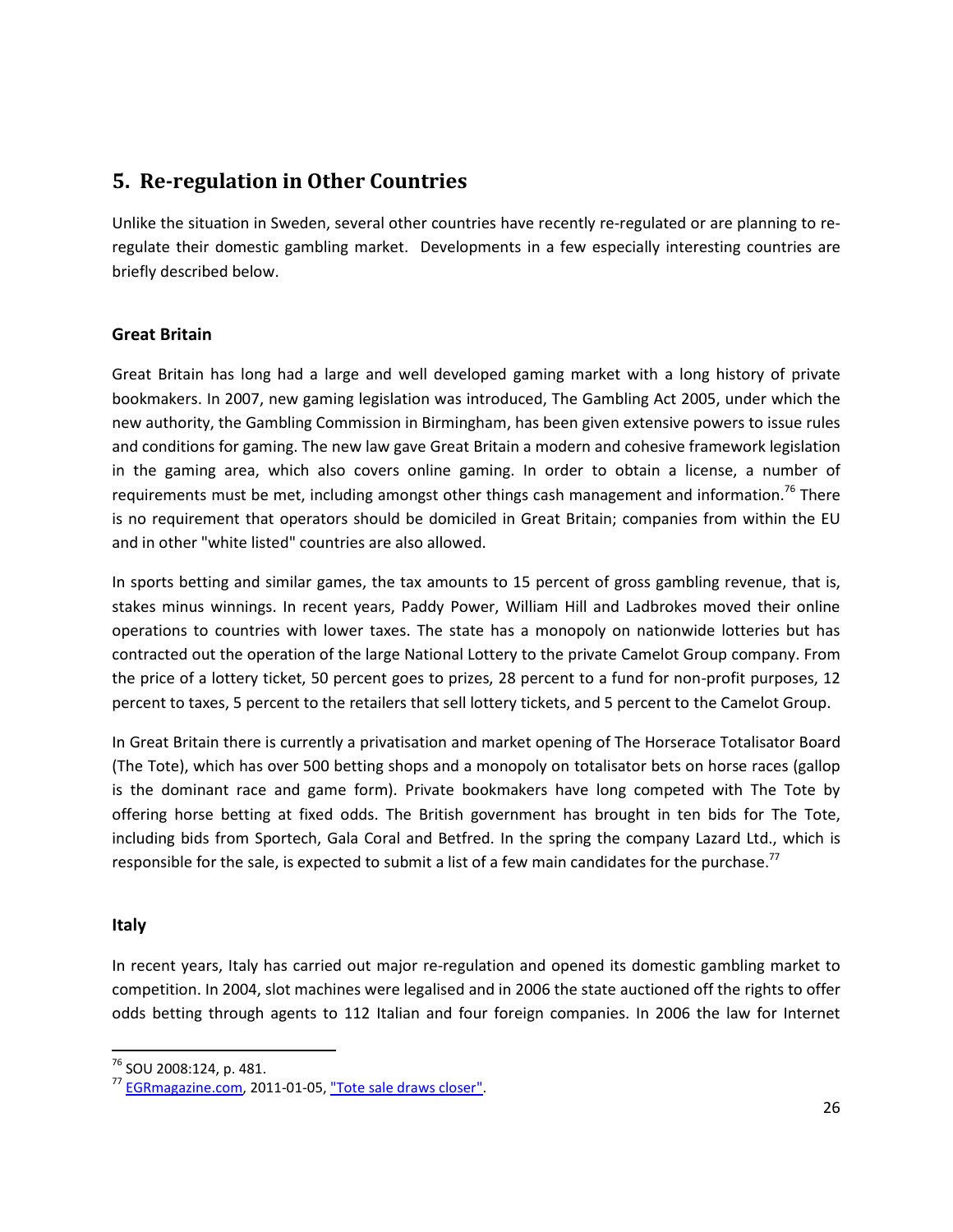gaming was amended and the state auctioned off 40 nine-year concessions for odds betting, pool betting, games of skill (mainly poker), scratch cards and bingo.<sup>78</sup>

After having first tried to ban and block online gaming without success, the Italian state, during a period of time, chose to run online betting under its own direction. To avoid a conflict with the Court of Justice of the European Union, Italy then chose to re-regulate the market by auctioning off licences to private operators. Online poker tournaments, which were launched in 2008, have had explosive growth with very high profitability. The entire regulated Italian online gaming market grew 28 percent in 2010.<sup>79</sup> A new law which came into force on 3 February 2011 also allows for online casino and online poker in the form of cash games. Under the new rules repayments to players cannot fall below 90 percent and gaming tax amounts to 20 percent of the gaming surplus paid out after winnings (gross profits tax).<sup>80</sup>

#### **France**

 $\overline{\phantom{a}}$ 

France opened up its domestic gambling market to competition in 2010 and thus broke up a state monopoly that stretched back to 1539. Licensed online companies can now offer betting on sports and horse racing and provide poker. Other forms of gambling such as online casino and betting exchange, on the other hand, remain illegal. The two giants of Française des Jeux (FdJ - State enterprise) and Pari Mutuel Urbain (PMU – an amalgamation of 51 horse racing organisations) still, however, maintain their monopoly on sports and horse betting in betting shops and FdJ also retains its lottery monopoly. Furthermore FdJ and PMU are also involved and compete in the licensed online market for betting and poker.

Concerning taxation, French re-regulation differs sharply from that in Italy and other countries. The tax in France is a turnover tax on the staked amount (without deduction of payouts). Turnover tax is 15 percent on horse racing, 8 percent on sports betting and 2 percent of the pot in poker. This makes the tax on, for instance, sports betting significantly higher than in Italy, where the tax has varied but has now dropped to around 4 percent.<sup>81</sup> Several companies have criticised the French tax level and among others Ladbrokes, Sportingbet and Paddy Power have chosen to remain outside the French market until further notice.<sup>82</sup> The French BetClic Everest Group believes that the tax prevents the French companies from expanding internationally because the profitability of the domestic market is so low.<sup>83</sup>

 $^{78}$  Claudia Ricchetti, speech at SpelAkademin [the gaming academy], 2010-09-08.

<sup>&</sup>lt;sup>79</sup> [EGRmagazine.com,](http://egrmagazine.com/) 2011-01-19[, "Italian egaming market grows 28% in a year".](http://www.egrmagazine.com/news/870897/italian-egaming-market-grows-28-in-a-year.thtml)

<sup>80</sup> [EGRmagazine.com,](http://egrmagazine.com/) 2011-04-02[, "Italy legalises cash poker and casino"](http://www.egrmagazine.com/news/875122/italy-legalises-cash-poker-and-casino.thtml).

<sup>&</sup>lt;sup>81</sup> Wall Street Journal, 2010-06-09, ["France Opens Up Gambling Market".](http://online.wsj.com/article/SB10001424052748704256604575294733302744568.html)

<sup>82</sup> [EGRmagazine.com,](http://egrmagazine.com/) 2010-10-25[, "France: Ladbrokes out, Unibet in".](http://www.egrmagazine.com/news/598052/france-ladbrokes-out-unibet-in.thtml)

<sup>&</sup>lt;sup>83</sup> [EGRmagazine.com,](http://egrmagazine.com/) 2010-11-30[, "BetClic chairman slams French gaming laws"](http://www.egrmagazine.com/news/607892/betclic-chairman-slams-french-gaming-laws-.thtml).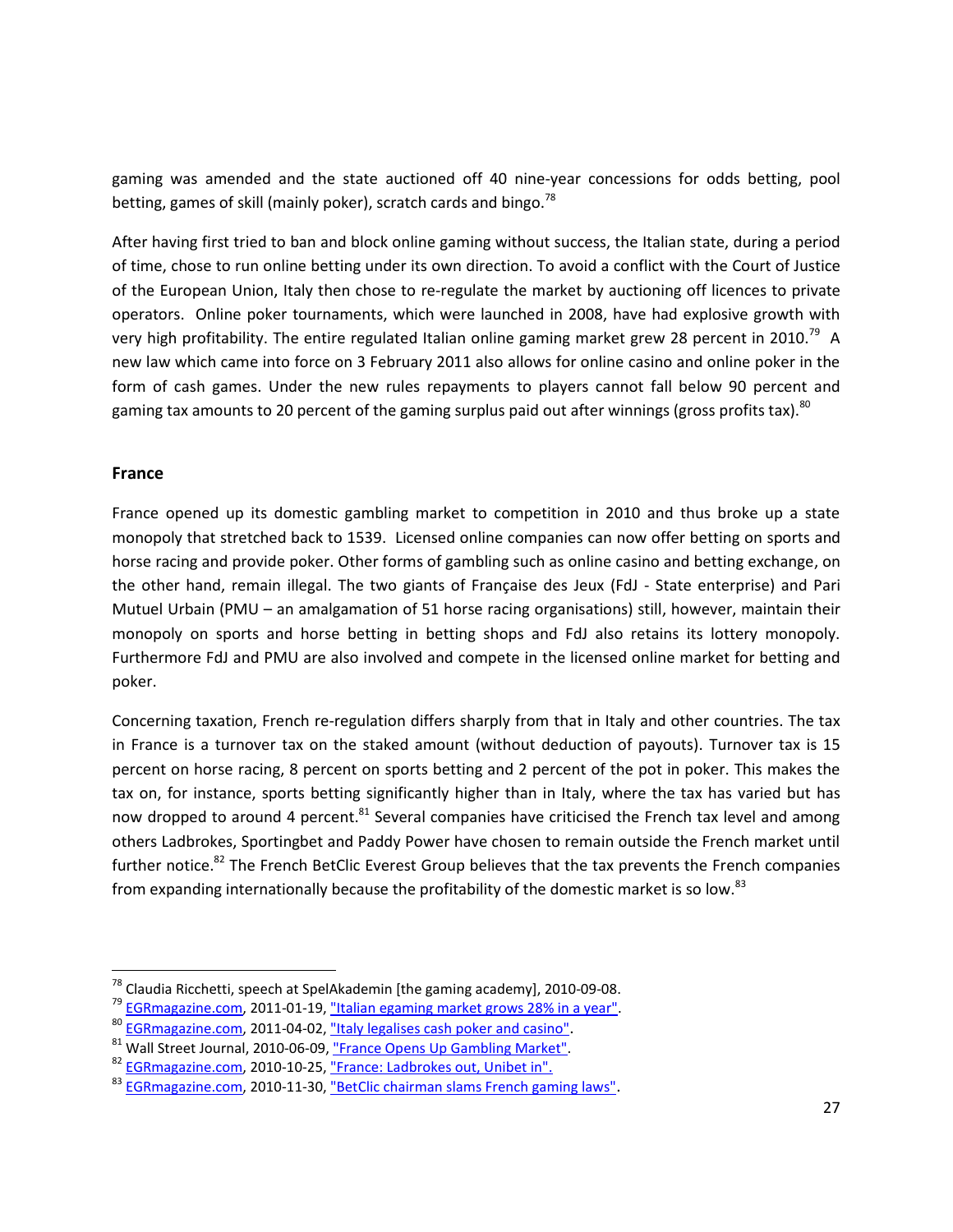#### **Denmark**

l

Denmark is in the process of re-regulating the country's gaming market. The old regulation was no longer up to date with the new gaming on the Internet. The state company Danske Spil currently has a legal monopoly on odds betting, but its market share is estimated at only about 30–40 percent.

Under the proposed regulation, the most profitable games will remain under the state's aegis: lottery, horse racing, bingo, scratch cards and Keno. Odds betting (online and offline) and online casino (including poker) will stay outside the monopoly. Servers must stay in Denmark so the Danish game inspection authorities can easily carry out inspections. Danske Spil, the current monopoly firm, will be allowed to offer the competitive games if it does so via subsidiary companies.

There will be two different licences for odds betting and online casino. The application fee will be at 250 000 DKK for a license and 350 000 DKK if both licences are applied for at the same time. Those who receive a licence must then pay an annual licence fee which will be between 50 000 and 1.5 million DKK. Betting tax is charged at 20 percent of net revenues ("gross gambling revenue", i.e. stakes minus winnings). In poker and other games where the operator charges a fee for the game the tax will be 20 percent of this fee. A new independent body (the Gambling Control Board) has the task of monitoring the licensees. Funding of measures directed at problem gambling will increase fivefold and be expanded to include preventive measures as well. The Danish proposal includes the possibility to block IP addresses for online gaming operators who do not have a license.<sup>84</sup>

The new Danish law was intended to come into force on 1 January 2011 but has been delayed by an investigation launched by the EU Commission. Earlier examinations of the same type have previously taken about 18 months and Denmark may not introduce any part of the new law until the investigation is completed.<sup>85</sup> The investigation concerns, inter alia, whether it is permissible to have lower tax rates for online casinos than for traditional gambling houses such as Casino Copenhagen. The Danish government has, however, given its assurance that the EU Commission's investigation will be completed in June 2011 and that the re-regulated market will be open this autumn. $86$ 

Denmark is especially interesting for Sweden not only because of the geographical and cultural proximity but also because of its size. Games like poker and bingo as well as odds exchanges are characterised by network effects, which means that it becomes less interesting to play at small companies and networks. As noted in Section 3 on the Swedish gaming industry, there are some signs that Svenska Spel's online poker no longer maintains a sufficiently large player base.

<sup>&</sup>lt;sup>84</sup> Henrik Norsk Hoffman, speech at SpelAkademin [the gaming academy], 2010-09-08.

<sup>&</sup>lt;sup>85</sup> Privata Affärer, 2010-12-14,["Spel: EU-granskning stoppar dansk spellag i ca 18 månader"](http://www.privataaffarer.se/nyheter/direkt/2010/12/14/spel_eugranskning_stoppar_dansk_spellag_i_ca_18_manader_4549449/) [Betting: EU reviews stop Danish gambling law for approximately 18 months].

<sup>&</sup>lt;sup>86</sup> [EGRmagazine.com,](http://egrmagazine.com/) 2011-01-21[, "Market open by autumn with 20% tax, predicts Danish tax minister".](http://www.egrmagazine.com/news/871487/market-open-by-autumn-with-20-tax-predicts-danish-tax-minister.thtml)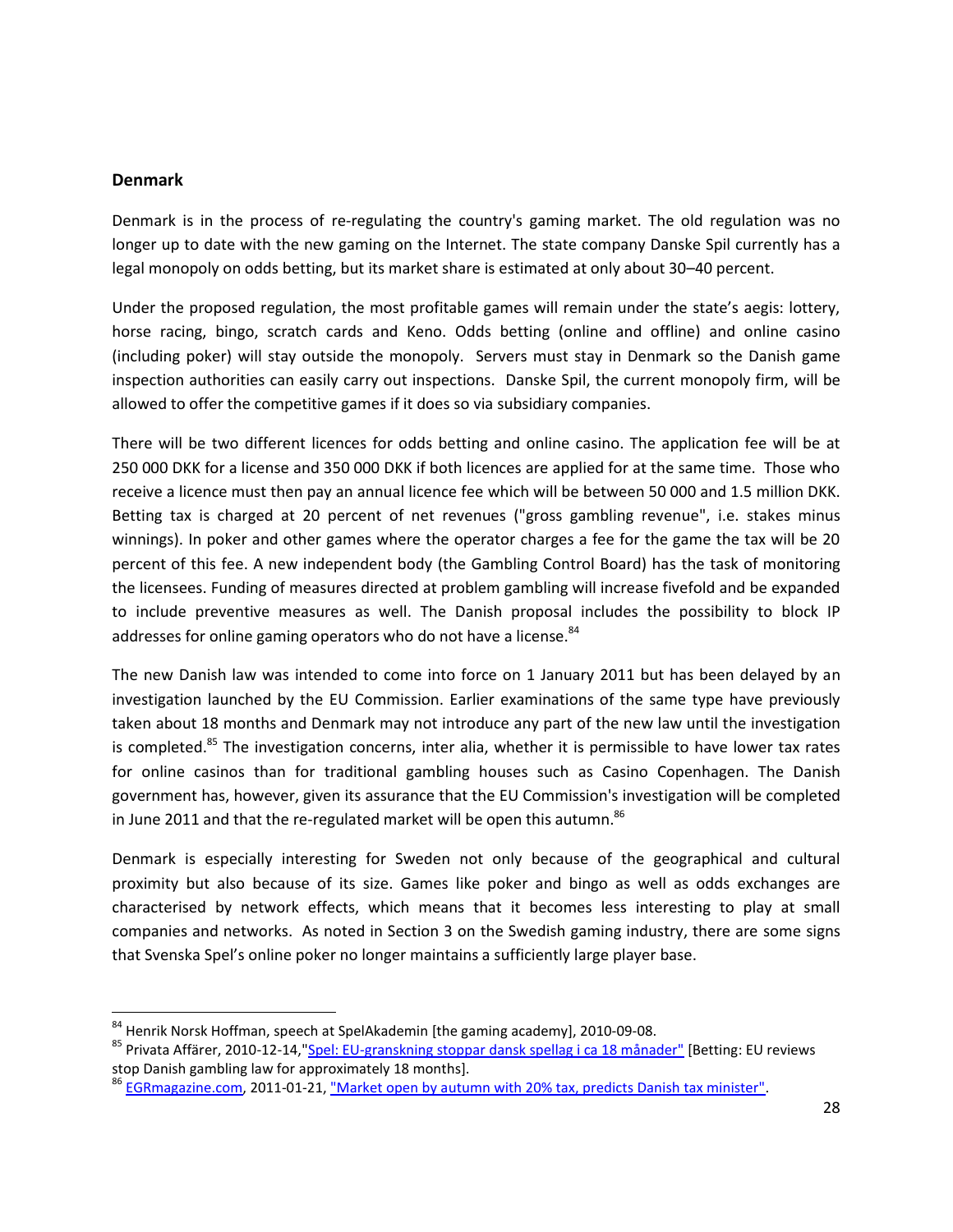#### **Other Countries**

Re-regulation is also in progress in Belgium, Greece, the Netherlands and Spain, and possibly in Germany as well.<sup>87</sup> Greece is generally expected to be first in line because of its fiscal problems. Greece's goal is to have annual revenues from taxes and licence fees amounting to 700 million EUR.<sup>88</sup> In 2002, Greece was fined by the Court of Justice of the European Union because the country's restrictive gaming policy violated EU law.<sup>89</sup>

In the USA, federal legislation has held back online gaming, but this past year, several states have taken steps toward their own regulations. Most recently, New Jersey was very close to passing a law that would allow regulated online gambling within the state. The proposal was passed in both houses of the state's legislature on 11 January 2011, but was stopped on 3 March when Republican Governor Chris Christie vetoed it. In California, there are similar plans, but there the various interest groups have not been able to unite around a common bill.<sup>90</sup> The legal differences between the EU and the USA have given the European online gaming companies a major head start. Online gaming is a digital market in which the USA is far from being a world leader.

### <span id="page-28-0"></span>**6. Problems with the Current Swedish Regulation**

The fact that Sweden, unlike several other countries with major gaming markets, has neither reregulated nor initiated a re-regulation of the gaming market risks putting a spanner in the works of a profitable and fast growing digital industry. Swedish gaming companies have been exceptionally successful, but there are no guarantees that they will be able to retain their positions if Sweden starts to fall behind the trend in other countries. For example, the forthcoming re-regulation in Denmark will make our southern neighbour appear more attractive as a gaming location. Besides such a business policy perspective, there are several problems with current gaming regulations that should be considered in a future re-regulation. Discussed below is the lack of evidence for the effectiveness of regulation, the erosion of the gaming monopoly, the ban on promotion, and non-profit activities.

<sup>87</sup> [EGRmagazine.com,](http://egrmagazine.com/) 2010-08-31, ["Greece unveils draft egaming regulation";](http://www.egrmagazine.com/news/585682/news-in-brief-greece-unveils-draft-egaming-regulation-netplay-tv-launches-app.thtml) [EGRmagazine.com,](http://egrmagazine.com/) 2011-01-14, ["2011: An industry awaits PART 1".](http://www.egrmagazine.com/features/869722/2011-an-industry-awaits-part-1.thtml)

<sup>88</sup> Wall Street Journal, 2011-01-26, ["Greece Proposes New Gambling Framework, Mixed OPAP Impact".](http://online.wsj.com/article/BT-CO-20110126-703087.html)

<sup>89</sup> [EGRmagazine.com,](http://egrmagazine.com/) 2011-02-04, ["The Greek proposal".](http://www.egrmagazine.com/blog/875137/the-greek-proposal.thtml)

<sup>90</sup> [EGRmagazine.com,](http://egrmagazine.com/) 2011-01-10, ["Come on COPA!".](http://www.egrmagazine.com/blog/868372/come-on-copa.thtml)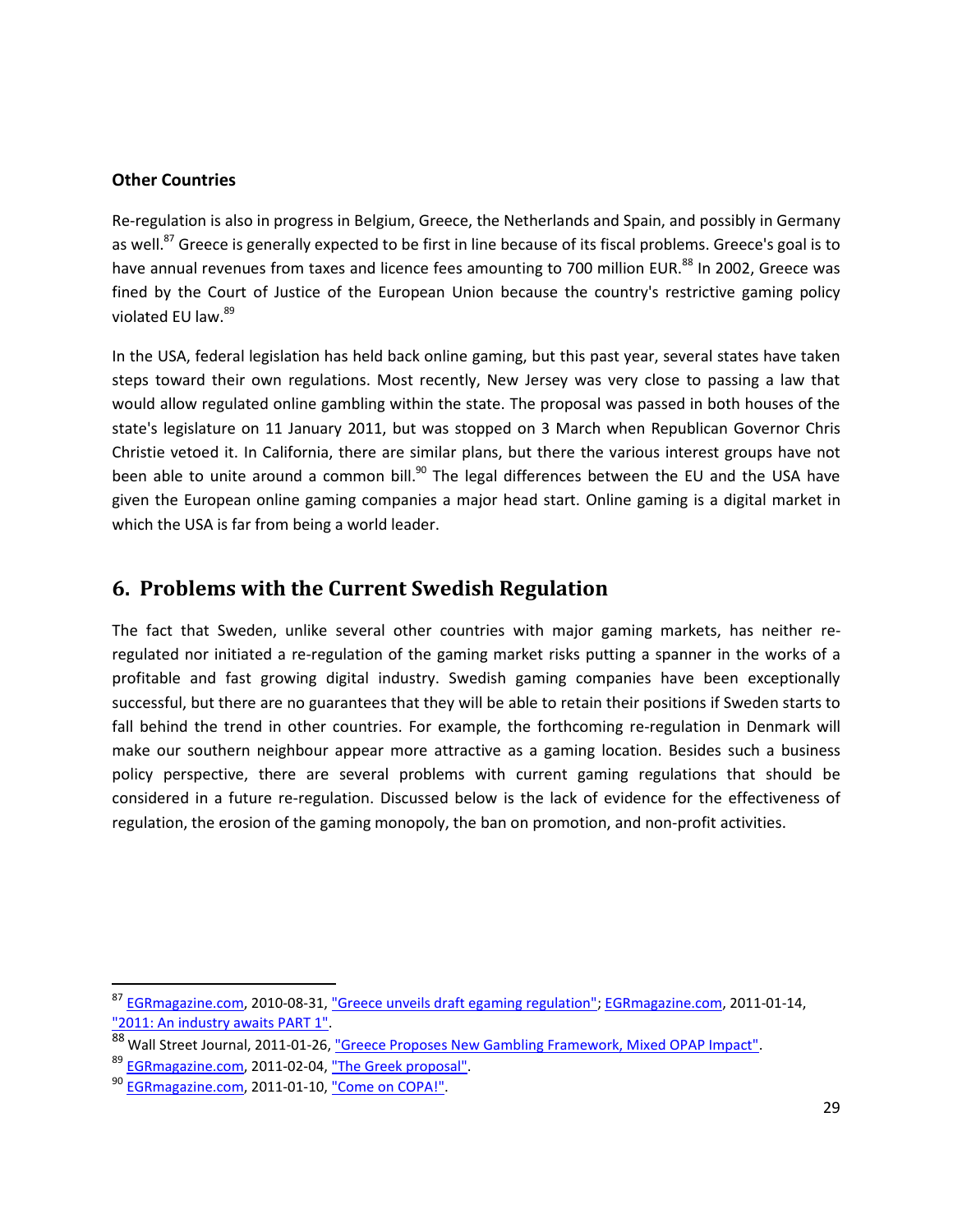#### **The Lack of Evidence of the Effectiveness of Regulation**

According to the government, the objectives of Swedish gambling policy are:

... to have a healthy and safe gaming market in which social protection interests are safeguarded by having the demand for gaming satisfied in controlled forms. The goal is to counter excessive gambling, which can lead to problem gambling, and thereby to achieve one of the goals in the area of public health. Profits from gaming should go, inter alia, to the social movements and horse racing, and thereby benefit the public at large.<sup>91</sup>

What is meant by a "healthy and safe gaming market" is not entirely clear, but presumably is about protecting consumers by preventing fraud and other crime in the gaming industry.<sup>92</sup> In bullet points, the gaming policy could then said to be aimed at:

- 1. Preventing fraud and other crime
- 2. Combating problem gambling
- 3. Fund some social movements and the horse racing industry.

It is striking that these three objectives have not been evaluated in a systematic way. For example, one can search in vain in the Inquiry on Gambling (SOU 2008:124) for evaluations that show how well current Swedish legislation meets these objectives compared with alternative forms of regulation. That the gaming industry is sometimes associated with fraud, money laundering and crime seems, to begin with, not to be a strong argument for prohibiting Swedish companies from offering gaming on the Internet. Fraud (rigged games) and money laundering are more difficult to get away with on the Internet than in a traditional casino because it is possible to trace the entire chain of events in the electronic documentation. The difference would be even clearer if the Swedish authorities were to require online companies to further facilitate such tracking. Consumer protection has also suffered from the fact that the Gaming Board cannot do anything to assist a gaming consumer who wants to complain about a foreign gambling company's payouts or the like.<sup>93</sup> The Inquiry on Gambling went so far as to say that the protective purposes of the Swedish gaming regulations can no longer be maintained.<sup>94</sup>

l

<sup>&</sup>lt;sup>91</sup> Regeringskansliet [Government offices for Sweden], ["Mål för spelpolitiken",](http://www.sweden.gov.se/sb/d/5820/a/48777) [Goals for gaming policy] [2011-01-30].

<sup>92</sup> See Anders Borg's and Maria Larsson's opinion piece in *Svenska Dagbladet*, 2007-06-20, "Töm och betsel på spelbolagen" [Reins and bridle at the gaming companies].

<sup>93</sup> Also see The *Economist*, 2010-07-08[, "A special report on gambling: Sure thing".](http://www.economist.com/node/16507728)

<sup>94</sup> SOU 2008:136, p. 23.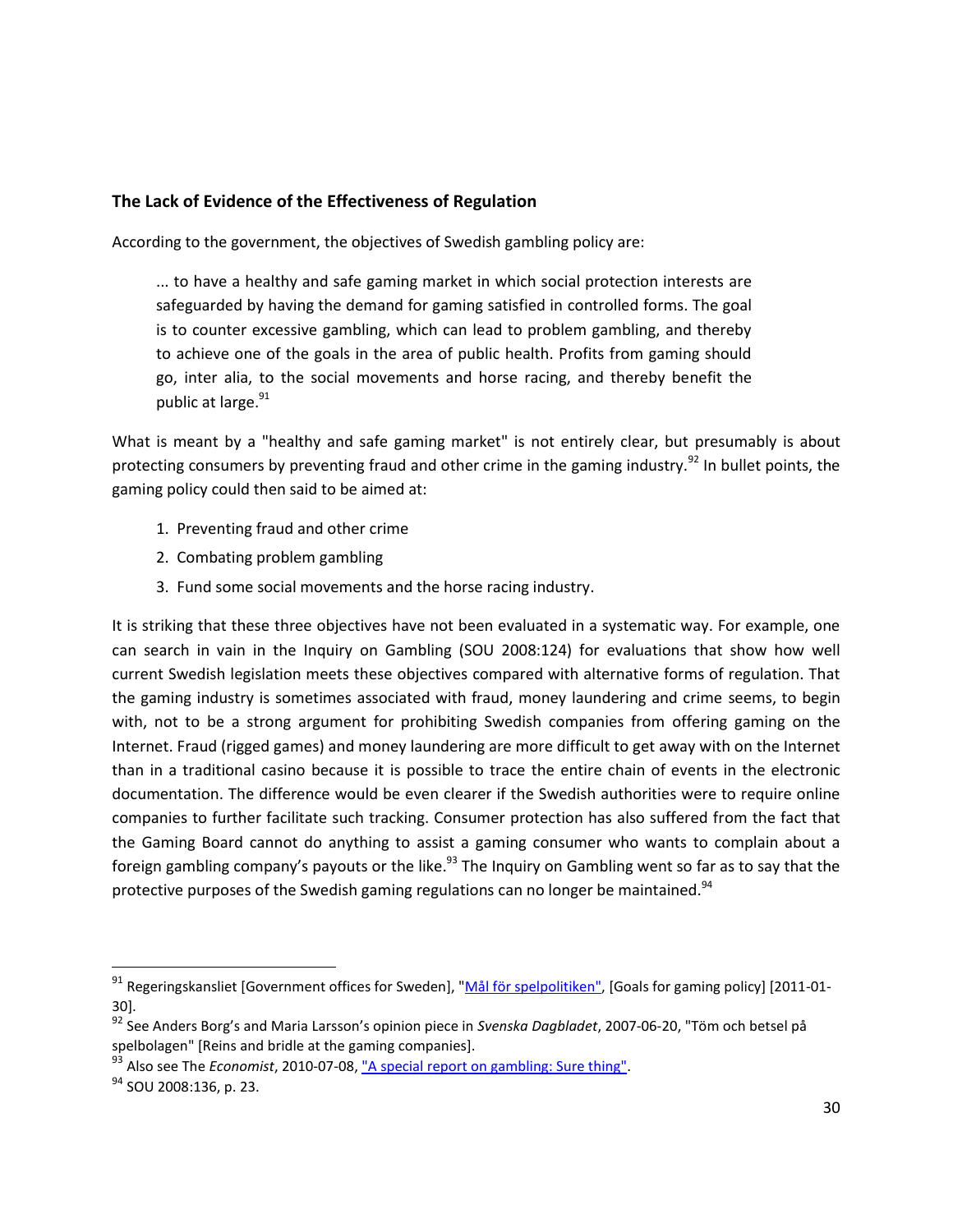Nor does it seem that there is any clear evidence that the present Swedish regulation is especially effective when it comes to combating problem gambling. Even though an investigation of the problem gambling issue lies outside of the scope of this report, it is worth noting that the prevalence levels of problem gambling are relatively stable across countries and over time. For example, the prevalence of pathological gambling amounts to 0.3 percent in both Sweden and Great Britain. <sup>95</sup> Problem gambling does not seem to have increased significantly over the past ten years while at the same time it has become possible to play without limits on the Internet. The Inquiry on Gambling (SOU 2008:124) tackled problem gambling primarily by dividing betting into a more and less dangerous group. But the inquiry did not analyse how different forms of regulation can be expected to affect addiction to different games. The link between the Inquiry on Gambling's proposals and the breakdown of games into those more and less dangerous could have been clearer.

The last objective, financing some social movements and the horse racing industry, is the most problematic of the three. A legal monopoly has many drawbacks. The absence of competition means that monopolies are not disciplined to the same cost-consciousness as are companies in competitive markets. A typical characteristic for monopoly markets is also that product development is stagnating compared with competitive markets. The low payouts by monopoly firms to the players reduce their total consumers' surplus. Moreover, tax revenues in a re-regulated and competitive market should be sufficient for the state budget to finance the trotting industry and the social movements that have lottery revenues.<sup>96</sup> Special conditions apply to trotting, and therefore it received a somewhat lengthier treatment in section 4, but the drawbacks of a monopoly are the same for trotting as for other industries. Concerning support for other sports and non-profit purposes, the problems of the monopoly model stand out clearly and sharply. When funding depends on gambling rather than on the activities' needs, there is a high risk that it will become too low, too uneven and too difficult to forecast. This is an argument which, incidentally, is as taken from the government's new focus on sports policy with stable funding independent of Svenska Spel's sales.<sup>97</sup>

The important lesson is the brief argument against the current regulation described above. What is causing the rebuff is rather that a systematic and evidence-based evaluation of gaming policy goals is essentially missing. Unfortunately there is a tendency that the purely legal question of the compatibility of the current regulation with EC law crowds out the more relevant question of how the objectives for the gaming sector can best be met.

Finally, it is striking that the fiscal goal of gaming policy is not mentioned at all. Countries that have reregulated the gaming market, such as Italy, have made it clear that tax revenues have great significance.

<sup>&</sup>lt;sup>95</sup> Griffiths (2009).

<sup>96</sup> Hortlund, Jonsson and Bergström (2008).

<sup>97</sup> Regeringens proposition [government proposal] 2008/09:126, Statens stöd till idrotten [State support for sports].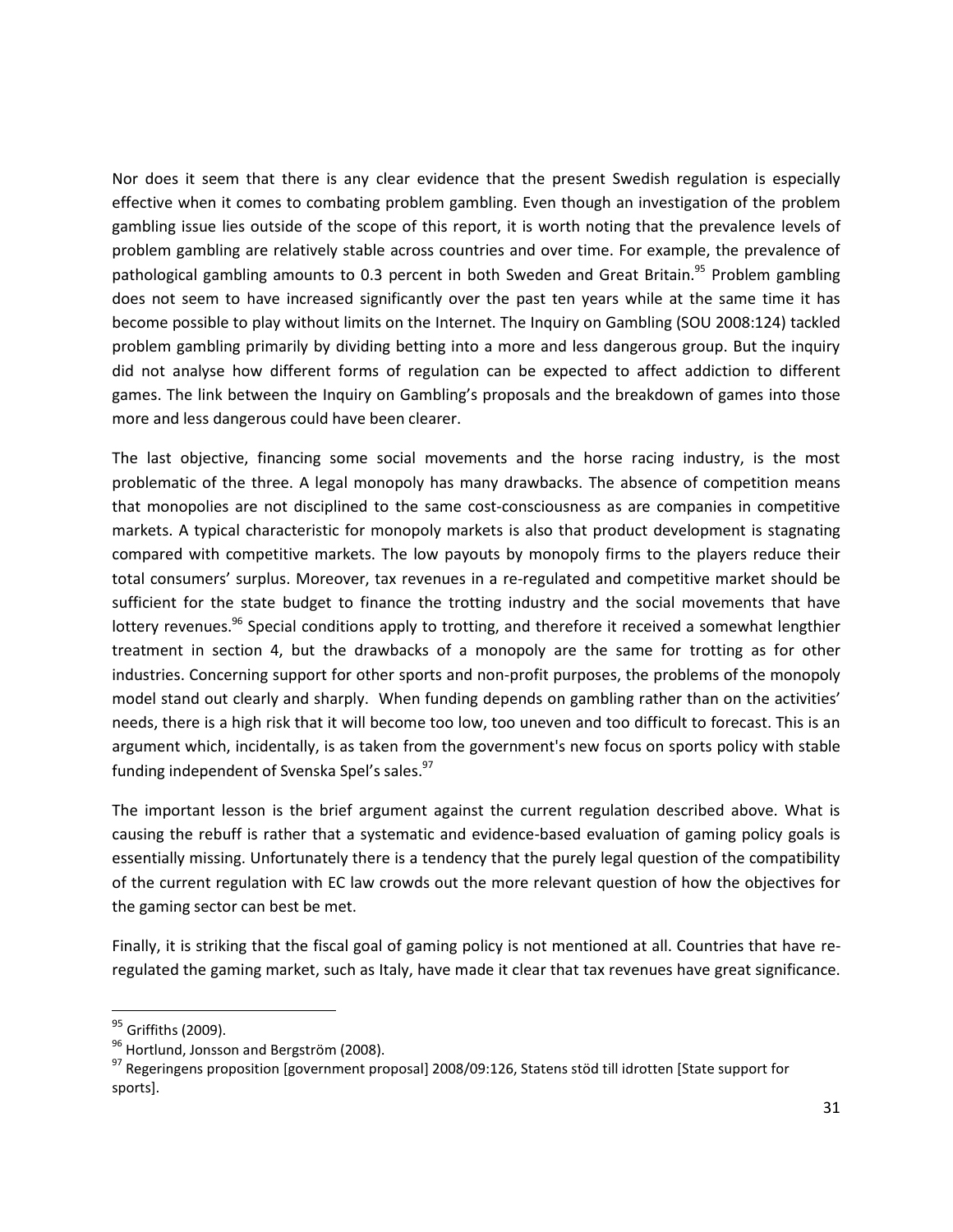When Svenska Spel was founded in 1996 even the Swedish government stressed that gaming policy should generate revenues for the Treasury:

An increased turnover in the gaming market that does not lead to increased profits for the state, the voluntary sector and the horse racing industry overall should not be pursued. Not least in light of the fiscal position Sweden is in, the future state revenue from the gaming market should be developed at least in line with inflation.<sup>98</sup>

Even when the Swedish casinos were introduced, the government was clear about the fiscal goals:

The government's ambition is to work actively so that the market develops positively and in a healthy manner in the long run thus enabling high incomes to the government and the voluntary sector and also enabling a broad trotting and horse racing industry of good quality.<sup>99</sup>

Since then, gaming policy has not changed more than marginally. But the state's gaming revenue has been phased out from the official political objective statement. However, Svenska Spel, for some reason, is the only one of 57 state companies which is managed by the Ministry of Finance.

#### **The Erosion of the Gaming Monopoly**

With each passing year, the Swedish gaming monopoly model of regulation is increasingly challenged by competition from gaming companies on the Internet. Even though Svenska Spel can grow as long as the overall gaming market grows, the company will lose market share along with a rising share of the games being placed online and a declining share of retail agents. The simple explanation is that Svenska Spel, in the absence of competition, has an almost 100 percent market share in gaming through its agents. On the Internet, the competitive situation is quite different.

Svenska Spel was the market leader in Sweden despite declining sales, with 51 percent of the total gaming market in 2009. In 2010, Svenska Spel's turnover decreased again – now by 5 percent – and according to representatives of Svenska Spel, we may be seeing a trend.<sup>100</sup> In 2009 Svenska Spel estimated its market share on the Internet at 29 percent, a decline of 2 percentage points since 2008.<sup>101</sup>

l

<sup>98</sup> Regeringens proposition 1995/96:169, Sammanslagning av Svenska Penninglotteriet AB och AB Tipstjänst, etc [Government proposal, Merger of Svenska Penninglotteriet AB and AB Tipstjänst, etc].

<sup>&</sup>lt;sup>99</sup> Regeringens proposition 1998/99:80, Kasinospel i Sverige mm, [Government proposal, Casino games in Sweden etc], p. 21.

<sup>&</sup>lt;sup>100</sup> Sveriges Radio, Ekot, 2011-01-17, ["Kurvan dalar för Svenska Spel"](http://sverigesradio.se/sida/artikel.aspx?programid=83&artikel=4296783) [The curve sags for Svenska Spel].

<sup>&</sup>lt;sup>101</sup> Svenska Spel, Annual Report 2009, p. 15.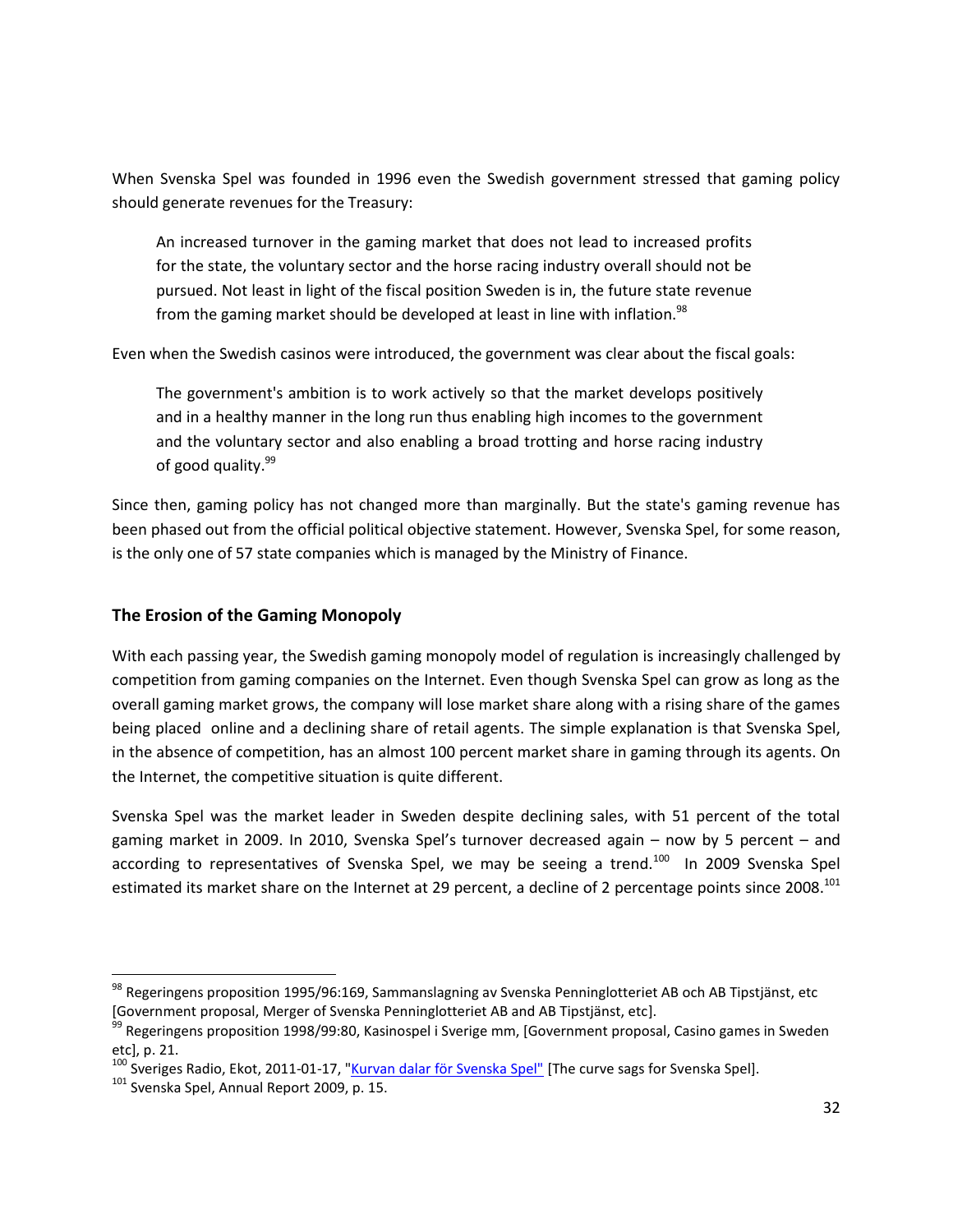The foreign-based gaming companies are already considered to have taken over half the Swedish market for sports betting.<sup>102</sup>

Svenska Spel is likely to continue to lose market share over time, especially if the company does not keep up with product development and market itself as aggressively as before. Examples of relevant differences from the private operators are that Svenska Spel is not authorised for:

- betting exchange, in which the company mediates games between different customers instead of acting as traditional bookmaker (this is available, inter alia, at Betfair)
- "exotic" betting opportunities outside the traditional sports games (politics, Nobel Prize winners, reality shows, etc);<sup>103</sup>
- bonuses to the players.
- combinations of online and traditional casino games, for example so-called satellite tournaments on the Internet in which one may qualify for large live poker tournaments at the casinos.

Svenska Spel itself states that even if it can maintain its position as market leader in the short term, in the longer term there is a need for "gaming legislation covering all actors in the Swedish market and that creates order and clarity in the Swedish gaming market."<sup>104</sup>

Even the Gaming Board believes that the erosion of the gaming monopoly has gone so far that a reregulation must now take place:

Expectations for a change in legislation have, not in the least in view of the high incidence of illegal gambling on the market and the changes that the globalisation of the market has meant, increased over time and there is, in the Board's view, now almost total consensus among market participants regarding the need for changes. Whatever the policy choices that can and must be made with regard to the basis for

<sup>102</sup> Lotteriinspektionen [Gaming Board for Sweden] (2010b, s. 8).

<sup>103</sup> For several years, Svenska Spel has offered individual games on other than sports, such as the Melodifestival, Eurovision Song Contest and Let's Dance. Currently, Svenska Spel has a license which is valid for such specifically stated gaming objects. However Svenska Spel has submitted an application to arrange new games (with higher payouts). This application has been classified at the Ministry of Finance (Fi2010/3712). In its statement, the Swedish Gaming Board points out that Svenska Spel's application is unclear and that the company is applying for authorisation to arrange games at "entertainment events" and "other happenings." The Gaming Board believes that the admissibility should be limited. It is of course still possible that Svenska Spel will expand its offerings in the future by adding on gaming services that the company's competitors are already offering. The question, however, is whether this will be done in a way that is sufficiently attractive for gaming consumers.

<sup>&</sup>lt;sup>104</sup> Svenska Spel, Annual Report 2009, p 16.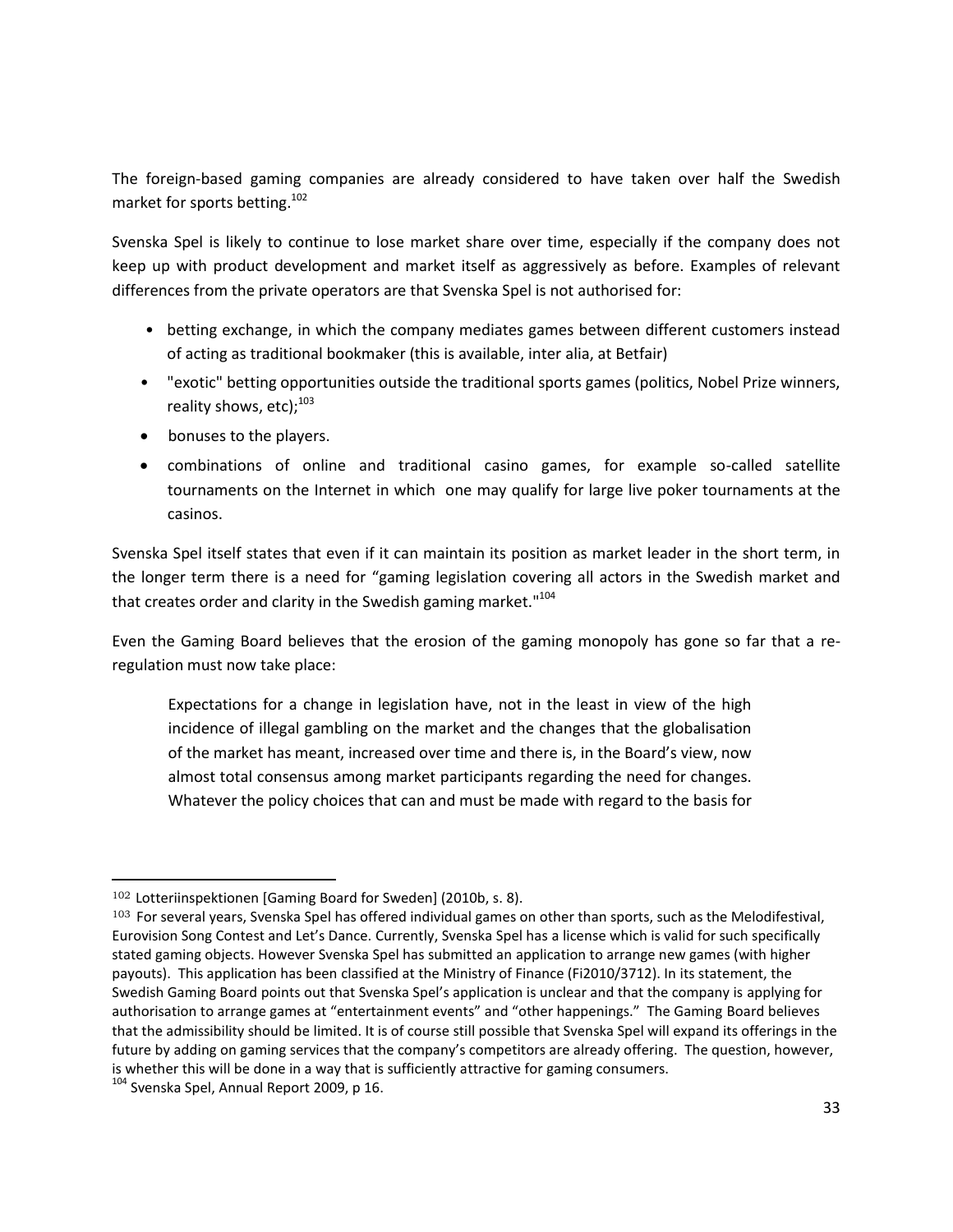regulation, it is particularly urgent that reform now come to pass. <sup>105</sup>

Unlike the case for alcohol policy, preconditions for maintaining the so-called total consumption model are severely limited in gambling policy, because of the possibility of playing on the Internet. Svenska Spel faces the difficult choice of either losing market share or acting in the same way as their foreign competitors. Whatever way Svenska Spel chooses, the company's legal monopoly will be increasingly difficult to justify. In practice, the monopoly has already fallen and the leakage of government revenue risks increasing if the companies paying tax in other countries continue to take market share.

#### **Ban on Promotion**

 $\overline{\phantom{a}}$ 

A notable conflict in the Swedish gaming market has been the so-called promotion ban. According to the Lotteries Act (Articles 38 and 54), it is forbidden to market "lotteries" (including sports betting, poker, etc.) which are not licensed in Sweden. The ban includes imprisonment in the range of penalties and Swedish editors-in-chief have been fined for publishing odds and ads from companies with gaming licences in another EU country.

In 2005 the Gaming Board ordered several media companies, including *Expressen* and *Aftonbladet*, under a penalty of 150 000 SEK, to cease actions that the Gaming Board considered as the promotion of foreign lotteries. In autumn 2007, the Gaming Board carried out a comprehensive examination of gaming advertising in Swedish media and reported those media that published suspected illegal gaming advertising to the prosecutor.<sup>106</sup> The Gaming Board has also made the strict interpretation of the law that it is forbidden for sports clubs in any fashion to exhibit a gaming company's logo, for example advertising on their jerseys or in game programs, or to let the announcer at a sporting event refer to the gaming companies' odds.<sup>107</sup>

After a long legal battle between the Gaming Board for Sweden on the one hand and *Aftonbladet* and *Expressen* on the other hand, on 30 November 2010 the Supreme Administrative Court as the highest instance, announced that odds comparisons should be considered as editorial content and therefore protected by the Freedom of the Press Act.<sup>108</sup> The Supreme Administrative Court also rejected the Gaming Board's monetary penalty against *Expressen* for publishing advertisements from companies with gaming licenses in another EU country. The Gaming Board had no right to impose a fine of 150 000 SEK on each advertisement. A general advertising ban is not consistent with the Freedom of the Press Act;

 $105$  Lotteriinspektionen [Gaming Board for Sweden] (2009, p. 1).

<sup>106</sup> Lotteriinspektionen [Gaming Board for Sweden] (2008, s. 16).

<sup>&</sup>lt;sup>107</sup> Lotteriinspektionen [Gaming Board for Sweden], 2010-10-26[, "Det svenska främjandeförbudet"](http://www.lotteriinsp.se/Global/Det%20svenska%20fr%C3%A4mjandef%C3%B6rbudet.pdf) [The Swedish Ban on Promotion] [2011-01-28].

<sup>&</sup>lt;sup>108</sup> The Supreme Administrative Court changed its name in Swedish to Högsta förvaltningsdomstolen 1 January 2011.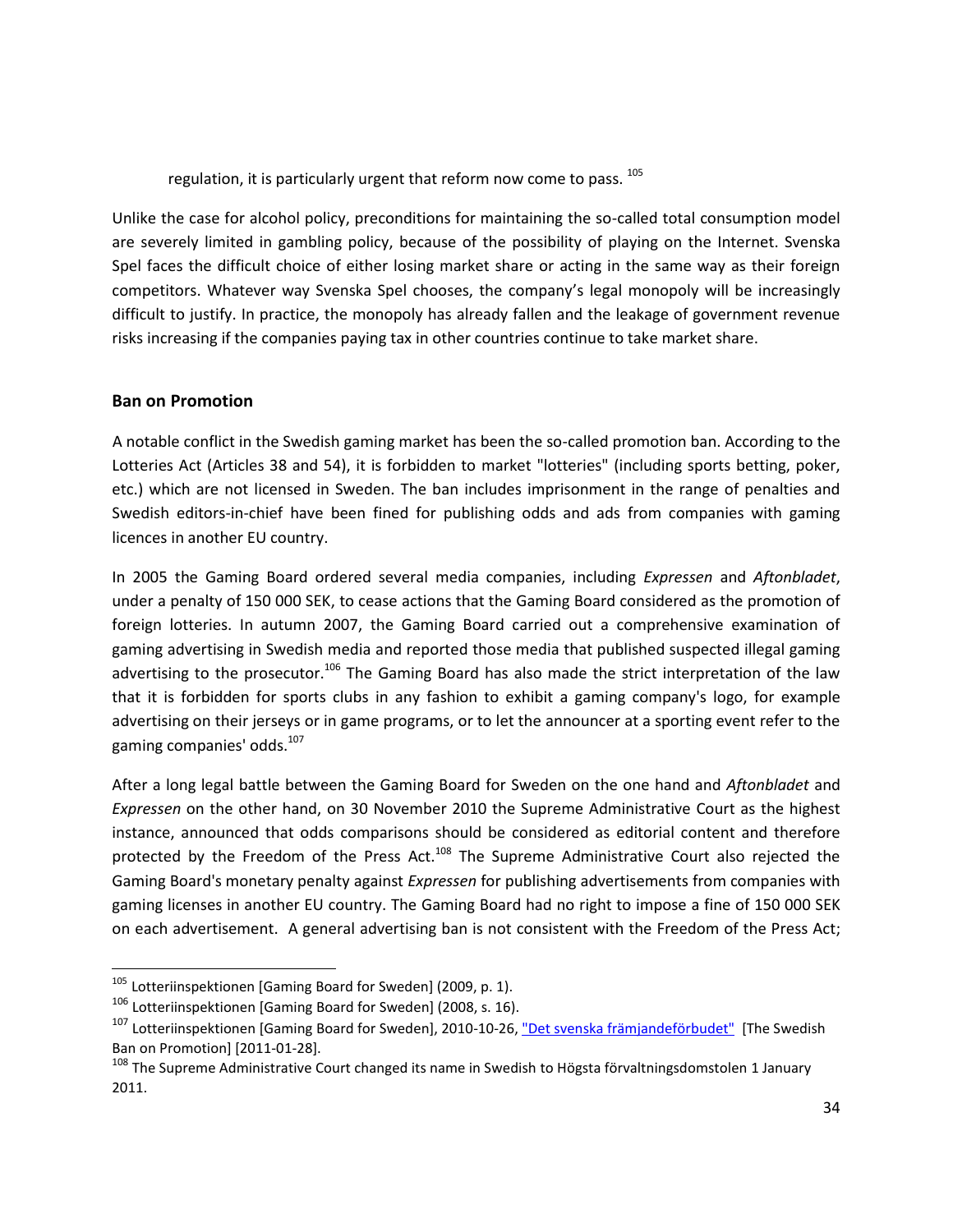gaming ads need to be tested individually in each case. In the case of advertisements in the newspaper *Aftonbladet* , the Supreme Administrative Court, however, sent the case back for trial in the administrative court of appeal. That case is expected to come up in spring 2011. Although it is too early to say how legal practice will develop, it is clear that the Supreme Administrative Court's ruling will have major implications for the gaming companies, newspapers and advertising.

The legal rounds have thus mainly focused on the Freedom of the Press Act, but also on the discrimination against gaming companies with licences issued in another EU country. In addition there are at least three inconsistencies in the Swedish regulation of gaming advertising, which future legislation should seek to address.

First, the ban on promotion in practice has always had the major loophole that it only applies to media that have their broadcasting and publishing licence in Sweden. Thus, for example, TV 3 and Kanal 5 could broadcast game advertising to their viewers in Sweden. This has distorted the television market and led to large advertising revenues ending up in Great Britain rather than Sweden.

Secondly, it seems inconsistent that Swedish media can publish alcohol ads while there is still uncertainty about which gaming ads that are allowed. While the Gaming Board has fought to maintain its strict interpretation of the ban on promotion, on the authority's website one could read "The connection of the chance of winning to the brain's reward system may contribute to an addiction similar to alcoholism."<sup>109</sup> If this is the case, it seems reasonable that the rules for gaming advertising should not be tougher than those for alcohol advertising. The question of responsibility for problem gambling, for example through warning messages, has been totally lost in the contest over whether advertising for gaming should be allowed at all or not. In 2009, Svenska Spel invested 290 million SEK on advertising for increasing gaming and 45 million SEK on advertising for responsible gaming (under the slogan "Play moderately").<sup>110</sup> In contrast, ads for alcohol and tobacco – as opposed to gambling ads – include warnings that inform about the risks of consumption.

Thirdly, there is a distortion when some newspapers, supported by the Freedom of the Press Act, run gaming ads, while other types of promotion are banned even though they are not as effective and aggressive as ads can be. A clear example is Betsson's betting shop in Stockholm which, under a ruling of the administrative court of appeal (the Supreme Administrative Court chose not to hear the case), under penalty of 2.5 million SEK, will have to stop the advertising of Betsson. The betting shop has reopened – for the third time – but now without Betsson logos and signs.

l

<sup>&</sup>lt;sup>109</sup> Lotteriinspektionen [Gaming Board for Sweden], "Motiv för att spela" [Motives for playing] [2011-01-24].

<sup>110</sup> Svenska Spel, Annual Report 2009, p. 90.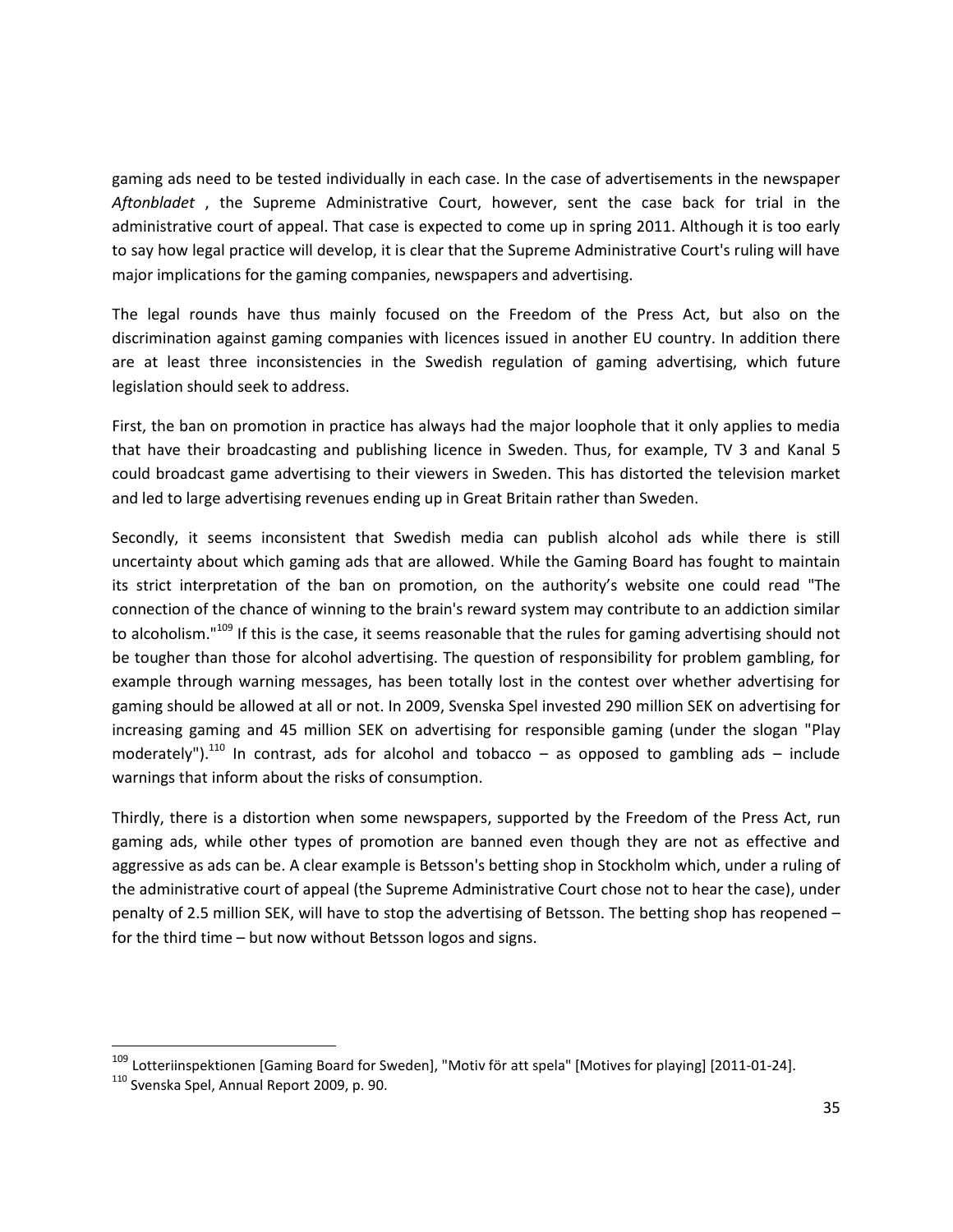#### **Activity of Non-profits**

The basics of current gaming legislation include that licenses can only be given to state and statecontrolled companies and non-profit organisations with charitable causes. Economic research has, however, noted that the differences between commercial for-profit and non-profit organizations are often smaller than this classification suggests. The people who control a non-profit organisation can take out the surplus in the form of high wages or by allowing the organisation to pay for private consumption, which can be camouflaged as costs. Irrespective of whether or not this happens, a notable American investigation has shown that private for-profit and private non-profit hospitals in California are similar to each other in that both hospital types clearly reacted to a fee increase, which resulted in stronger incentives to treat low-income groups, while the public hospitals' behaviour, on the other hand, was unchanged.<sup>111</sup> Many other U.S. studies have also shown that private non-profit hospitals behave more like private for-profit hospitals when competition between these hospital types is intensified.<sup>112</sup> In many cases, private non-profit organisations behave not so differently from private commercial companies. The major behavioural difference is between the private and public sectors.

At least two gambling establishments should be mentioned in this discussion: ATG and Svenska PostkodLotteriet [the Swedish Postcode Lottery]. Both are operated as joint stock companies with apparent commercial elements.

To begin with, there is a tension between ATG's legal monopoly and the main principle of gaming legislation to grant permission only to non-profit organisations so that the proceeds accrue to non-profit purposes. What favours ATG's monopoly is that the entire surplus is distributed to horse racing, that horse racing is considered as a social movement, and that money contributes to the policy objective "of making a broad trotting and horse-racing of good quality possible".<sup>113</sup>

It is however possible to debate whether horse racing is a social movement and whether the activity is a charitable one. There is no clear definition of what a social movement is, either in law or in the social sciences. However, it is clear that the horse racing industry is clearly distinct from many "classic social movements" such as, for example, the labour or temperance movement. It is true that Sweden's racetracks are owned by organizations in the form of voluntary associations, but that horse owners are engaged in voluntary work is something no one would assert. A 2007 survey showed that 95 percent of those who quit being horse owners state an unsatisfactory economic return as a reason. The survey also shows a clear difference between the owners of horses in professional so-called A-training and the

<sup>&</sup>lt;sup>111</sup> Duggan (2000).

<sup>&</sup>lt;sup>112</sup> See Lindqvist (2010) for descriptions and references.

<sup>113</sup> SOU 2008:124, p. 230, 231.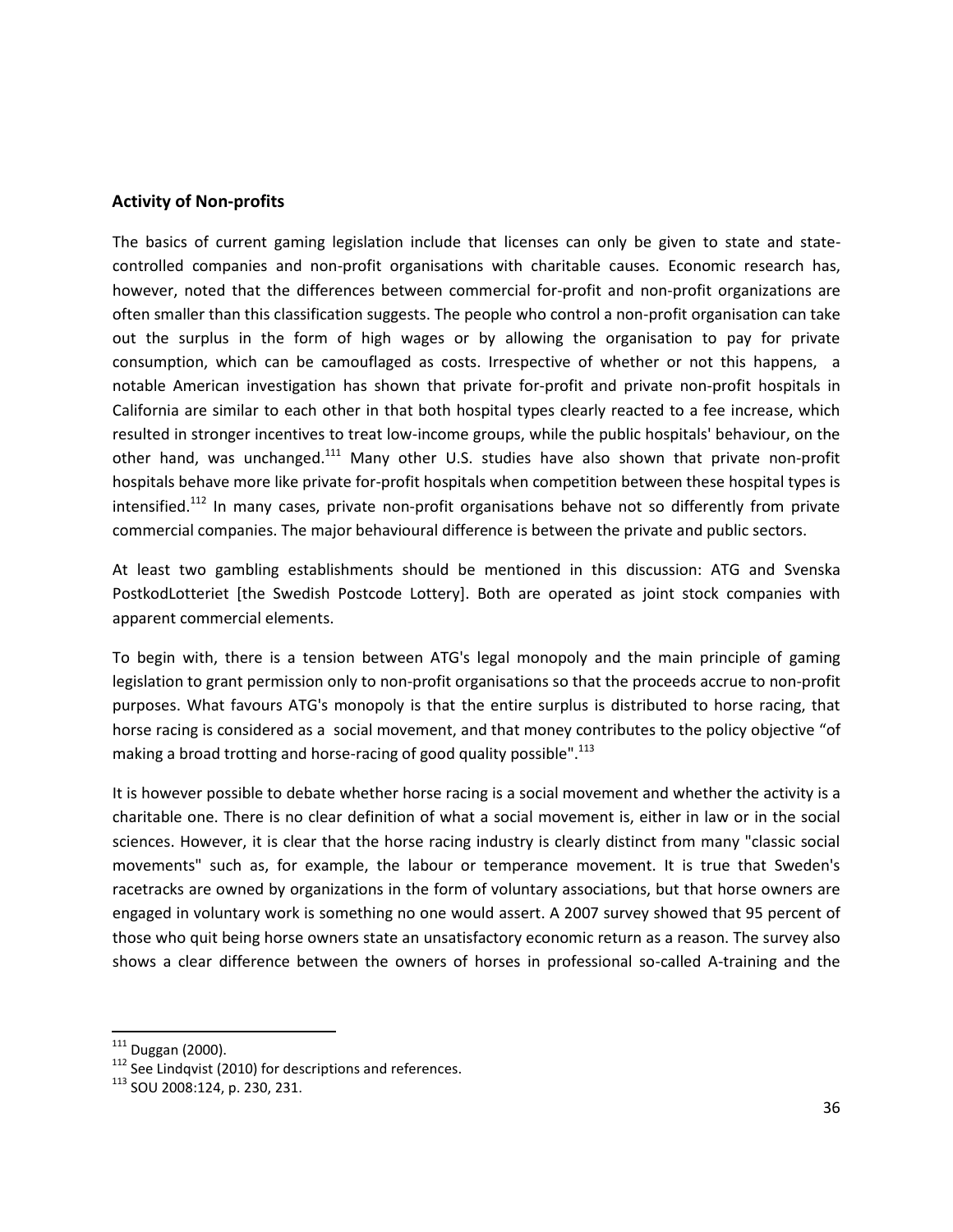owners of horses in the amateur class of so-called B-training.<sup>114</sup> Owners of A-trained horses are on average younger and primarily motivated by the element of competition, gaming and excitement, while the owners of the B-trained horses are on average older and to a greater extent highlight motives such as closeness to the horses, training/care and family traditions.<sup>115</sup> Part of the picture is that the number of A-trained horses is increasing and the number of B-trained horses is decreasing.<sup>116</sup> The treatment of Swedish trotting in Section 4 also contains other indications that trotting is being professionalised and commercialised. The smaller race tracks and stables find it increasingly difficult to compete.

The Swedish Postcode Lottery lies even more clearly in a gray area between the commercial and the non-profit; they are explicit on the fact that the lottery has both a commercial and a non-profit side. Novamedia Svenska PostkodLotteriet stands for the commercial side and Svenska PostkodFöreningen stands for the non-profit (and can thereby be allowed to run the lottery). Novamedia Svenska PostkodLotteriet is part of the privately-owned Novamedia Group headquartered in Holland. The Postcode Lottery calls its business model a "market-driven charity", a concept based on the interaction between commercial and non-profit forces. In 2009, the lottery paid out 468 million SEK to charity. At the same time, the company's CEO has clearly communicated the lottery's commercial nature with statements such as "We are not a charity". $117$ 

There are several examples showing that the commercial element of the lottery is significant. Most important is that 4.08 percent of lottery sales are paid as royalties to the parent company in the Netherlands. In 2009 49 million SEK was paid to the parent company and its owners.<sup>118</sup> A Charity Rating review showed that 20 percent of the Postcode Lottery surplus went to the parent company in the form of licensing and management fees during the period 2005–2007. Charity Rating does not believe that the Swedish Postcode Lottery lives up to its mission "to collect as much money as possible for charity." This criticism has emerged because the payback is 24 percent lower than average, distributions to beneficiaries 21 percent less than the average, and the lottery's operating expenses 83 percent higher than the average for comparable lotteries and gambling in Sweden. Charity Rating also criticised the Nova Media Group's complex structure which makes it difficult to follow the billing of licensing and management costs between the different companies.<sup>119</sup>

Behind the Swedish Postcode Lottery's high expenses is amongst other things a relatively high salary to the company's CEO. In both 2008 and 2009, the CEO's salary, including bonuses, amounted to 5.7

<sup>&</sup>lt;sup>114</sup> As a rule, trainers with a B-licence have their main employment in another profession, for example doing their own farming and training a few horses as a side pursuit.

<sup>115</sup> Gradient (2007, p. 7).

 $116$  STC and ATG (2006, p. 19).

<sup>&</sup>lt;sup>117</sup> Dagens Nyheter, 2009-09-15, "<u>Rekord - [men bara en del blir gåvor"](http://www.dn.se/ekonomi/rekord--men-bara-en-del-blir-gavor-)</u> [Record, but only a portion will be gifts].

<sup>&</sup>lt;sup>118</sup> Novamedia Svenska PostkodLotteriet, Annual Report 2009, p. 6.

<sup>&</sup>lt;sup>119</sup> Charity Rating (2009).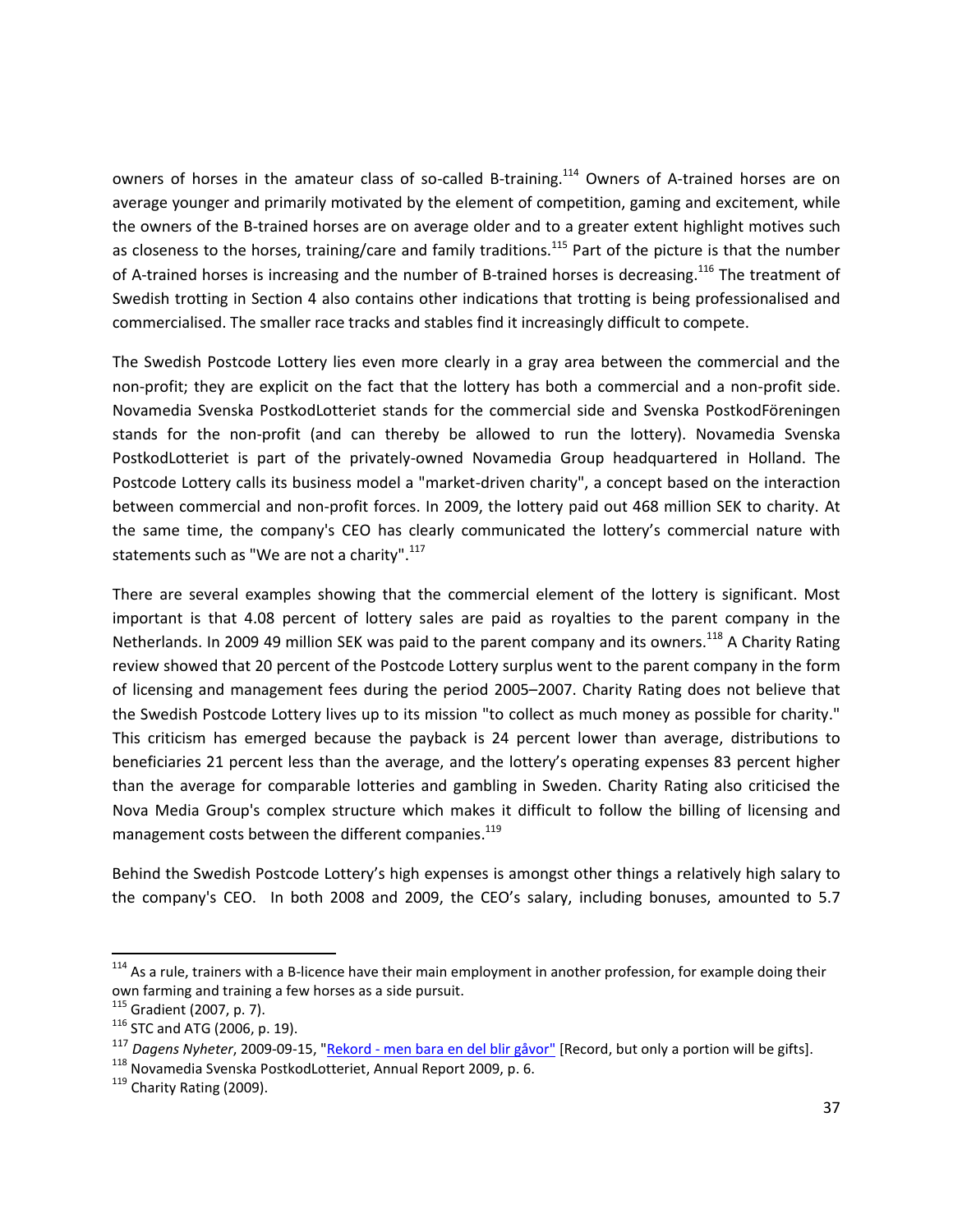million SEK.<sup>120</sup> By comparison, wages and compensation to Svenska Spel's CEO amounted to 2.3 million SEK in 2009. Furthermore, the Postcode Lottery's advertising is relatively aggressive when compared with advertising from other players in the Swedish regulated market. The Lottery's advertising mailings clearly play on the idea that people will know afterwards whether their postal code wins:

Imagine if your postal code 753 25 MC is drawn during the 14 days in March when we're raffling off all these millions – and you didn't buy a lottery ticket ...

The Postcode Lottery has even been convicted in the Swedish Market Court for exaggerating the chances of winning in a misleading way and not clearly indicating that the newspaper PostkodNyheterna [Postal Code News] is purely an advertising magazine without editorial material.<sup>121</sup> Under the terms of the license for the Postcode Lottery, marketing of the lottery shall be socially responsible and cannot be aggressive or pushy. Another condition of the lottery's license is that the Postcode Foundation, on request, should account for what other income in addition to funds from the Postcode Lottery that has been received by the Foundation. According to the conditions, these revenues shall make up a not insignificant portion of the total revenues.<sup>122</sup>

In conclusion, it should be emphasised that the discussion of ATG's and the Swedish Postcode Lottery's activities should not be seen as any specific criticism of these companies or their employees. This has not been the purpose of the presentation and such a discussion would require considerably more space, inter alia for comparisons with other non-profit and commercial players. However what the discussion does illustrate is how hard it is to draw a line between commercial and non-profit activity.

# <span id="page-37-0"></span>**7. Taxation**

 $\overline{a}$ 

How should gaming services be taxed? Several different models and levels of taxation have been tried out and different countries differ a lot from each other. One clear finding, however, is that a gross profits tax on the surplus remaining after winnings are paid out is preferable to a turnover tax on players' stakes, both in terms of consumer benefit as well as tax revenues.

To begin with, there is the obvious risk that a turnover tax would be set so high that domestic firms could not achieve profitability in competition with foreign gaming operators. France has introduced a turnover tax of 15 percent on horse racing, 8 percent for sports betting and 2 percent of the pot in

<sup>&</sup>lt;sup>120</sup> Dagens Industri, 2011-01-03, "<u>Postkodlotteriets vd får topplön - igen"</u> [Postcode Lottery's CEO gets top salary – again].

<sup>121</sup> Marknadsdomstolens dom [Judgment of The Swedish Market Court] 2009:15, Registration number B 1/08, 2009-06-18[, "marknadsföring av lotter"](http://www.konsumentverket.se/Global/Konsumentverket.se/Lag%20och%20r%C3%A4tt/Dokument/Domar/ko_postkodlotteriet_090618.pdf) [marketing of lots].

<sup>&</sup>lt;sup>122</sup> Lotteriinspektionen [Gaming Board for Sweden], Registration number 10LI 6447, 2010-10-29, "Villkor avseende PostkodLotteriet 2011" [Terms and conditions for the Postcode Lottery 2011].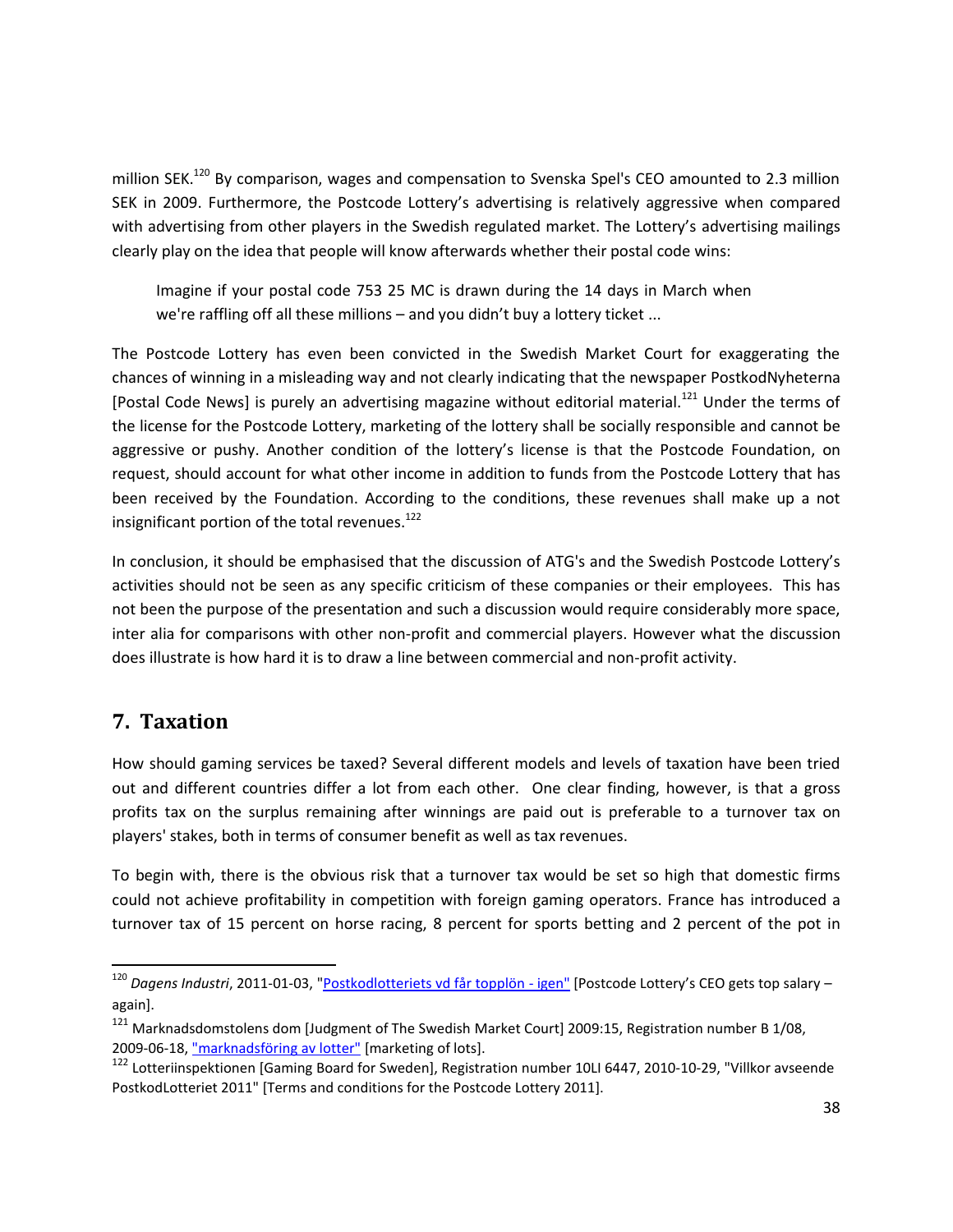poker. As has already been described, Ladbrokes, Sportingbet and Paddy Power, inter alia, have therefore elected to remain outside the regulated French market. Unibet's share price fell 25 percent on news that the company will conduct its activities in France within the new licensing system.<sup>123</sup>

The level of a tax can of course be adjusted; it is worse that a turnover tax hits different kinds of games differently. Since money from, for example, live betting can be turned over very quickly, a turnover tax could mean that a 100 SEK bill put into play could vanish almost entirely in taxes during a day's betting. The result of course is that neither the players nor the gaming companies will find live betting attractive – and that the state's tax revenue will be altogether absent. To tax the entire buy in fee in a poker tournament with a turnover tax is also a sure way to suck the profitability out of most tournaments. Instead, low-frequency multi-player games and low-payout shares become more attractive. *Stryktipset* [pool betting on football] would be one such example, or possibly weekly poker tournaments with thousands of participants.

To tax a form of gambling so heavily so that it disappears from the market would be an example of failed taxation. The state loses tax revenues. Game companies lose game surpluses. Consumers lose an appreciated form of gaming.

A tax on gross profits on the surplus after winnings are paid out is more neutral among different game types. This means that the gross profits tax also has the advantage that it stimulates product development of new games based on what consumers demand instead of based on what fits with a turnover tax.

In Sweden, competition is distorted to the detriment of trotting games since ATG pays a turnover tax. Italy first introduced a turnover tax in its re-regulated market for online gaming but quickly switched to a gross profits tax.<sup>124</sup> Spain too now seems to swing from an initial proposal for a turnover tax to a gross profits tax.<sup>125</sup> Britain has a gross profits tax of 15 percent on sports betting.

In the Netherlands, the government plans on opening up for competition with the state monopoly De Lotto and re-regulating the market for online betting. Currently ongoing inquiries on taxation models and proposals for new laws are being prepared. Betting tax is currently 29 percent of consumer winnings on betting and lotteries, and 29 percent of companies' gross profits on other games (gaming). Calculations made by the H2 Gambling Capital analyst firm predict that the Netherlands government's tax revenues would increase by an estimated 33–36 million euros per annum if the market were opened up for competition at unchanged tax rates. A ten per cent turnover tax would increase tax revenues by less than this (by an estimated 22–26 million euros). A gross profits tax of 20 percent would, however, according to the same calculations, increase tax revenues by 44–53 million euros per annum. But even a

<sup>&</sup>lt;sup>123</sup> [EGRmagazine.com,](http://egrmagazine.com/) 2010-10-25, ["France: Ladbrokes out, Unibet in".](http://www.egrmagazine.com/news/598052/france-ladbrokes-out-unibet-in.thtml)

<sup>&</sup>lt;sup>124</sup> Claudia Ricchetti, speech at SpelAkademin [Gaming Academy], 2010-09-08.

<sup>&</sup>lt;sup>125</sup> [EGRmagazine.com,](http://egrmagazine.com/) 2011-02-18, ["Spain in tax u-turn",](http://www.egrmagazine.com/news/876467/spain-in-tax-uturn.thtml)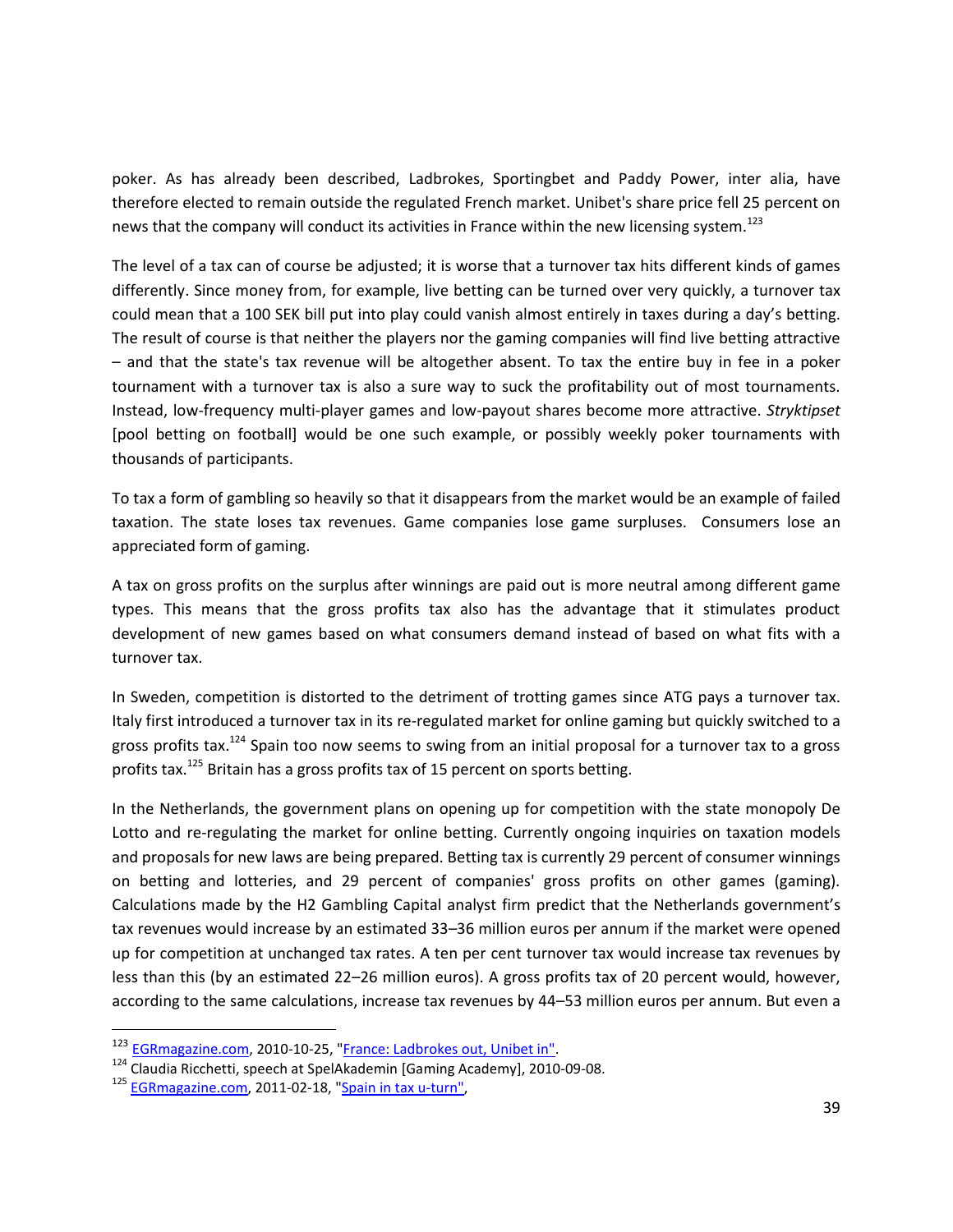gross profits tax of 5 percent in a competitive market would likely generate increased tax revenues compared with the current monopoly situation.<sup>126</sup>

# <span id="page-39-0"></span>**8. Concluding Discussion**

Sweden has a large online gaming market on both the consumption and production side. Swedish consumers do a higher percentage of their gambling online than consumers in any other EU country. The private gaming industry is profitable and fast growing. Swedish gaming companies have been exceptionally successful: they have led product development forward and have done well in global competition. Companies such as Betsson, Boss Media, Expekt, Net Entertainment, Ongame and Unibet – along with video game companies like DICE – have created a Swedish gaming miracle.

But at the same time as the Internet has changed the gaming industry conditions from the ground up, we still have legislation from the time when *Stryktipset* and *V65* (i.e. pool betting on football and trotting) dominated the country's gaming offering. With a large and successful online gaming industry, Sweden is one of the countries that stand the most to lose from laws damaging the gaming companies' international competitiveness. If we add up the commercial, governmental and non-governmental players, the gaming industry has 4,500 employees, 1,900 of whom are in commercial enterprises and 3,400 in Sweden. The Swedish gaming companies are still growing rapidly and creating jobs for highly skilled workers in finance, IT and communication technologies. Few industries would be more in line with the government's digital agenda and goal for Sweden to be the world's most competitive digital economy.

There is almost total support among market players for re-regulation of the Swedish gaming market. One further reason for this is that consumer protection is increasingly suffering when the Gaming Board for Sweden cannot do anything for players who want to complain about payouts from foreign gaming companies or the like. Nearby countries such as Great Britain, Italy and France have already adapted their legislation to the online market conditions. Denmark stands ready to follow suit with a licensing system.

A promotion ban has been a central part of the Swedish gaming regulation. Now that the courts have begun to compromise on the ban, it seems increasingly misguided. Since the ban only applies to media that have their broadcasting and publishing license in Sweden, Swedish television viewers are exposed to gaming ads on a daily basis, while the advertising revenues end up in Great Britain. The promotion ban also appears unbalanced in comparisons between gambling and alcohol, and between advertising and other marketing.

After a decade of fruitless governmental inquiries, it is time for the Swedish government to act. Both the

<sup>&</sup>lt;sup>126</sup> H2 Gambling Capital (2011).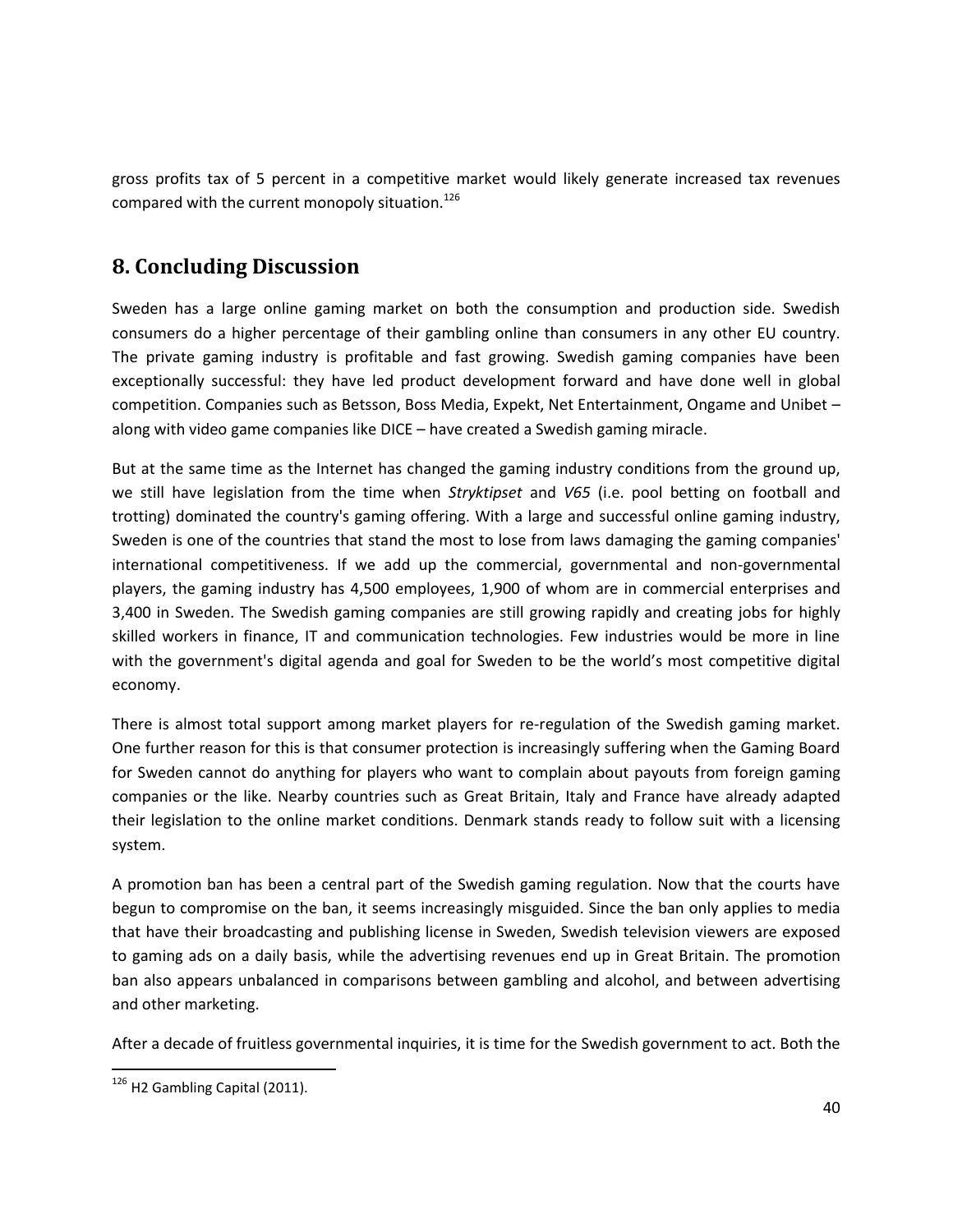EU and the Internet are here to stay. Problem gambling and consumer protection will obviously be two key issues when re-regulation is designed. But a farsighted gaming policy should also have an aspiring and enterprising approach with the aim of strengthening the Swedish online gaming companies' competitiveness on the international market.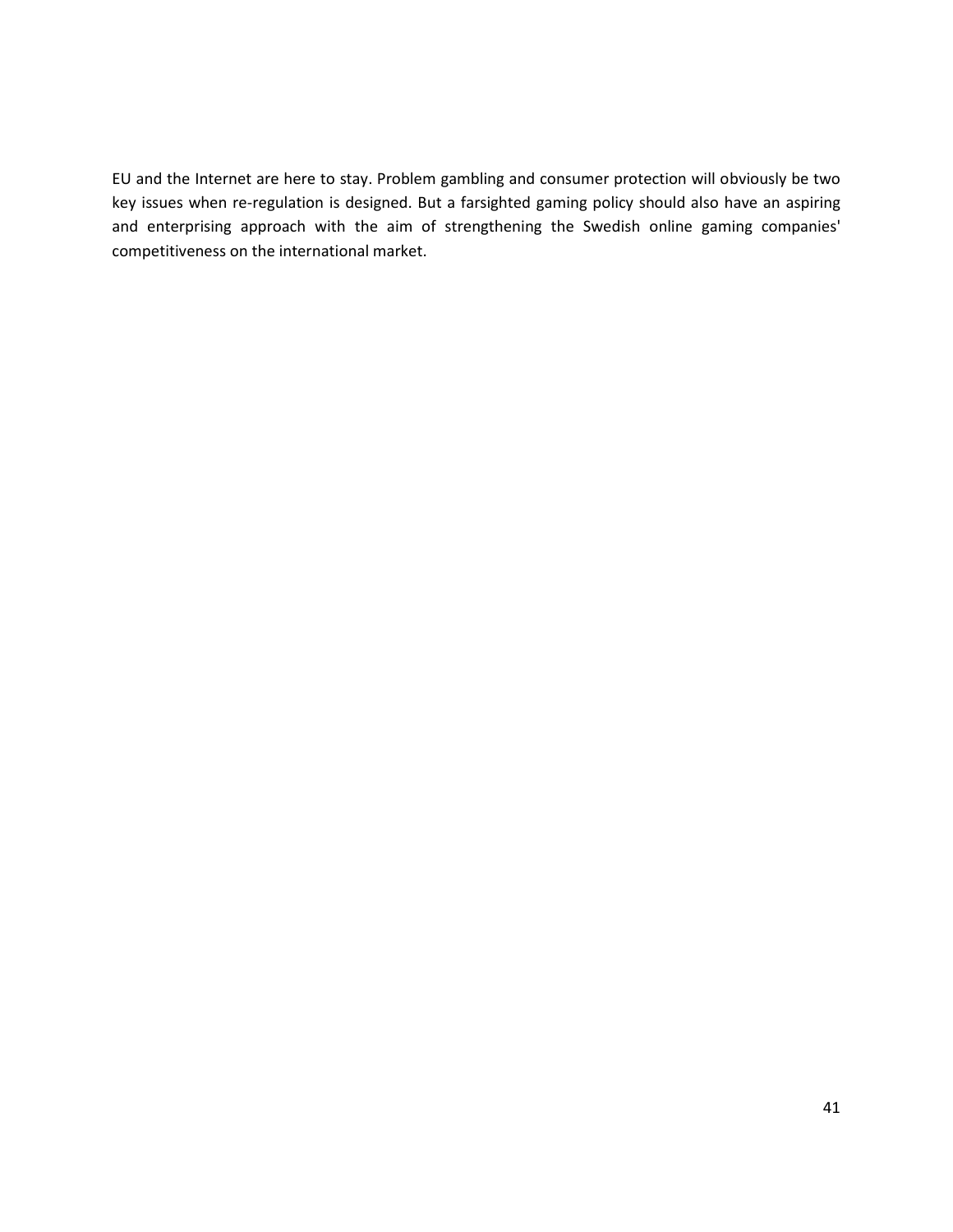### <span id="page-41-0"></span>**References**

- A-lotterierna (2009). A-lotteriernas remissyttrande över betänkandet (SOU 2008:124) En framtida spelreglering [Comments on the Inquiry on Gambling (SOU 2008:124)].
- Astudillo, L. (2008). Investera i dataspelsindustrin [Invest in the video game industry]. The Swedish Social Democratic Party.
- ATG and STC (2006). Framtidens travsport [Trotting in the future]. Report to the Boards of Directors of ATG and STC.
- Charity Rating (2009)[. Analys av Svenska Postkodlotteriet](http://www.charityrating.org/images/documents/analyser_och_rapporter/charity_rating_analys_av_svenska_postkodlotteriet.pdf) [Analysis of the Swedish Post Code Lottery].
- Dataspelsbranschen [The Swedish Games Industry] (2010)[. Spelutvecklarindex 2009](http://www.dataspelsbranschen.se/media/112355/dsb_utvecklarindex09-screen.pdf) [Game development index 2009]. Report.
- Duggan, M. (2000). Hospital Ownership and Public Medical Spending. *Quarterly Journal of Economics,* 115 (4), 1343–1373.
- European Commission (2010). Europe's Digital Competitiveness Report 2010. Commission staff working document, Volume 1, SEC (2010) 627.
- Finansutskottets betänkande [The Committee on Finance's report] 2010/11:FiU6. Redovisning av APfondernas verksamhet 2009 [Report on the AP-funds' operations 2009].
- Gradient (2007). Hästägande 2007: En undersökning kring de svenska travhästägarna, deras drivkrafter, villkor och framtidsplaner [Horse ownership 2007: An investigation of the owners of Swedish trotting-horses, their motives, circumstances, and plans for the future]. Report commissioned by STC.
- Griffiths, M. (2009). Problem Gambling in Europe: An Overview. Report, Apex Communications.
- H2 Gambling Capital (2011). An Independent Assessment of Various Taxation/Licensing Models for Regulating Interactive Gambling in the Netherlands.
- Hortlund, P., T. Jonsson and F. Bergström (2008). Varför spelmonopol? En analys av den svenska spelmarknaden [Why a gaming monopoly? An analysis of the Swedish gaming market]. The Swedish Retail Institute (HUI).
- KTH Royal Institute of Technology (2010). [Teknik och tillväxt](http://www.kth.se/polopoly_fs/1.70223!KTH_ToT_bilaga_2010.pdf) [Technology and Growth]. Annex.
- Swedish Competition Authority (2009). En framtida spelreglering (SOU 2008:124). Comment. Registration No. 700/2008. [Comments on the Inquiry on Gambling (SOU 2008:124).]
- KPMG International (2010). Online Gaming: A Gamble or a Sure Bet?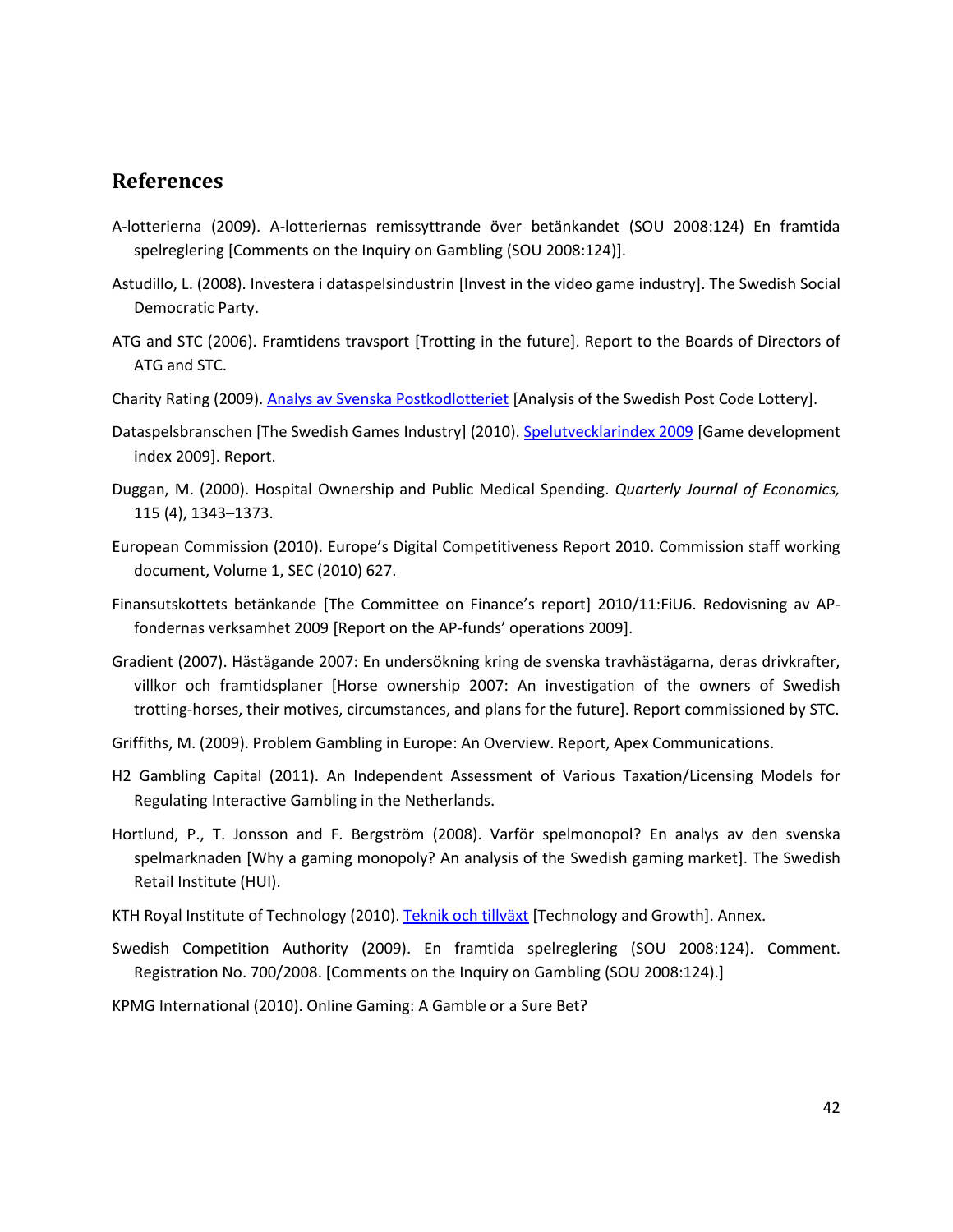- Lindqvist, E. (2010). Vinstbegreppet och privat drift av offentligfinansierade tjänster [The profit concept and private production of publicly financed services]. Report for the Swedish Association of Local Authorities and Regions.
- Lotteriinspektionen [Gaming Board for Sweden] (2008). Spelmarknadens utveckling i Sverige och internationellt år 2007 [Gaming market development in Sweden and internationally 2007]. Registration number 762/2007.
- Lotteriinspektionen [Gaming Board for Sweden] (2009). Remissyttrande avseende betänkandet En framtida spelreglering (SOU 2008:124), Fi2008/7967 [Comments on the Inquiry on Gambling (SOU 2008:124)]. Registration number 08LI3817.
- Lotteriinspektionen [Gaming Board for Sweden] (2010a). Den svenska spelmarknaden 2009 [The Swedish gaming market 2009].
- Lotteriinspektionen [Gaming Board for Sweden] (2010b). Spelmarknadens utveckling i Sverige och internationellt 2009 [Gaming market development in Sweden and internationally 2009].
- The Swedish Post and Telecom Agency (2009). Remissyttrande avseende "En framtida spelreglering" [Comments on the Inquiry on Gambling (SOU 2008:124)]. Registration number 08-12781.
- Sandqvist, U. (2010). Digitala drömmar och industriell utveckling: En studie av den svenska dator- och tvspelsindustrin 1980–2010 [Digital dreams and industrial development - the Swedish computer and video game industry 1980–2010]. Doctoral dissertation. Umeå University. Department of Economic History.
- SOU 2000:50. Från tombola till Internet översyn av lotterilagstiftningen [From tombola to the Internet: A review of the lottery legislation]. Final report from the Lottery Law Inquiry.
- SOU 2006:11. Spel i en föränderlig värld [Gaming in a changing world]. Final report from the Lottery Inquiry.
- SOU 2008:36. Svenska Spels nätpoker: En utvärdering [Svenska Spel's Internet poker: An evaluation]. Report from the Internet Poker Inquiry.
- SOU 2008:107. Etiken, miljön och pensionerna [Ethics, environment and pensions]. Betänkande från Kommittén om AP-fondernas etik- och miljöansvar [Report from the committee on the AP-funds' ethical and environmental responsibility].
- SOU 2008:124. En framtida spelreglering [A gaming regulation for tomorrow]. Report from the Inquiry on Gambling.
- The Swedish Agency for Public Management (2009). Betänkandet En framtida spelreglering (SOU 2008:124) [Comments on the Inquiry on Gambling (SOU 2008:124)]. Registration No. 2008/298-4.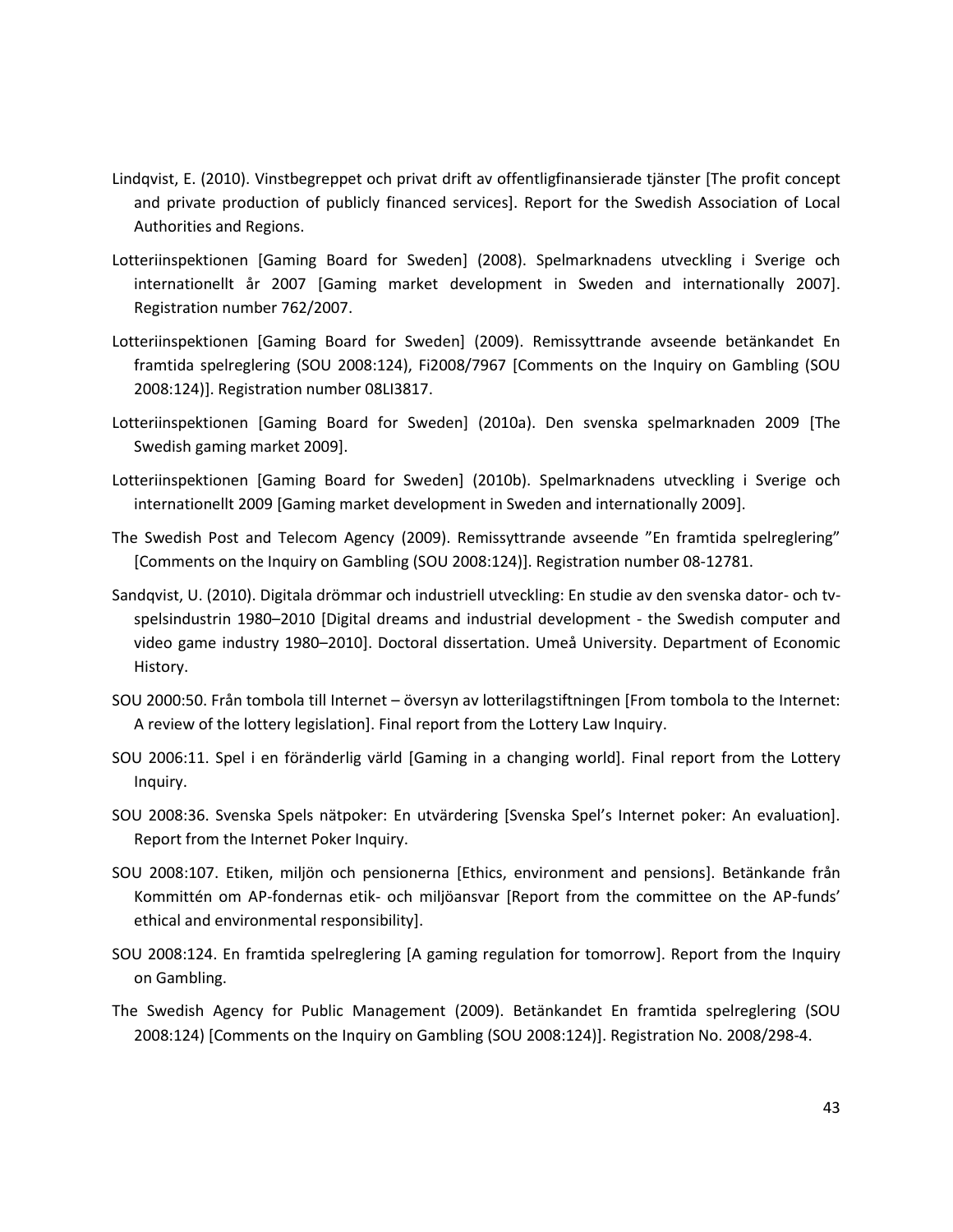Svenska Spel (2009). AB Svenska Spels remissvar på betänkandet "En framtida spelreglering" (SOU 2008:124) [Comments on the Inquiry on Gambling (SOU 2008:124)].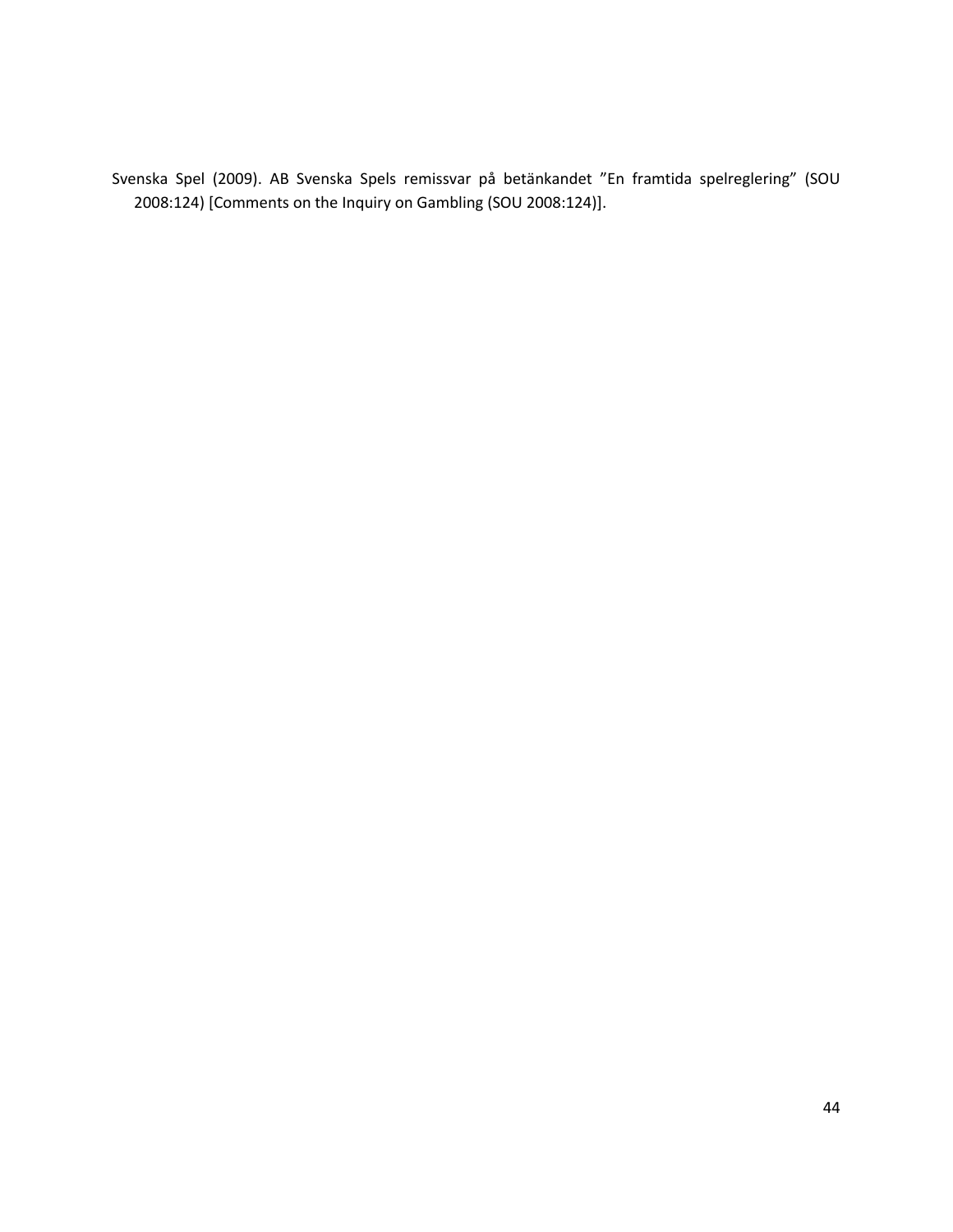# **Industry Tables**

<span id="page-44-0"></span>

| Company                  | <b>Founded</b> | <b>Employment</b> | <b>Employment</b> | <b>Employment</b> | <b>Employment</b>   | Net revenue,       | <b>Export</b> | Market value.      | Trading venue,           |
|--------------------------|----------------|-------------------|-------------------|-------------------|---------------------|--------------------|---------------|--------------------|--------------------------|
|                          |                |                   | in Sweden         | growth 2007-      | growth in           | <b>Million SEK</b> | share         | <b>Million SEK</b> | ownership                |
|                          |                |                   |                   | 2009              | <b>Sweden 2007-</b> |                    |               |                    |                          |
|                          |                |                   |                   |                   | 2009                |                    |               |                    |                          |
|                          |                |                   |                   |                   |                     |                    |               |                    | Nasdaq OMX Nordic        |
| Unibet                   | 1997           | 465               | 69                | 30%               | 8%                  | 1597               | 53%           | 4 0 4 1            | Mid Cap                  |
| bwin Games               | 1999           | 382               | 382               | 32%               | 32%                 | 438                | N/A           | N/A                | Parent listed in Austria |
|                          |                |                   |                   |                   |                     |                    |               |                    | Nasdag OMX Nordic        |
| Betsson                  | 2001           | 226               | 70                | 111%              | 141%                | 1 3 0 0            | 54%           | 4 1 2 5            | Mid Cap                  |
| <b>Boss Media</b>        | 1996           | 216               | 216               | 6%                | 6%                  | 357                | N/A           | N/A                | Parent listed in Italy   |
| Cherryföretagen          | 1963           | 203               | 203               | 13%               | $-13%$              | 264                | 57%           | 307                | Aktietorget              |
|                          |                |                   |                   |                   |                     |                    |               |                    | Nasdaq OMX Nordic        |
| Net Entertainment        | 1996           | 110               | 101               | 83%               | 84%                 | 300                | 85%           | 2 3 5 9            | Mid Cap                  |
|                          |                |                   |                   |                   |                     |                    |               |                    | Nasdag OMX First         |
| Entraction               | 2000           | 110               | 56                | 4%                | 6%                  | 14                 | N/A           | 305                | North Premier            |
|                          |                |                   |                   |                   |                     |                    |               |                    | Nasdag OMX First         |
| Redbet                   | 2002           | 74                | 11                | 37%               | 83%                 | 100                | N/A           | 27                 | North                    |
|                          |                |                   |                   |                   |                     |                    |               |                    | Owned by a holding       |
| Midasplayer              | 2004           | 67                | 67                | 60%               | 60%                 | 64                 | 100%          | N/A                | company on Malta         |
| Nyx Interactive          | 2007           | 31                | 21                | 244%              | 133%                | 27                 | N/A           |                    | Privately held           |
| <b>Betting Promotion</b> | 2002           | 18                | 9                 | 0%                | 0%                  | 59                 | N/A           | 123                | Nordic Growth Market     |
|                          |                |                   |                   |                   |                     |                    |               |                    | Owned by the Bonnier     |
| <b>Bonnier Gaming</b>    | 2006           | 17                | 17                | 29%               | 29%                 | 23                 | N/A           | N/A                | companies                |
| Mahjong Logic            | 2006           | 12                | 12                | N/A               | N/A                 | 0                  | N/A           | N/A                | Isle of Man              |
|                          |                |                   |                   |                   |                     |                    |               |                    | Nasdag OMX First         |
| 360 Holding              | 1995           | 3                 | 3                 | $-25%$            | $-25%$              | 11                 | N/A           | 5                  | North                    |
| Stingbet                 | 2007           | $\overline{2}$    | $\overline{2}$    | 30%               | 8%                  | 6                  | N/A           | 6                  | AktieTorget              |
| <b>Total</b>             |                | 1,936             | 1,159             | 35%               | 27%                 | 4,560              |               | 11,298             |                          |

#### **Table A1. Commercial companies**

Notes: bwin Games refers to Ongame. Net revenue and employment refer to 2009. Unibet's net revenue is converted from GBP to SEK at the exchange rate 11.5438 (spot exchange rate 31 December 2009). The export shares of Unibet and Betsson refer to revenue shares from non-Nordic countries. Market value calculated as of 31 December 2011. Bonnier Gaming refers to Bonnier Gaming AB and the subsidiary Bonnier Lottery AB.